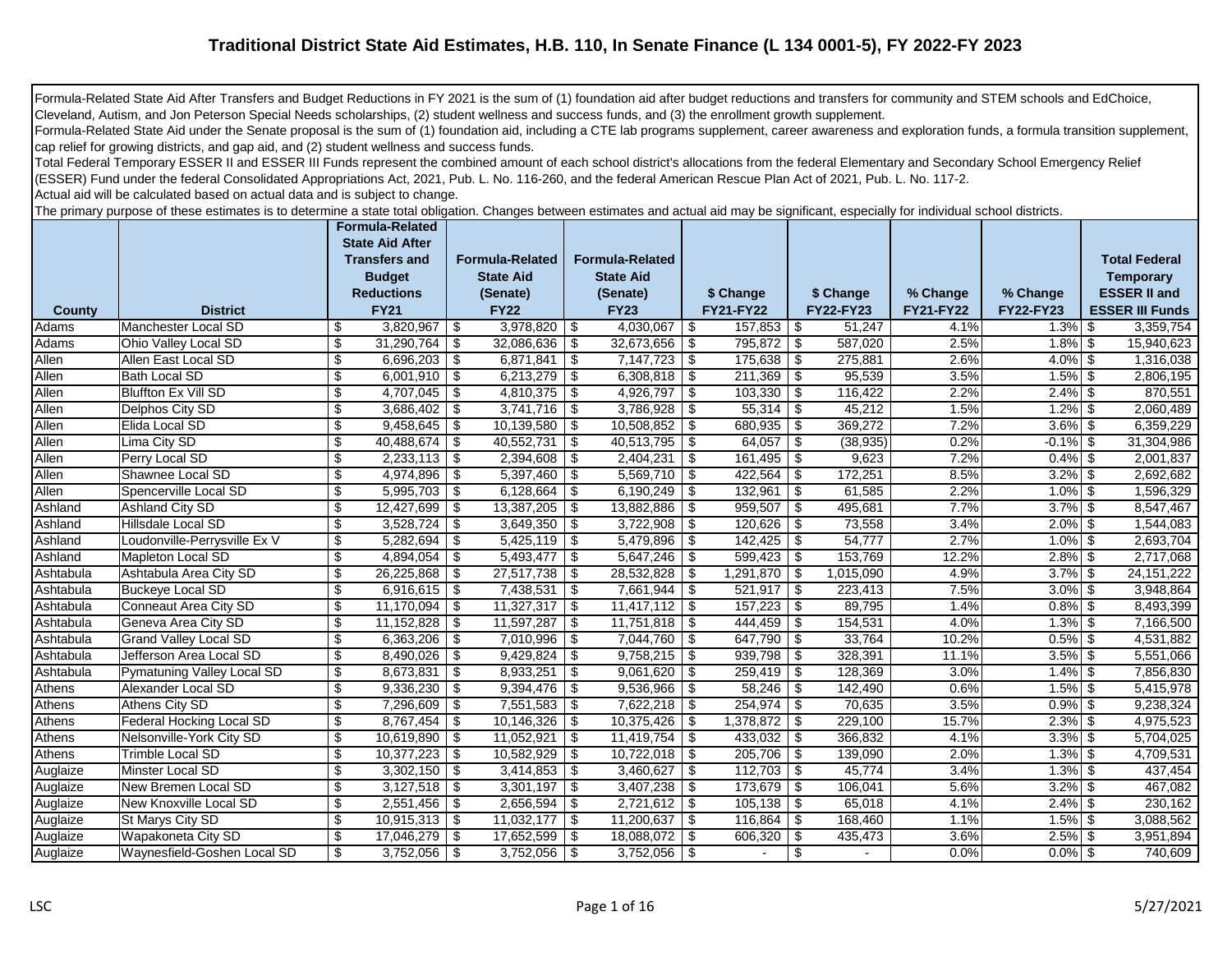|                |                                                            |                           | <b>Formula-Related</b>      |                                  |                             |                                        |                         |            |                    |                           |                      |                  |                           |                                        |
|----------------|------------------------------------------------------------|---------------------------|-----------------------------|----------------------------------|-----------------------------|----------------------------------------|-------------------------|------------|--------------------|---------------------------|----------------------|------------------|---------------------------|----------------------------------------|
|                |                                                            |                           | <b>State Aid After</b>      |                                  |                             |                                        |                         |            |                    |                           |                      |                  |                           |                                        |
|                |                                                            |                           | <b>Transfers and</b>        |                                  | <b>Formula-Related</b>      |                                        | <b>Formula-Related</b>  |            |                    |                           |                      |                  |                           | <b>Total Federal</b>                   |
|                |                                                            |                           | <b>Budget</b>               |                                  | <b>State Aid</b>            |                                        | <b>State Aid</b>        |            |                    |                           |                      |                  |                           | <b>Temporary</b>                       |
|                |                                                            |                           | <b>Reductions</b>           |                                  | (Senate)                    |                                        | (Senate)                |            | \$ Change          |                           | \$ Change            | % Change         | % Change                  | <b>ESSER II and</b>                    |
| County         | <b>District</b>                                            |                           | <b>FY21</b>                 |                                  | <b>FY22</b>                 |                                        | <b>FY23</b>             |            | <b>FY21-FY22</b>   |                           | FY22-FY23            | <b>FY21-FY22</b> | <b>FY22-FY23</b>          | <b>ESSER III Funds</b>                 |
| <b>Belmont</b> | <b>Barnesville Ex Vill SD</b>                              | \$                        | 6,287,089                   | \$                               | 6,292,145                   | \$                                     | 6,287,353               | \$         | 5,056              | \$                        | (4,791)              | 0.1%             | $-0.1%$                   | 2,696,079<br>\$                        |
| <b>Belmont</b> | <b>Bellaire Local SD</b>                                   | \$                        | 9,401,646                   | \$                               | 9,574,584                   | \$                                     | 9,650,004               | \$         | 172,938            | \$                        | 75,420               | 1.8%             | 0.8%                      | \$<br>4,741,815                        |
| <b>Belmont</b> | <b>Bridgeport Ex Vill SD</b>                               | \$                        | 5,495,463                   | \$                               | 5,707,284                   | $\overline{\boldsymbol{\mathfrak{s}}}$ | 5,873,783               | \$         | 211,821            | $\overline{\mathbf{e}}$   | 166,499              | 3.9%             | 2.9%                      | \$<br>3,932,567                        |
| Belmont        | Martins Ferry City SD                                      | \$                        | 10,523,922                  | \$                               | 10,608,774                  | \$                                     | 10,629,555              | \$         | 84,852             | \$                        | 20,780               | 0.8%             | 0.2%                      | \$<br>4,814,649                        |
| Belmont        | Shadyside Local SD                                         | $\overline{\mathcal{L}}$  | 3,478,350                   | \$                               | 3,610,790                   | $\overline{\mathcal{L}}$               | 3,740,534               | \$         | 132,440            | $\overline{\mathcal{L}}$  | 129,744              | 3.8%             | 3.6%                      | \$<br>954,310                          |
| <b>Belmont</b> | St Clairsville-Richland City                               | $\overline{\mathbf{e}}$   | $3,027,518$ \$              |                                  | $3,217,097$ \$              |                                        | 3,299,553               | \$         | 189,578            | \$                        | 82,456               | 6.3%             | $2.6\%$ \$                | 2,008,991                              |
| <b>Belmont</b> | Union Local SD                                             | \$                        | 8,023,600                   | \$                               | 8,023,600                   | $\overline{\mathfrak{s}}$              | 8,023,600               | -\$        | $\sim$             | \$                        |                      | 0.0%             | $0.0\%$ \$                | 1,980,064                              |
| <b>Brown</b>   | Eastern Local SD                                           | \$                        | 7,637,430                   | $\sqrt[6]{\frac{1}{2}}$          | 8,119,848                   | $\sqrt[6]{3}$                          | 8,221,741               | \$         | 482,418            | \$                        | 101,893              | 6.3%             | 1.3%                      | \$<br>3,541,741                        |
| <b>Brown</b>   | Fayetteville-Perry Local SD                                | \$                        | 4,601,814                   | \$                               | 4,710,436                   | $\sqrt[6]{3}$                          | 4,719,626               | \$         | 108,623            | \$                        | 9,190                | 2.4%             | 0.2%                      | \$<br>1,336,209                        |
| <b>Brown</b>   | Georgetown Ex Vill SD                                      | \$                        | 7,396,939                   | $\boldsymbol{\mathsf{S}}$        | 7,754,220                   | $\overline{\mathbf{s}}$                | 8,092,028               | \$         | 357,281            | \$                        | 337,808              | 4.8%             | 4.4%                      | $\boldsymbol{\mathsf{S}}$<br>4,019,491 |
| <b>Brown</b>   | Ripley-Union-Lewis Local SD                                | \$                        | 7,291,419                   | \$                               | 7,291,419                   | $\sqrt{3}$                             | 7,291,419               | \$         |                    | \$                        |                      | 0.0%             | $0.0\%$                   | \$<br>3,240,534                        |
| <b>Brown</b>   | Western Brown Local SD                                     | $\overline{\$}$           | 25,262,300                  | \$                               | 25,450,801                  | $\overline{\mathcal{L}}$               | 26,083,299              | \$         | 188,500            | $\overline{\$}$           | 632,499              | 0.7%             | 2.5%                      | $\boldsymbol{\mathsf{S}}$<br>8,374,854 |
| <b>Butler</b>  | Edgewood City SD                                           | \$                        | 16,395,737                  | -\$                              | 17,326,503                  | \$                                     | 17,932,401              | -\$        | 930,766            | $\sqrt[6]{3}$             | 605,898              | 5.7%             | $3.5\%$ \$                | 4,711,852                              |
| <b>Butler</b>  | <b>Fairfield City SD</b>                                   | \$                        | 31,093,503                  | \$                               | 34,137,656                  | $\overline{\boldsymbol{\mathfrak{s}}}$ | 35,341,873              | \$         | 3,044,153          | \$                        | 1,204,217            | 9.8%             | $3.5\%$ \$                | 15,550,903                             |
| <b>Butler</b>  | Hamilton City SD                                           | \$                        | 74,621,627                  | \$                               | 77,899,107                  | \$                                     | 80,647,845              | \$         | 3,277,480          | $\overline{\mathbf{e}}$   | 2,748,738            | 4.4%             | 3.5%                      | \$<br>42,679,310                       |
| <b>Butler</b>  | Lakota Local SD                                            | \$                        | 44,233,910                  | \$                               | 47,260,624                  | \$                                     | 49,188,279              | \$         | 3,026,714          | \$                        | 1,927,655            | 6.8%             | 4.1%                      | \$<br>17,424,269                       |
| <b>Butler</b>  | <b>Madison Local SD</b>                                    | \$                        | 8,585,735                   | \$                               | 8,898,647                   | \$                                     | 9,206,749               | -\$        | 312,911            | \$                        | 308,102              | 3.6%             | 3.5%                      | \$<br>2,238,269                        |
| <b>Butler</b>  | Middletown City SD                                         | $\overline{\mathcal{E}}$  | $31,424,343$ \$             |                                  | 34, 145, 675                | $\overline{\mathcal{L}}$               | 36,618,390              | -\$        | 2,721,332          | $\overline{\$}$           | 2,472,715            | 8.7%             | $7.2\%$ \$                | 38,125,689                             |
| <b>Butler</b>  | Monroe Local SD                                            | \$                        | 7,295,801                   | \$                               | 7,692,137                   | $\overline{\bullet}$                   | 8,251,131               | -\$        | 396,336            | $\sqrt[6]{\frac{1}{2}}$   | 558,994              | 5.4%             | $7.3\%$ \$                | 2,620,586                              |
| <b>Butler</b>  | New Miami Local SD                                         | \$                        | 6,157,029                   | \$                               | 6,316,479                   | \$                                     | 6,443,720               | - \$       | $159,450$ \$       |                           | 127,241              | 2.6%             | $2.0\%$ \$                | 2,726,349                              |
| <b>Butler</b>  | Ross Local SD                                              | $\boldsymbol{\mathsf{S}}$ | 10,063,916                  | \$                               | 10,736,659                  | $\overline{\boldsymbol{\mathfrak{s}}}$ | 11,222,731              | \$         | 672,743            | $\sqrt[6]{3}$             | 486,071              | 6.7%             | $4.5\%$ \$                | 2,531,720                              |
| <b>Butler</b>  | Talawanda City SD                                          | $\mathbb{S}$              | 7,790,653                   | \$                               | 8,058,762                   | $\overline{\boldsymbol{\mathfrak{s}}}$ | 8,071,790               | \$         | 268,109            | \$                        | 13,028               | 3.4%             | 0.2%                      | $\boldsymbol{\mathsf{S}}$<br>3,882,133 |
| Carroll        | <b>Brown Local SD</b>                                      | \$                        | 3,175,826                   | \$                               | 3,283,237                   | \$                                     | 3,339,249               | \$         | 107,411            | \$                        | 56,012               | 3.4%             | 1.7%                      | \$<br>1,794,925                        |
| Carroll        | Carrollton Ex Vill SD                                      | \$                        | 11,004,374                  | \$                               | 11,032,961                  | $\overline{\mathcal{L}}$               | 11,004,374              | \$         | 28,587             | $\overline{\$}$           | (28, 587)            | 0.3%             | $-0.3%$                   | $\boldsymbol{\mathsf{S}}$<br>5,454,329 |
| Champaign      | Graham Local SD                                            | \$                        | 10,110,111                  | \$                               | 10,549,897                  | $\overline{\boldsymbol{\mathfrak{s}}}$ | 10,558,367              | \$         | 439,786            | $\overline{\mathbf{e}}$   | 8,470                | 4.3%             | $0.1\%$ \$                | 2,755,292                              |
| Champaign      | Mechanicsburg Ex Vill SD                                   | \$                        | 4,891,233                   | \$                               | 5,132,864                   | \$                                     | 5,282,578               | -\$        | 241,631            | \$                        | 149,715              | 4.9%             | $2.9\%$ \$                | 1,078,031                              |
| Champaign      | <b>Triad Local SD</b>                                      | \$                        | 5,450,538                   | \$                               | 5,763,105                   | \$                                     | 5,977,118               | -\$        | 312,567            | \$                        | 214,013              | 5.7%             | 3.7%                      | \$<br>1,540,064                        |
| Champaign      | <b>Urbana City SD</b>                                      | \$                        | 10,547,296                  | $\overline{\boldsymbol{\theta}}$ | 11,219,887                  | $\overline{\boldsymbol{\mathfrak{s}}}$ | 11,932,358              | \$         | 672,591            | $\overline{\mathbf{e}}$   | 712,471              | 6.4%             | $6.4\%$ \$                | 5,768,762                              |
| Champaign      | West Liberty-Salem Local SD                                | $\mathfrak s$             | 5,781,627                   | \$                               | 5,889,349                   | $\overline{\boldsymbol{\mathfrak{s}}}$ | 5,931,429               | $\sqrt{2}$ | 107,722            | $\overline{\mathbf{e}}$   | 42,080               | 1.9%             | 0.7%                      | $$\mathbb{S}$$<br>1,225,596            |
| Clark          | Clark-Shawnee Local SD                                     | $\sqrt[6]{\frac{1}{2}}$   | 5,470,167                   | \$                               | 5,862,609<br>$5,689,430$ \$ | $\overline{\mathcal{L}}$               | 6,060,435<br>6,061,462  | -\$        | 392,442<br>616,420 | \$                        | 197,826<br>372,032   | 7.2%<br>12.2%    | 3.4%                      | 3,633,075<br>\$<br>2,521,572           |
| Clark          | Greenon Local SD                                           | \$<br>$\overline{\$}$     | 5,073,009<br>11,307,811     | \$                               | $12,225,010$ \$             |                                        | 12,914,849              | -\$        | 917,199            | $\sqrt[6]{\frac{1}{2}}$   | 689,839              | 8.1%             | 6.5%<br>$5.6\%$ \$        | $\sqrt[6]{3}$<br>3,198,060             |
| Clark          | Northeastern Local SD<br>Northwestern Local SD             | \$                        | 6,531,447                   | \$                               | 7,092,374                   | $\overline{\boldsymbol{\mathfrak{s}}}$ | 7,546,103               | -\$<br>-\$ | 560,927            | $\overline{\mathbf{3}}$   | 453,729              | 8.6%             | $6.4\%$ \$                | 2,672,369                              |
| Clark          | Southeastern Local SD                                      | \$                        | 3,711,240                   | \$<br>\$                         | 3,807,651                   | $\overline{\boldsymbol{\mathfrak{s}}}$ | 3,870,336               | \$         | 96,411             | \$<br>\$                  | 62,685               | 2.6%             | 1.6%                      | \$<br>1,350,149                        |
| Clark          |                                                            |                           |                             |                                  |                             |                                        |                         |            |                    |                           |                      |                  |                           | \$                                     |
| Clark          | Springfield City SD                                        | \$<br>\$                  | 68,600,592                  | \$                               | 70,671,748                  | \$                                     | 72,361,506              | \$         | 2,071,156          | \$                        | 1,689,759            | 3.0%<br>3.7%     | 2.4%                      | 44,263,160                             |
| Clark          | <b>Tecumseh Local SD</b>                                   |                           | 19,428,104                  | \$                               | 20,137,450                  | \$                                     | 20,983,171              | \$         | 709,347            | \$                        | 845,721              |                  | 4.2%                      | \$<br>7,758,395                        |
| Clermont       | Batavia Local SD                                           | \$                        | 11,298,116                  | \$                               | 11,667,119                  | \$                                     | 11,952,115              | \$         | 369,003            | \$                        | 284,996              | 3.3%             | $2.4\%$ \$                | 5,181,554                              |
| Clermont       | <b>Bethel-Tate Local SD</b><br>Clermont-Northeastern Local | $\overline{\$}$<br>\$     | 9,098,226<br>$5,920,870$ \$ | \$                               | 9,879,471<br>6,004,909      | $\boldsymbol{\mathsf{S}}$              | 10,366,223<br>5,989,383 | \$         | 781,245<br>84,040  | $\boldsymbol{\mathsf{S}}$ | 486,753<br>(15, 526) | 8.6%             | $4.9\%$ \$<br>$-0.3\%$ \$ | 2,762,030<br>3,158,391                 |
| Clermont       |                                                            |                           |                             |                                  |                             | $\overline{\bullet}$                   |                         | -\$        |                    | $\sqrt{3}$                |                      | 1.4%             |                           |                                        |
| Clermont       | Felicity-Franklin Local SD                                 | \$                        | 7,660,682                   | \$                               | 7,739,742                   | \$                                     | 7,793,828               | \$         | 79,060             | \$                        | 54,086               | 1.0%             | $0.7\%$ \$                | 2,132,943                              |
| Clermont       | Goshen Local SD                                            | $\mathbb{S}$              | $17,583,575$ \$             |                                  | 18,242,100                  | \$                                     | 18,815,867              | \$         | $658,525$ \$       |                           | 573,767              | 3.7%             | $3.1\%$ \$                | 4,513,834                              |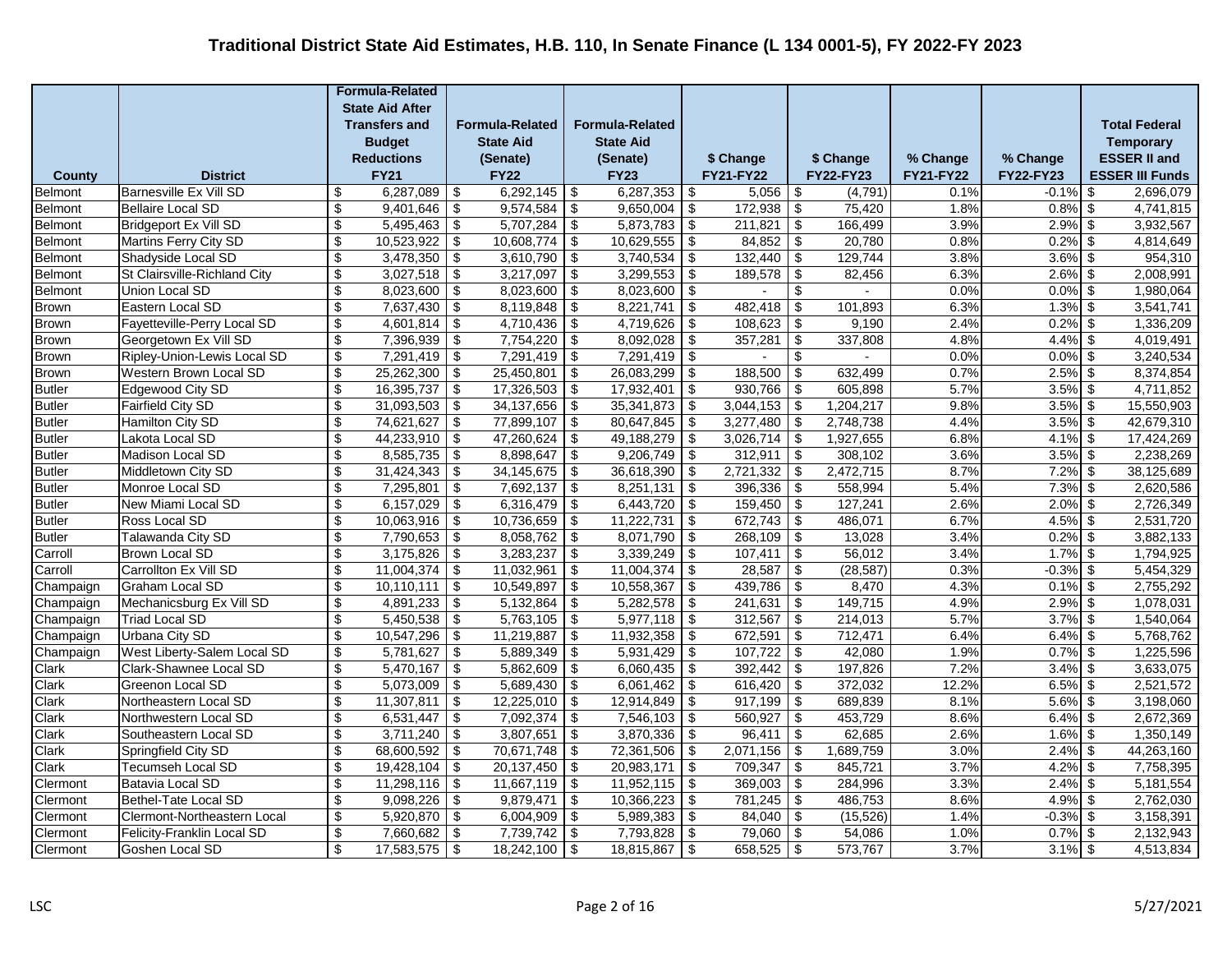|                          |                                                     |                                                    | <b>Formula-Related</b>  |                                        |                         |                                              |                         |                  |                   |                                              |                    |                  |                          |                         |  |
|--------------------------|-----------------------------------------------------|----------------------------------------------------|-------------------------|----------------------------------------|-------------------------|----------------------------------------------|-------------------------|------------------|-------------------|----------------------------------------------|--------------------|------------------|--------------------------|-------------------------|--|
|                          |                                                     |                                                    | <b>State Aid After</b>  |                                        |                         |                                              |                         |                  |                   |                                              |                    |                  |                          |                         |  |
|                          |                                                     |                                                    | <b>Transfers and</b>    |                                        | <b>Formula-Related</b>  |                                              | <b>Formula-Related</b>  |                  |                   |                                              |                    |                  |                          | <b>Total Federal</b>    |  |
|                          |                                                     |                                                    | <b>Budget</b>           |                                        | <b>State Aid</b>        |                                              | <b>State Aid</b>        |                  |                   |                                              |                    |                  |                          | <b>Temporary</b>        |  |
|                          |                                                     |                                                    | <b>Reductions</b>       |                                        | (Senate)                |                                              | (Senate)                |                  | \$ Change         |                                              | \$ Change          | % Change         | % Change                 | <b>ESSER II and</b>     |  |
| County                   | <b>District</b>                                     |                                                    | <b>FY21</b>             |                                        | <b>FY22</b>             |                                              | <b>FY23</b>             |                  | <b>FY21-FY22</b>  |                                              | <b>FY22-FY23</b>   | <b>FY21-FY22</b> | <b>FY22-FY23</b>         | <b>ESSER III Funds</b>  |  |
| Clermont                 | Milford Ex Vill SD                                  | \$                                                 | 22,170,739              | \$                                     | 23,308,103              | \$                                           | 23,947,621              | -\$              | 1,137,365         | \$                                           | 639,518            | 5.1%             | $2.7\%$ \$               | 5,667,035               |  |
| Clermont                 | New Richmond Ex Vill SD                             | \$                                                 | 4,693,748               | \$                                     | 6,257,867               | \$                                           | 6,247,387               | -\$              | 1,564,120         | \$                                           | (10, 481)          | 33.3%            | $-0.2\%$ \$              | 4,112,216               |  |
| Clermont                 | West Clermont Local SD                              | \$                                                 | 27,980,440              | $\sqrt[6]{\frac{1}{2}}$                | 29,900,702              | \$                                           | 31,188,997              | -\$              | 1,920,262         | $\boldsymbol{\mathsf{S}}$                    | 1,288,295          | 6.9%             | $4.3\%$ \$               | 14,048,357              |  |
| Clermont                 | Williamsburg Local SD                               | \$                                                 | 5,400,231               | \$                                     | 5,515,909               | \$                                           | 5,757,753               | -\$              | 115,678           | $\boldsymbol{\mathsf{S}}$                    | 241,844            | 2.1%             | $4.4\%$ \$               | 3,218,813               |  |
| Clinton                  | <b>Blanchester Local SD</b>                         | \$                                                 | 10,849,311              | $\overline{\mathcal{L}}$               | 11,128,250              | $\sqrt[6]{\frac{1}{2}}$                      | 11,112,844              | -\$              | 278,939           | $\overline{\mathcal{L}}$                     | (15, 406)          | 2.6%             | $-0.1\%$ \$              | 2,860,141               |  |
| Clinton                  | Clinton-Massie Local SD                             | $\sqrt[6]{\frac{1}{2}}$                            | 8,348,038               | $\overline{\mathbf{e}}$                | $8,657,488$ \$          |                                              | 8,625,958               | <b>\$</b>        | $309,450$ \$      |                                              | (31,530)           | 3.7%             | $-0.4\%$ \$              | 1,961,882               |  |
| Clinton                  | East Clinton Local SD                               | $\boldsymbol{\mathsf{S}}$                          | 8,719,460               | \$                                     | $9,118,884$ \$          |                                              | 9,176,821               | -\$              | 399,424           | $\overline{\boldsymbol{\mathfrak{s}}}$       | 57,937             | 4.6%             | $0.6\%$ \$               | 4,103,706               |  |
| Clinton                  | <b>Wilmington City SD</b>                           | \$                                                 | 11,442,887              | \$                                     | 12,381,013              | \$                                           | 13,037,949              | <b>\$</b>        | 938,125           | $\sqrt[6]{\frac{1}{2}}$                      | 656,936            | 8.2%             | $5.3\%$ \$               | 8,314,052               |  |
| Columbiana               | Beaver Local SD                                     | \$                                                 | 9,536,542               | \$                                     | 9,602,829               | \$                                           | 9,607,005               | -\$              | 66,287            | \$                                           | 4,176              | 0.7%             | $0.0\%$ \$               | 4,195,287               |  |
| Columbiana               | Columbiana Ex Vill SD                               | $\mathbb{S}$                                       | 3,029,087               | \$                                     | 3,145,704               | \$                                           | 3,149,154               | \$               | 116,616           | $\boldsymbol{\mathsf{S}}$                    | 3,450              | 3.8%             | $0.1\%$ \$               | 1,716,334               |  |
| Columbiana               | <b>Crestview Local SD</b><br>East Liverpool City SD | \$<br>$\sqrt[6]{\frac{1}{2}}$                      | 5,918,692<br>21,049,366 | \$                                     | 5,964,043<br>21,776,097 | \$                                           | 6,144,418<br>22,499,988 | -\$              | 45,351<br>726,731 | \$                                           | 180,375<br>723,892 | 0.8%<br>3.5%     | $3.0\%$ \$<br>$3.3\%$ \$ | 2,703,458<br>13,489,430 |  |
| Columbiana<br>Columbiana | East Palestine City SD                              | $\sqrt[6]{\frac{1}{2}}$                            | 8,391,171               | \$<br>\$                               | 8,966,689               | \$<br>\$                                     | 9,373,917               | \$<br>$\sqrt{3}$ | $575,518$ \$      | \$                                           | 407,228            | 6.9%             | $4.5\%$ \$               | 4,121,649               |  |
| Columbiana               | Leetonia Ex Vill SD                                 | \$                                                 | 5,943,470               | \$                                     | 6,162,151               | \$                                           | 6,352,910               | <b>\$</b>        | 218,681           | \$                                           | 190,759            | 3.7%             | $3.1\%$ \$               | 2,366,737               |  |
| Columbiana               | Lisbon Ex Vill SD                                   | \$                                                 | 6,229,347               | $\overline{\mathbf{e}}$                | 6,484,108               | $\overline{\boldsymbol{\mathfrak{s}}}$       | 6,715,773               | -\$              | 254,760           | $\overline{\boldsymbol{\mathfrak{s}}}$       | 231,666            | 4.1%             | $3.6\%$ \$               | 3,145,477               |  |
| Columbiana               | Salem City SD                                       | \$                                                 | 9,281,755               | \$                                     | 9,776,348               | \$                                           | 10,080,410              | - \$             | 494,593           | \$                                           | 304,062            | 5.3%             | $3.1\%$ \$               | 7,877,562               |  |
| Columbiana               | Southern Local SD                                   | \$                                                 | 7,734,207               | $\sqrt{2}$                             | 9,102,836               | $\sqrt{2}$                                   | 9,389,699               | $\sqrt{3}$       | 1,368,628         | $\overline{\boldsymbol{\mathsf{S}}}$         | 286,864            | 17.7%            | $3.2\%$ \$               | 2,735,359               |  |
| Columbiana               | United Local SD                                     | $\mathbb{S}$                                       | 6,826,001               | $\overline{\mathcal{L}}$               | 6,826,001               | -\$                                          | 6,826,001               | -\$              |                   | \$                                           |                    | 0.0%             | $0.0\%$ \$               | 2,605,771               |  |
| Columbiana               | <b>Wellsville Local SD</b>                          | $\sqrt[6]{3}$                                      | 8,682,963               | $\overline{\boldsymbol{\mathfrak{s}}}$ | 8,800,229               | \$                                           | 8,882,052               | <b>\$</b>        | 117,266           | $\overline{\boldsymbol{\mathfrak{s}}}$       | 81,823             | 1.4%             | $0.9\%$ \$               | 3,936,912               |  |
| Coshocton                | Coshocton City SD                                   | $\overline{\$}$                                    | 12,070,617              | $\overline{\mathbf{e}}$                | 12,556,788              | $\overline{\boldsymbol{\mathfrak{s}}}$       | 13,000,191              | <b>\$</b>        | 486,172           | \$                                           | 443,402            | 4.0%             | $3.5\%$ \$               | 8,599,155               |  |
| Coshocton                | Ridgewood Local SD                                  | \$                                                 | 8,543,062               | \$                                     | $9,179,423$ \$          |                                              | 9,414,517               | <b>\$</b>        | 636,362           | $\sqrt[6]{2}$                                | 235,094            | 7.4%             | $2.6\%$ \$               | 3,652,566               |  |
| Coshocton                | <b>River View Local SD</b>                          | \$                                                 | 8,610,271               | $\sqrt[6]{\frac{1}{2}}$                | 9,661,075               | \$                                           | 9,716,928               | \$               | 1,050,804         | $\sqrt[6]{3}$                                | 55,853             | 12.2%            | $0.6\%$ \$               | 6,728,892               |  |
| Crawford                 | <b>Buckeye Central Local SD</b>                     | \$                                                 | 4,642,821               | \$                                     | 4,716,496               | \$                                           | 4,719,576               | \$               | 73,675            | $\boldsymbol{\mathsf{S}}$                    | 3,080              | 1.6%             | $0.1\%$ \$               | 1,316,645               |  |
| Crawford                 | <b>Bucyrus City SD</b>                              | \$                                                 | 11,409,988              | $\overline{\mathcal{L}}$               | 11,989,939              | \$                                           | 12,500,582              | -\$              | 579,951           | $\boldsymbol{\mathsf{S}}$                    | 510,643            | 5.1%             | $4.3\%$ \$               | 7,021,403               |  |
| Crawford                 | Colonel Crawford Local SD                           | $\sqrt[6]{3}$                                      | 3,987,312               | \$                                     | 4,115,623               | \$                                           | 4,149,570               | -\$              | 128,311           | \$                                           | 33,948             | 3.2%             | $0.8\%$ \$               | 1,024,992               |  |
| Crawford                 | Crestline Ex Vill SD                                | $\sqrt[6]{3}$                                      | 6,072,504               | \$                                     | 6,312,666               | \$                                           | 6,503,319               | <b>\$</b>        | 240,162           | $\overline{\boldsymbol{\mathfrak{s}}}$       | 190,653            | 4.0%             | $3.0\%$ \$               | 3,934,932               |  |
| Crawford                 | Galion City SD                                      | $\sqrt[6]{3}$                                      | 13,120,495              | \$                                     | 13,835,158              | \$                                           | 14,460,909              | <b>\$</b>        | 714,663           | \$                                           | 625,751            | 5.4%             | $4.5\%$ \$               | 6,756,508               |  |
| Crawford                 | Wynford Local SD                                    | \$                                                 | 5,857,278               | \$                                     | 5,911,245               | \$                                           | 5,920,166               | -\$              | 53,967            | \$                                           | 8,921              | 0.9%             | $0.2\%$ \$               | 2,588,745               |  |
| Cuyahoga                 | Bay Village City SD                                 | \$                                                 | 4,077,659               | $\sqrt[6]{\frac{1}{2}}$                | 4,212,194               | \$                                           | 4,215,163               | -\$              | 134,535           | \$                                           | 2,969              | 3.3%             | $0.1\%$ \$               | 1,260,344               |  |
| Cuyahoga                 | Beachwood City SD                                   | $\sqrt[6]{\frac{1}{2}}$                            | 438,204                 | \$                                     | 675,920                 | -\$                                          | 948,625                 | \$               | 237,716           | \$                                           | 272,705            | 54.2%            | 40.3% \$                 | 1,296,500               |  |
| Cuyahoga                 | <b>Bedford City SD</b>                              | \$                                                 | 6,187,182               | \$                                     | 7,211,903               | \$                                           | 7,859,444               | -\$              | 1,024,721         | \$                                           | 647,541            | 16.6%            | $9.0\%$ \$               | 14,466,696              |  |
| Cuyahoga                 | Berea City SD                                       | \$                                                 | 7,689,576               | \$                                     | 8,789,267               | \$                                           | 9,269,746               | \$               | 1,099,691         | \$                                           | 480,479            | 14.3%            | $5.5\%$ \$               | 13,634,457              |  |
| Cuyahoga                 | Brecksville-Broadview Height                        | $\overline{\mathbf{e}}$                            | 3,570,720               | $\overline{\boldsymbol{\mathfrak{s}}}$ | 3,934,452               | $\overline{\boldsymbol{\mathfrak{s}}}$       | 4,073,747               | -\$              | 363,732           | $\overline{\boldsymbol{\theta}}$             | 139,295            | 10.2%            | $3.5\%$ \$               | 3,132,731               |  |
| Cuvahoga                 | <b>Brooklyn City SD</b>                             | s)                                                 | 867,231                 | $\sqrt[6]{\frac{1}{2}}$                | $1,128,877$ \$          |                                              | 1,272,001               | <b>\$</b>        | 261,646           | $\sqrt[6]{\frac{1}{2}}$                      | 143,124            | 30.2%            | $12.7\%$ \$              | 5,005,017               |  |
| Cuyahoga                 | Chagrin Falls Ex Vill SD                            | \$                                                 | 1,514,031               | \$                                     | 1,536,569               | \$                                           | 1,514,031               | - \$             | 22,538            | $\boldsymbol{\mathsf{S}}$                    | (22, 538)          | 1.5%             | $-1.5\%$ \$              | 535,555                 |  |
| Cuyahoga                 | Cleveland Hts-Univ Hts City                         | $\overline{\mathcal{L}}$                           | 7,211,242               | $\sqrt[6]{\frac{1}{2}}$                | 11,446,667              | \$                                           | 15,056,282              | \$               | 4,235,424         | $\overline{\mathcal{S}}$                     | 3,609,615          | 58.7%            | $31.5\%$ \$              | 24,773,940              |  |
| Cuyahoga                 | <b>Cleveland Municipal SD</b>                       | \$                                                 | 298,323,728             | $\overline{\mathcal{L}}$               | 304,590,973             | \$                                           | 309,693,407             | - \$             | 6,267,245         | \$                                           | 5,102,433          | 2.1%             | $1.7\%$ \$               | 427, 144, 281           |  |
| Cuyahoga                 | Cuyahoga Heights Local SD<br>East Cleveland City SD | $\sqrt[6]{\frac{1}{2}}$<br>$\sqrt[6]{\frac{1}{2}}$ | 457,136<br>26,165,994   | $\overline{\boldsymbol{\mathfrak{s}}}$ | 475,822<br>26, 165, 994 | \$                                           | 487,811<br>26, 165, 994 | \$<br>\$         | 18,686            | $\overline{\boldsymbol{\mathfrak{s}}}$<br>\$ | 11,989             | 4.1%<br>0.0%     | $2.5\%$ \$<br>$0.0\%$ \$ | 946,426<br>27,450,553   |  |
| Cuyahoga                 | Euclid City SD                                      | \$                                                 | 26,046,995              | \$<br>\$                               | 28,933,538              | \$<br>$\overline{\boldsymbol{\mathfrak{s}}}$ | 31,681,942              | $\sqrt{3}$       | 2,886,543         | \$                                           | 2,748,404          | 11.1%            | $9.5\%$ \$               | 32,747,550              |  |
| Cuyahoga                 | <b>Fairview Park City SD</b>                        | \$                                                 | 2,284,518               | $\sqrt[6]{\frac{1}{2}}$                | 2,424,934               | \$                                           | $2,532,015$ \$          |                  | 140,417           | \$                                           | 107,080            | 6.1%             | $4.4\%$ \$               | 2,812,167               |  |
| Cuyahoga                 |                                                     |                                                    |                         |                                        |                         |                                              |                         |                  |                   |                                              |                    |                  |                          |                         |  |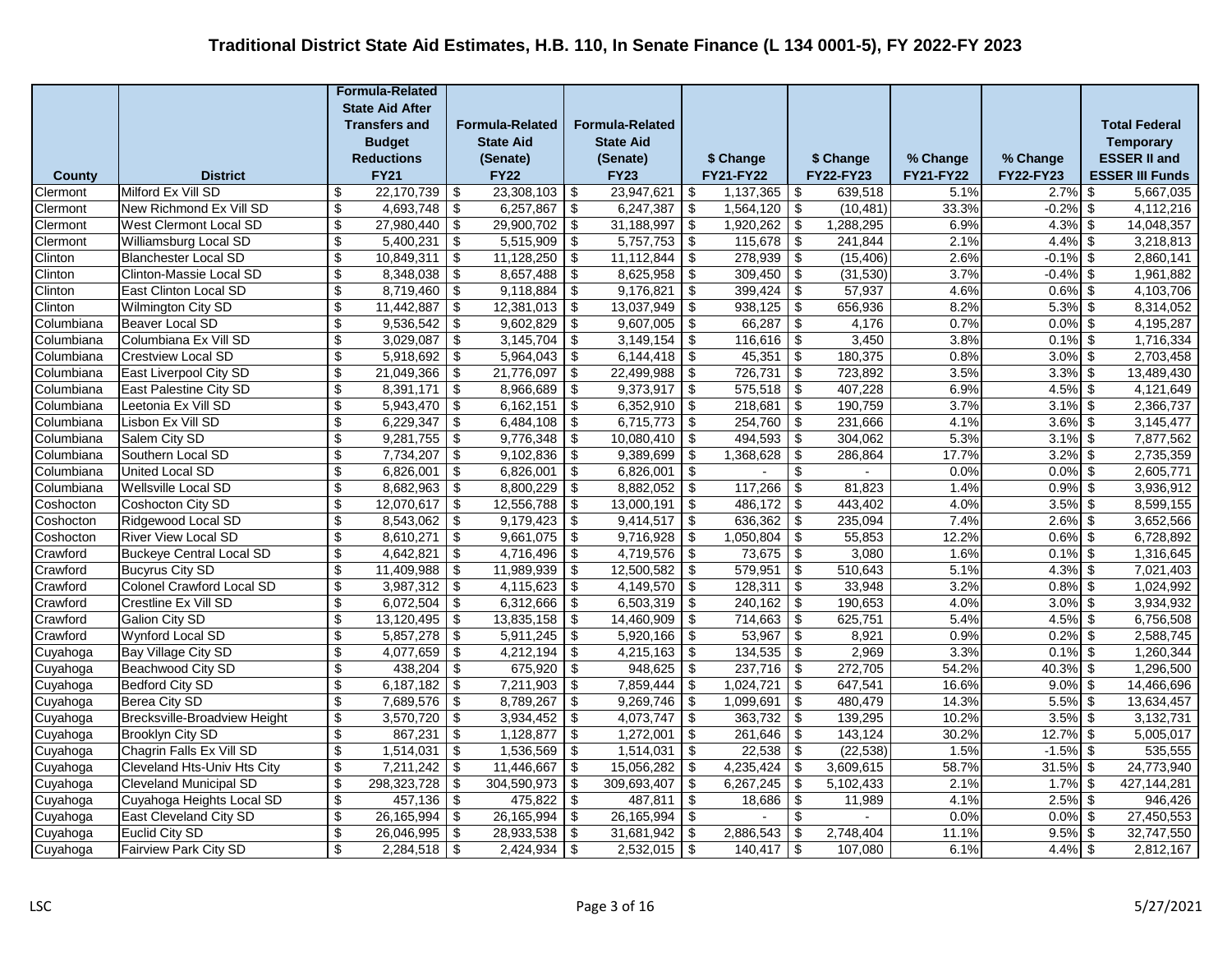|                      |                                            |                               | <b>Formula-Related</b> |                                        |                        |                                        |                         |            |                      |                                                                   |                      |                  |                           |                         |
|----------------------|--------------------------------------------|-------------------------------|------------------------|----------------------------------------|------------------------|----------------------------------------|-------------------------|------------|----------------------|-------------------------------------------------------------------|----------------------|------------------|---------------------------|-------------------------|
|                      |                                            |                               | <b>State Aid After</b> |                                        |                        |                                        |                         |            |                      |                                                                   |                      |                  |                           |                         |
|                      |                                            |                               | <b>Transfers and</b>   |                                        | <b>Formula-Related</b> |                                        | <b>Formula-Related</b>  |            |                      |                                                                   |                      |                  |                           | <b>Total Federal</b>    |
|                      |                                            |                               | <b>Budget</b>          |                                        | <b>State Aid</b>       |                                        | <b>State Aid</b>        |            |                      |                                                                   |                      |                  |                           | <b>Temporary</b>        |
|                      |                                            |                               | <b>Reductions</b>      |                                        | (Senate)               |                                        | (Senate)                |            | \$ Change            |                                                                   | \$ Change            | % Change         | % Change                  | <b>ESSER II and</b>     |
| County               | <b>District</b>                            |                               | <b>FY21</b>            |                                        | <b>FY22</b>            |                                        | <b>FY23</b>             |            | <b>FY21-FY22</b>     |                                                                   | <b>FY22-FY23</b>     | <b>FY21-FY22</b> | <b>FY22-FY23</b>          | <b>ESSER III Funds</b>  |
| Cuyahoga             | <b>Garfield Heights City SD</b>            | \$                            | 20,032,686             | \$                                     | 21,725,744             | -\$                                    | 23,255,772              | -\$        | 1,693,058            | \$                                                                | 1.530.028            | 8.5%             | $7.0\%$ \$                | 23,382,816              |
| Cuyahoga             | Independence Local SD                      | \$                            | 460,770                | \$                                     | 502,030                | \$                                     | 530,696                 | -\$        | 41,260               | \$                                                                | 28,666               | 9.0%             | $5.7\%$ \$                | 886,324                 |
| Cuyahoga             | Lakewood City SD                           | $\sqrt[6]{\frac{1}{2}}$       | 16,580,149             | \$                                     | 16,593,228             | \$                                     | 16,580,149              | <b>\$</b>  | 13,079               | $\sqrt[6]{\frac{1}{2}}$                                           | (13,079)             | 0.1%             | $-0.1\%$ \$               | 15,520,236              |
| Cuyahoga             | Maple Heights City SD                      | \$                            | 21,581,069             | \$                                     | 23,004,411             | \$                                     | 24,384,845              | -\$        | 1,423,343            | \$                                                                | 1,380,434            | 6.6%             | $6.0\%$ \$                | 25,014,486              |
| Cuyahoga             | Mayfield City SD                           | \$                            | 1,621,717              | \$                                     | 2,136,879              | \$                                     | 2,673,047               | \$         | 515,162              | $\overline{\mathcal{L}}$                                          | 536,168              | 31.8%            | $25.1\%$ \$               | 4,004,176               |
| Cuyahoga             | North Olmsted City SD                      | $\sqrt[6]{\frac{1}{2}}$       | $7,430,817$ \$         |                                        | $8,158,815$ \$         |                                        | 8,341,168               | $\sqrt{3}$ | $727,998$ \$         |                                                                   | 182,352              | 9.8%             | $2.2\%$ \$                | 10,529,577              |
| Cuyahoga             | North Royalton City SD                     | \$                            | 4,410,474              | \$                                     | 4,734,499              | -\$                                    | 4,778,514               | l \$       | 324,025              | $\overline{\boldsymbol{\mathfrak{s}}}$                            | 44,015               | 7.3%             | $0.9\%$ \$                | 3,981,830               |
| Cuyahoga             | <b>Olmsted Falls City SD</b>               | \$                            | 12,855,705             | $\sqrt[6]{\frac{1}{2}}$                | 13,678,511             | $\sqrt[6]{\frac{1}{2}}$                | 14,252,684              | - \$       | 822,806              | $\sqrt[6]{\frac{1}{2}}$                                           | 574,174              | 6.4%             | $4.2\%$ \$                | 2,750,531               |
| Cuyahoga             | Orange City SD                             | $\sqrt[6]{\frac{1}{2}}$<br>\$ | 1,053,003              | $\overline{\boldsymbol{\mathfrak{s}}}$ | 1,187,894              | $\sqrt[6]{\frac{1}{2}}$                | 1,207,506<br>25,607,893 | \$         | 134,892<br>3,931,380 | $\overline{\boldsymbol{\mathfrak{s}}}$<br>$\overline{\mathbf{S}}$ | 19,612<br>3,045,608  | 12.8%<br>21.1%   | $1.7\%$ \$<br>$13.5\%$ \$ | 2,276,565<br>32,265,199 |
| Cuyahoga             | Parma City SD<br>Richmond Heights Local SD | \$                            | 18,630,904<br>616,747  | \$<br>$\sqrt{3}$                       | 22,562,284<br>775,642  | \$<br>-\$                              | 810,970                 | \$<br>\$   | 158,895              | $\boldsymbol{\mathsf{S}}$                                         | 35,328               | 25.8%            | $4.6\%$ \$                | 3,072,406               |
| Cuyahoga<br>Cuyahoga | Rocky River City SD                        | $\sqrt[6]{\frac{1}{2}}$       | 1,090,987              | \$                                     | 1,265,821              | $\overline{\$}$                        | 1,364,044               | -\$        | 174,834              | $\overline{\mathcal{L}}$                                          | 98,223               | 16.0%            | $7.8\%$ \$                | 2,278,682               |
| Cuyahoga             | <b>Shaker Heights City SD</b>              | $\sqrt[6]{\frac{1}{2}}$       | 15,491,555             | \$                                     | $16,414,222$ \$        |                                        | 16,753,893              | <b>\$</b>  | $922,666$ \$         |                                                                   | 339,671              | 6.0%             | $2.1\%$ \$                | 9,457,051               |
| Cuyahoga             | Solon City SD                              | \$                            | 2,823,979              | \$                                     | 3,092,568              | \$                                     | 3,118,140               | -\$        | 268,589              | $\overline{\boldsymbol{\theta}}$                                  | 25,571               | 9.5%             | $0.8\%$ \$                | 3,946,271               |
| Cuyahoga             | South Euclid-Lyndhurst City                | \$                            | 5,692,767              | \$                                     | 6,310,486              | \$                                     | 6,634,772               | $\sqrt{3}$ | 617,719              | \$                                                                | 324,286              | 10.9%            | $5.1\%$ \$                | 11,146,055              |
| Cuyahoga             | Strongsville City SD                       | \$                            | 6,785,819              | \$                                     | 7,460,759              | \$                                     | 7,761,192               | -\$        | 674,939              | \$                                                                | 300,433              | 9.9%             | $4.0\%$ \$                | 6,143,201               |
| Cuyahoga             | Warrensville Heights City SD               | \$                            | 7,775,974              | \$                                     | 7,869,174              | \$                                     | 7,933,177               | -\$        | 93,200               | $\overline{\boldsymbol{\theta}}$                                  | 64,003               | 1.2%             | $0.8\%$ \$                | 14,804,466              |
| Cuyahoga             | <b>Westlake City SD</b>                    | $\overline{\$}$               | 1,733,132              | $\overline{\mathcal{L}}$               | 1,900,976              | $\overline{\mathcal{F}}$               | 1,865,122               | $\sqrt{3}$ | 167,844              | $\overline{\mathcal{L}}$                                          | (35, 854)            | 9.7%             | $-1.9\%$ \$               | 4,831,771               |
| Darke                | Ansonia Local SD                           | $\boldsymbol{\mathsf{S}}$     | 4,813,627              | $\overline{\boldsymbol{\mathfrak{s}}}$ | $4,989,377$ \$         |                                        | 5,132,194               | -\$        | 175,750              | $\overline{\boldsymbol{\mathfrak{s}}}$                            | 142,817              | 3.7%             | $2.9\%$ \$                | 1,121,354               |
| Darke                | <b>Arcanum Butler Local SD</b>             | \$                            | 5,969,542              | \$                                     | $6,281,379$ \$         |                                        | 6,383,698               | <b>\$</b>  | 311,837              | $\sqrt[6]{3}$                                                     | 102,319              | 5.2%             | $1.6\%$ \$                | 1,248,080               |
| Darke                | Franklin-Monroe Local SD                   | \$                            | 3,289,571              | $\overline{\boldsymbol{\mathfrak{s}}}$ | 3,313,660              | \$                                     | 3,289,571               | -\$        | 24,089               | $\boldsymbol{\mathsf{S}}$                                         | (24,089)             | 0.7%             | $-0.7\%$ \$               | 657,109                 |
| Darke                | Greenville City SD                         | \$                            | 13,505,295             | $\sqrt[6]{\frac{1}{2}}$                | 13,827,431             | \$                                     | 14,027,781              | \$         | 322,136              | $\sqrt[6]{\frac{1}{2}}$                                           | 200,351              | 2.4%             | $1.4\%$ \$                | 6,686,244               |
| Darke                | Mississinawa Valley Local SD               | \$                            | 4,871,008              | $\sqrt{2}$                             | 5,116,273              | \$                                     | 5,315,143               | -\$        | 245,266              | $\boldsymbol{\mathsf{S}}$                                         | 198,870              | 5.0%             | $3.9\%$ \$                | 1,801,262               |
| Darke                | Tri-Village Local SD                       | $\sqrt[6]{\frac{1}{2}}$       | 4,274,834              | $\overline{\mathcal{L}}$               | 4,319,332              | $\overline{\mathcal{L}}$               | 4,343,932               | \$         | 44,498               | $\overline{\mathcal{L}}$                                          | 24,600               | 1.0%             | $0.6\%$ \$                | 1,366,889               |
| <b>Darke</b>         | Versailles Ex Vill SD                      | $\overline{\mathbf{e}}$       | 8,251,944              | $\overline{\mathbf{e}}$                | $8,347,419$ \$         |                                        | 8,424,442               | \$         | $95,475$ \$          |                                                                   | 77,023               | 1.2%             | $0.9\%$ \$                | 942,015                 |
| Defiance             | Ayersville Local SD                        | \$                            | 2,714,413              | \$                                     | $2,854,253$ \$         |                                        | 2,933,363               | <b>\$</b>  | 139,840              | \$                                                                | 79,111               | 5.2%             | $2.8\%$ \$                | 593,173                 |
| Defiance             | Central Local SD                           | \$                            | 6,766,416              | \$                                     | 6,916,629              | \$                                     | 6,936,328               | \$         | 150,213              | \$                                                                | 19,699               | 2.2%             | $0.3\%$ \$                | 1,441,956               |
| Defiance             | Defiance City SD                           | $\overline{\mathbf{e}}$       | 16,707,962             | $\overline{\boldsymbol{\mathfrak{s}}}$ | 17,663,950             | $\overline{\boldsymbol{\mathfrak{s}}}$ | 18,467,621              | -\$        | 955,988              | $\overline{\boldsymbol{\mathfrak{s}}}$                            | 803,671              | 5.7%             | $4.5\%$ \$                | 5,406,511               |
| Defiance             | Hicksville Ex Vill SD                      | \$                            | 6,422,827              | $\overline{\mathbf{e}}$                | 6,667,250              | $\sqrt{2}$                             | 6,902,370               | $\sqrt{3}$ | 244,423              | $\overline{\mathcal{S}}$                                          | 235,119              | 3.8%             | $3.5\%$ \$                | 1,597,385               |
| Defiance             | Northeastern Local SD                      | $\sqrt[6]{\frac{1}{2}}$       | 2,730,221              | $\overline{\mathcal{L}}$               | 2,827,836              | \$                                     | 2,845,104               | \$         | 97,615               | $\overline{\mathcal{L}}$                                          | 17,268               | 3.6%             | $0.6\%$ \$                | 1,474,802               |
| Delaware             | <b>Big Walnut Local SD</b>                 | $\sqrt[6]{3}$                 | 5,663,216              | \$                                     | $5,663,216$ \$         |                                        | 5,768,545               | <b>\$</b>  |                      | \$                                                                | 105,329              | 0.0%             | $1.9\%$ \$                | 2,174,521               |
| Delaware             | <b>Buckeye Valley Local SD</b>             | $\sqrt[6]{3}$                 | 3,840,600              | \$                                     | 4,031,096              | $\overline{\boldsymbol{\theta}}$       | 4,013,243               | l \$       | 190,496              | $\boldsymbol{\mathsf{S}}$                                         | (17, 853)            | 5.0%             | $-0.4\%$ \$               | 2,347,048               |
| Delaware             | Delaware City SD                           | \$                            | 15,790,152             | \$                                     | 16,993,736             | \$                                     | 17,988,989              | $\sqrt{3}$ | 1,203,584            | \$                                                                | 995,253              | 7.6%             | $5.9\%$ \$                | 7,073,056               |
| Delaware             | Olentangy Local SD                         | $\sqrt[6]{3}$                 | 11,398,960             | \$                                     | 15,222,490             | \$                                     | 18,621,183              | $\sqrt{3}$ | 3,823,530            | \$                                                                | 3,398,693            | 33.5%<br>5.3%    | $22.3\%$ \$               |                         |
| Erie                 | Berlin-Milan Local SD                      | $\sqrt[6]{\frac{1}{2}}$       | 4,726,242              | $\boldsymbol{\theta}$                  | 4,974,936              | \$                                     | 5,078,121               | -\$        | 248,694              | $\boldsymbol{\mathsf{S}}$                                         | 103,185              | 3.3%             | $2.1\%$ \$                | 2,910,151               |
| Erie<br>Erie         | Huron City SD<br>Margaretta Local SD       | \$<br>\$                      | 2,223,797<br>3,773,054 | $\sqrt{2}$<br>\$                       | 2,298,238<br>3,975,661 | \$<br>\$                               | 2,269,921<br>4,075,772  | -\$<br>-\$ | 74,441<br>202,606    | \$<br>\$                                                          | (28, 318)<br>100,111 | 5.4%             | $-1.2\%$ \$<br>$2.5\%$ \$ | 2,324,492<br>1,537,687  |
| Erie                 | Perkins Local SD                           | \$                            | 3,130,274              | \$                                     | 3,289,640              | \$                                     | 3,189,671               | -\$        | 159,366              | \$                                                                | (99, 970)            | 5.1%             | $-3.0\%$ \$               | 1,887,426               |
| Erie                 | Sandusky City SD                           | \$                            | 19,063,447             | $\overline{\mathbf{e}}$                | 21,019,779             | \$                                     | 22,810,734              | -\$        | 1,956,332            | $\overline{\mathbf{e}}$                                           | 1,790,955            | 10.3%            | $8.5\%$ \$                | 17,171,986              |
| Erie                 | <b>Vermilion Local SD</b>                  | $\sqrt[6]{\frac{1}{2}}$       | 4,079,554              | $\overline{\mathbf{S}}$                | 4,192,500              | -\$                                    | 4,206,494               | -\$        | 112,946              | $\boldsymbol{\mathsf{S}}$                                         | 13,994               | 2.8%             | $0.3\%$ \$                | 3,490,083               |
| Erie                 | Kelleys Island Local SD                    | $\boldsymbol{\mathsf{s}}$     | 47,494                 | $\boldsymbol{\mathsf{S}}$              | 48,441                 | \$                                     | 49,284                  | \$         | 948                  | $\overline{\mathbf{s}}$                                           | 842                  | 2.0%             | $1.7\%$ \$                |                         |
|                      |                                            |                               |                        |                                        |                        |                                        |                         |            |                      |                                                                   |                      |                  |                           |                         |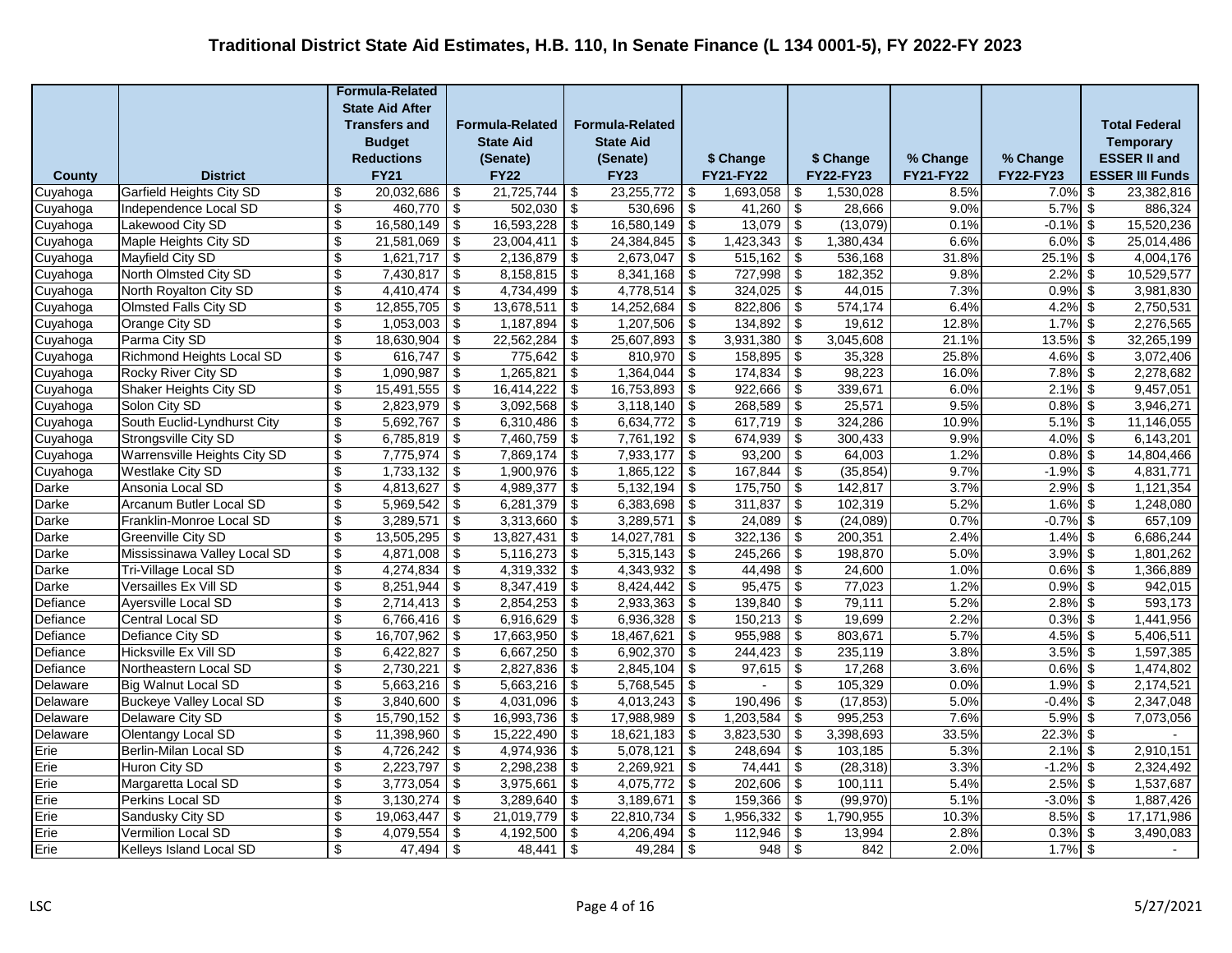|                     |                                                        |                                                    | <b>Formula-Related</b>   |                                        |                              |                                        |                          |               |                         |                                                                   |                      |                  |                           |                         |
|---------------------|--------------------------------------------------------|----------------------------------------------------|--------------------------|----------------------------------------|------------------------------|----------------------------------------|--------------------------|---------------|-------------------------|-------------------------------------------------------------------|----------------------|------------------|---------------------------|-------------------------|
|                     |                                                        |                                                    | <b>State Aid After</b>   |                                        |                              |                                        |                          |               |                         |                                                                   |                      |                  |                           |                         |
|                     |                                                        |                                                    | <b>Transfers and</b>     |                                        | <b>Formula-Related</b>       |                                        | <b>Formula-Related</b>   |               |                         |                                                                   |                      |                  |                           | <b>Total Federal</b>    |
|                     |                                                        |                                                    | <b>Budget</b>            |                                        | <b>State Aid</b>             |                                        | <b>State Aid</b>         |               |                         |                                                                   |                      |                  |                           | <b>Temporary</b>        |
|                     |                                                        |                                                    | <b>Reductions</b>        |                                        | (Senate)                     |                                        | (Senate)                 |               | \$ Change               |                                                                   | \$ Change            | % Change         | % Change                  | <b>ESSER II and</b>     |
| County              | <b>District</b>                                        |                                                    | <b>FY21</b>              |                                        | <b>FY22</b>                  |                                        | <b>FY23</b>              |               | <b>FY21-FY22</b>        |                                                                   | FY22-FY23            | <b>FY21-FY22</b> | <b>FY22-FY23</b>          | <b>ESSER III Funds</b>  |
| Fairfield           | Amanda-Clearcreek Local SD                             | \$                                                 | 9,878,156                | \$                                     | 10,341,942                   | -\$                                    | 10,442,565               | -\$           | 463,786                 | \$                                                                | 100.623              | 4.7%             | $1.0\%$ \$                | 2,326,129               |
| Fairfield           | Berne Union Local SD                                   | \$                                                 | 4,314,846                | \$                                     | 4,384,611                    | \$                                     | 4,513,169                | -\$           | 69,766                  | \$                                                                | 128,557              | 1.6%             | $2.9\%$ \$                | 1,714,609               |
| Fairfield           | <b>Bloom Carroll Local SD</b>                          | $\sqrt[6]{\frac{1}{2}}$                            | 4,602,477                | \$                                     | 4,998,623                    | \$                                     | 5,384,806                | <b>\$</b>     | 396,145                 | \$                                                                | 386,183              | 8.6%             | $7.7\%$ \$                | 1,117,010               |
| Fairfield           | Fairfield Union Local SD                               | \$                                                 | 9,684,037                | \$                                     | 10,084,337                   | \$                                     | 10,479,485               | -\$           | 400,301                 | $\boldsymbol{\mathsf{S}}$                                         | 395,148              | 4.1%             | $3.9\%$ \$                | 3,245,406               |
| Fairfield           | Lancaster City SD                                      | $\sqrt[6]{\frac{1}{2}}$                            | 28,129,148               | \$                                     | 29,525,947                   | \$                                     | 30,560,559               | $\sqrt{3}$    | 1,396,799               | $\sqrt{2}$                                                        | 1,034,612            | 5.0%             | $3.5\%$ \$                | 16,665,127              |
| Fairfield           | Liberty Union-Thurston Local                           | \$                                                 | $6,393,809$ \$           |                                        | 6,485,221                    | \$                                     | 6,557,017                | \$            | $91,412$ \$             |                                                                   | 71,796               | 1.4%             | $1.1\%$ \$                | 2,334,413               |
| Fairfield           | Pickerington Local SD                                  | \$                                                 | 52,662,490               | $\overline{\boldsymbol{\mathfrak{s}}}$ | 55,585,231                   | \$                                     | 58,318,248               | <b>\$</b>     | 2,922,741               | $\overline{\boldsymbol{\mathfrak{s}}}$                            | 2,733,017            | 5.5%             | $4.9\%$ \$                | 9,009,156               |
| Fairfield           | Walnut Township Local SD                               | \$<br>\$                                           | 1,373,143                | $\sqrt[6]{\frac{1}{2}}$                | 1,488,707                    | $\sqrt[6]{3}$                          | 1,491,551                | - \$          | 115,563                 | $\sqrt[6]{\frac{1}{2}}$                                           | 2,844                | 8.4%<br>2.0%     | $0.2\%$ \$                | 1,084,322               |
| Fayette             | Miami Trace Local SD                                   | \$                                                 | 11,151,399<br>16,790,689 | $\overline{\boldsymbol{\mathfrak{s}}}$ | 11,370,039                   | -\$                                    | 11,458,526<br>18,281,949 | -\$           | 218,640                 | $\overline{\boldsymbol{\mathfrak{s}}}$<br>$\overline{\mathbf{S}}$ | 88,488               | 4.9%             | $0.8\%$ \$<br>$3.8\%$ \$  | 6,849,814<br>7,895,105  |
| Fayette<br>Franklin | Washington Court House City<br><b>Bexley City SD</b>   | $\mathbb{S}$                                       | 4,013,272                | $\sqrt[6]{\frac{1}{2}}$<br>$\sqrt{3}$  | 17,606,310<br>$4,013,272$ \$ | \$                                     | 4,013,272                | \$<br>-\$     | 815,621                 | \$                                                                | 675,638              | 0.0%             | $0.0\%$ \$                | 1,686,428               |
| Franklin            | Canal Winchester Local SD                              | $\sqrt[6]{\frac{1}{2}}$                            | 18,238,925               | $\overline{\$}$                        | $18,911,716$ \$              |                                        | 19,835,656               | -\$           | 672,791                 | $\overline{\mathcal{L}}$                                          | 923,941              | 3.7%             | $4.9\%$ \$                | 11,298,931              |
| Franklin            | Columbus City SD                                       | \$                                                 | 148,940,884              | \$                                     | 166,487,944 \$               |                                        | 181,912,907              | -\$           | 17,547,060              | \$                                                                | 15,424,963           | 11.8%            | $9.3\%$ \$                | 424,710,899             |
| Franklin            | Dublin City SD                                         | \$                                                 | 18,695,374               | \$                                     | 20,815,058                   | \$                                     | 22,502,320               | -\$           | 2,119,684               | $\overline{\boldsymbol{\theta}}$                                  | 1,687,262            | 11.3%            | $8.1\%$ \$                | 15,459,641              |
| Franklin            | Gahanna-Jefferson City SD                              | \$                                                 | 11,963,306               | \$                                     | 13,516,988                   | \$                                     | 14,596,563               | <b>\$</b>     | 1,553,682               | \$                                                                | 1,079,575            | 13.0%            | $8.0\%$ \$                | 13,599,227              |
| Franklin            | <b>Grandview Heights City SD</b>                       | \$                                                 | 1,349,061                | \$                                     | 1,371,885                    | -\$                                    | 1,349,061                | <b>\$</b>     | 22,824                  | $\boldsymbol{\mathsf{S}}$                                         | (22, 824)            | 1.7%             | $-1.7%$ \$                | 750,491                 |
| Franklin            | Groveport Madison Local SD                             | \$                                                 | 32,864,360               | \$                                     | 34,550,589                   | \$                                     | 36, 163, 449             | <b>\$</b>     | 1,686,228               | \$                                                                | 1,612,860            | 5.1%             | $4.7\%$ \$                | 27,474,254              |
| Franklin            | Hamilton Local SD                                      | $\overline{\mathcal{S}}$                           | 23,629,732               | $\overline{\mathcal{F}}$               | $24,512,352$ \$              |                                        | $25,270,372$ \$          |               | $882,619$ \$            |                                                                   | 758,020              | 3.7%             | $3.1\%$ \$                | 9,179,686               |
| Franklin            | <b>Hilliard City SD</b>                                | $\sqrt[6]{\frac{1}{2}}$                            | 46,099,582               | $\overline{\mathbf{e}}$                | 49,132,760                   | $\bullet$                              | 50,913,920               | <b>\$</b>     | $3,033,178$ \$          |                                                                   | 1,781,160            | 6.6%             | $3.6\%$ \$                | 20,776,846              |
| Franklin            | New Albany-Plain Local SD                              | \$                                                 | 2,812,060                | $\sqrt[6]{\frac{1}{2}}$                | $3,739,093$ \$               |                                        | 4,507,437                | <b>\$</b>     | $\overline{927,032}$ \$ |                                                                   | 768,344              | 33.0%            | $20.5\%$ \$               | 3,758,432               |
| Franklin            | <b>Reynoldsburg City SD</b>                            | $\sqrt[6]{\frac{1}{2}}$                            | 36,217,674               | \$                                     | 37,934,503                   | \$                                     | 39,914,791               | -\$           | 1,716,829               | $\boldsymbol{\mathsf{S}}$                                         | 1,980,288            | 4.7%             | $5.2\%$ \$                | 19,858,846              |
| Franklin            | South-Western City SD                                  | \$                                                 | 131,527,437              | $\boldsymbol{\mathsf{S}}$              | 133,697,664                  | \$                                     | 136,236,028              | -\$           | 2,170,227               | $\boldsymbol{\mathsf{S}}$                                         | 2,538,365            | 1.7%             | $1.9\%$ \$                | 88,982,137              |
| Franklin            | <b>Upper Arlington City SD</b>                         | \$                                                 | 2,560,748                | \$                                     | 2,846,731                    | \$                                     | 3,115,783                | - \$          | 285,983                 | $\boldsymbol{\mathsf{S}}$                                         | 269,052              | 11.2%            | $9.5\%$ \$                | 3,418,680               |
| Franklin            | Westerville City SD                                    | $\sqrt[6]{\frac{1}{2}}$                            | 38,009,112               | $\overline{\mathcal{L}}$               | 39,427,987                   | \$                                     | 40,478,900               | -\$           | 1,418,875               | $\overline{\mathcal{L}}$                                          | 1,050,914            | 3.7%             | $2.7\%$ \$                | 30,854,738              |
| Franklin            | <b>Whitehall City SD</b>                               | $\sqrt[6]{\frac{1}{2}}$                            | 24,448,317               | $\sqrt[6]{3}$                          | 25,677,664                   | \$                                     | 26,813,425               | <b>\$</b>     | $1,229,346$ \$          |                                                                   | 1,135,762            | 5.0%             | $4.4\%$ \$                | 18,562,680              |
| Franklin            | Worthington City SD                                    | \$                                                 | 17,261,721               | \$                                     | 19,348,409                   | \$                                     | 20,748,739               | <b>\$</b>     | 2,086,688               | $\overline{\boldsymbol{\mathfrak{s}}}$                            | 1,400,331            | 12.1%            | $7.2\%$ \$                | 10,625,627              |
| Fulton              | Archbold-Area Local SD                                 | \$                                                 | 3,931,994                | \$                                     | 4,119,820                    | \$                                     | 4,333,254                | -\$           | 187,827                 | \$                                                                | 213,434              | 4.8%             | $5.2\%$ \$                | 1,318,712               |
| Fulton              | Evergreen Local SD                                     | $\overline{\mathbf{e}}$                            | 4,798,663                | $\overline{\boldsymbol{\mathfrak{s}}}$ | 4,941,846                    | $\overline{\boldsymbol{\mathfrak{s}}}$ | 4,994,370                | $\frac{1}{2}$ | 143,184                 | $\overline{\boldsymbol{\mathfrak{s}}}$                            | 52,523               | 3.0%             | $1.1\%$ \$                | 1,242,906               |
| Fulton              | Fayette Local SD                                       | \$                                                 | 3,500,102                | $\overline{\mathbf{e}}$                | 3,545,573                    | $\sqrt{2}$                             | 3,601,757                | $\sqrt{3}$    | 45,472                  | $\overline{\boldsymbol{\mathfrak{s}}}$                            | 56,184               | 1.3%             | $1.6\%$ \$                | 759,150                 |
| Fulton              | Pettisville Local SD                                   | \$                                                 | 2,283,424                | \$                                     | 2,343,273                    | -\$                                    | 2,430,244                | \$            | 59,849                  | $\boldsymbol{\mathsf{S}}$                                         | 86,971               | 2.6%             | $3.7\%$ \$                | 232,015                 |
| Fulton              | Pike-Delta-York Local SD                               | $\boldsymbol{\mathsf{S}}$                          | 6,698,644                | $\overline{\mathbf{S}}$                | 7,039,344                    | \$                                     | 7,332,088                | -\$           | 340,700                 | $\overline{\boldsymbol{\mathfrak{s}}}$                            | 292,744              | 5.1%             | $4.2\%$ \$                | 1,708,293               |
| Fulton              | Swanton Local SD                                       | \$                                                 | 5,016,164                | \$                                     | $5,534,741$ \$               |                                        | 5,891,309                | l \$          | $518,578$ \$            |                                                                   | 356,567              | 10.3%            | $6.4\%$ \$                | 2,115,978               |
| Fulton              | Wauseon Ex Vill SD                                     | \$<br>\$                                           | 10,949,389               | \$                                     | 11,506,991                   | \$                                     | 12,019,983               | -\$           | 557,602                 | $\sqrt[6]{2}$                                                     | 512,993              | 5.1%             | $4.5\%$ \$                | 2,356,843               |
| Gallia<br>Gallia    | Gallia County Local SD                                 |                                                    | 12,788,542               | \$                                     | 13,858,414                   | \$                                     | 13,955,555               | $\sqrt{3}$    | 1,069,872               | \$                                                                | 97,141               | 8.4%             | $0.7\%$ \$                | 11,460,798              |
|                     | <b>Gallipolis City SD</b><br><b>Berkshire Local SD</b> | $\sqrt[6]{\frac{1}{2}}$<br>$\sqrt[6]{\frac{1}{2}}$ | 11,946,184<br>4,406,384  | \$<br>$\sqrt{2}$                       | 13,211,626<br>4,472,931      | $\sqrt[6]{\frac{1}{2}}$<br>\$          | 13,361,216<br>4,437,486  | -\$<br>-\$    | 1,265,442<br>66,547     | \$<br>$\sqrt{2}$                                                  | 149,590<br>(35, 445) | 10.6%<br>1.5%    | $1.1\%$ \$<br>$-0.8\%$ \$ | 11,264,927<br>2,029,079 |
| Geauga              |                                                        | \$                                                 | 2,475,256                |                                        | 2,475,256                    |                                        | 2,475,256                |               |                         |                                                                   |                      | 0.0%             | $0.0\%$ \$                |                         |
| Geauga<br>Geauga    | Cardinal Local SD<br>Chardon Local SD                  | \$                                                 | 4,527,860                | \$<br>\$                               | 4,796,264                    | \$<br>\$                               | 4,842,561                | -\$<br>\$     | 268,405                 | \$<br>\$                                                          | 46,297               | 5.9%             | $1.0\%$ \$                | 4,957,645<br>2,555,897  |
| Geauga              | Kenston Local SD                                       | \$                                                 | 3,030,889                | $\sqrt[6]{\frac{1}{2}}$                | 3,191,381                    | \$                                     | 3,213,003                | l \$          | 160,491                 | $\boldsymbol{\mathsf{S}}$                                         | 21,623               | 5.3%             | $0.7\%$ \$                | 1,377,849               |
| Geauga              | West Geauga Local SD                                   | \$                                                 | 3,666,137                | \$                                     | 3,859,002                    | -\$                                    | 3,899,131                | -\$           | 192,865                 | \$                                                                | 40,129               | 5.3%             | $1.0\%$ \$                | 950,965                 |
| Greene              | <b>Beavercreek City SD</b>                             | $\boldsymbol{\mathsf{s}}$                          | 10,430,933               | $\sqrt[6]{\frac{1}{2}}$                | 11,082,024                   | $\boldsymbol{\mathsf{s}}$              | 11,461,971               | - \$          | 651,091                 | $\boldsymbol{\mathsf{S}}$                                         | 379,946              | 6.2%             | $3.4\%$ \$                | 4,644,753               |
|                     |                                                        |                                                    |                          |                                        |                              |                                        |                          |               |                         |                                                                   |                      |                  |                           |                         |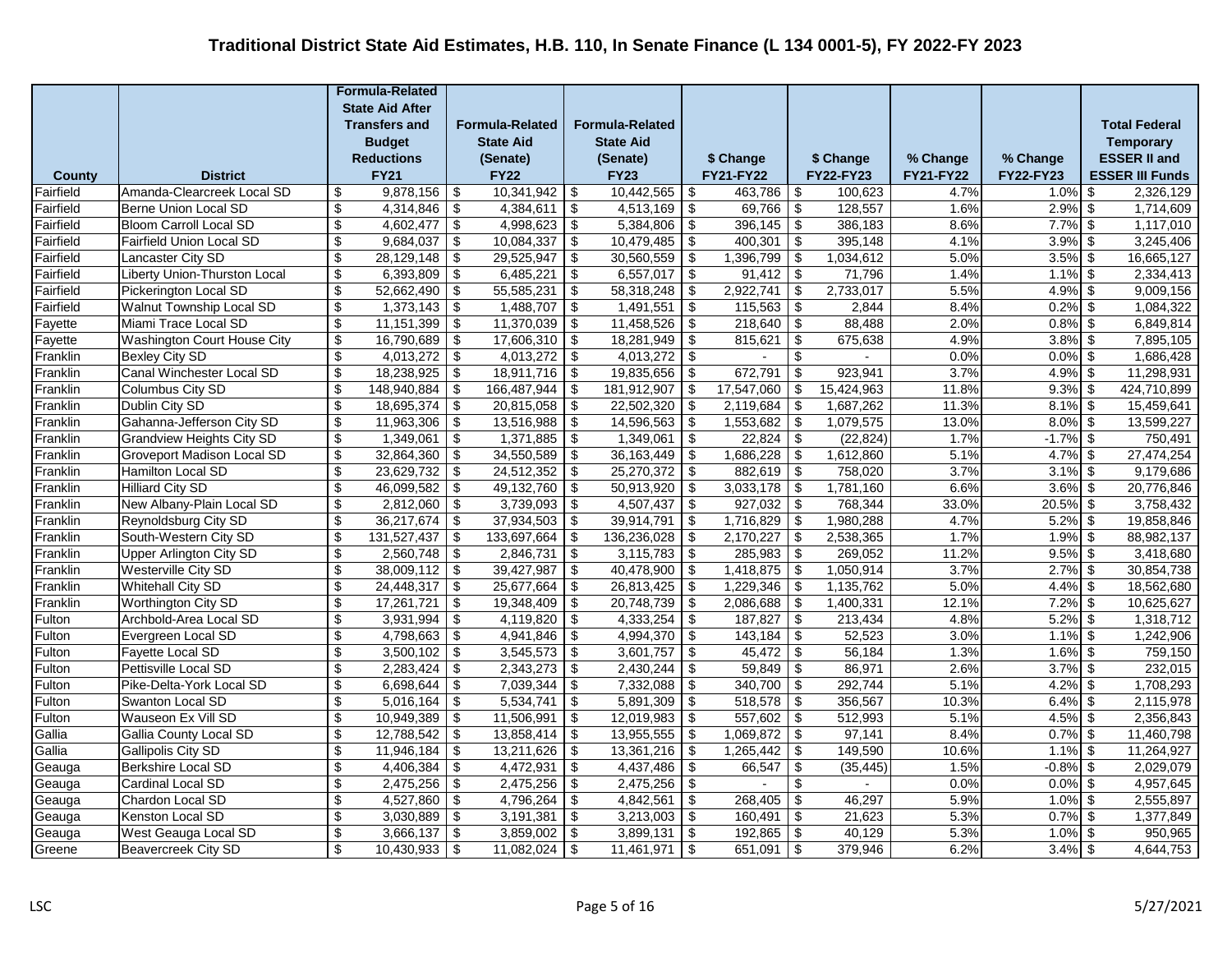|               |                                          |                           | <b>Formula-Related</b> |                                        |                        |                           |                        |               |                   |                                        |                   |                  |                          |                        |
|---------------|------------------------------------------|---------------------------|------------------------|----------------------------------------|------------------------|---------------------------|------------------------|---------------|-------------------|----------------------------------------|-------------------|------------------|--------------------------|------------------------|
|               |                                          |                           | <b>State Aid After</b> |                                        |                        |                           |                        |               |                   |                                        |                   |                  |                          |                        |
|               |                                          |                           | <b>Transfers and</b>   |                                        | <b>Formula-Related</b> |                           | <b>Formula-Related</b> |               |                   |                                        |                   |                  |                          | <b>Total Federal</b>   |
|               |                                          |                           | <b>Budget</b>          |                                        | <b>State Aid</b>       |                           | <b>State Aid</b>       |               |                   |                                        |                   |                  |                          | <b>Temporary</b>       |
|               |                                          |                           | <b>Reductions</b>      |                                        | (Senate)               |                           | (Senate)               |               | \$ Change         |                                        | \$ Change         | % Change         | % Change                 | <b>ESSER II and</b>    |
| <b>County</b> | <b>District</b>                          |                           | <b>FY21</b>            |                                        | <b>FY22</b>            |                           | <b>FY23</b>            |               | <b>FY21-FY22</b>  |                                        | FY22-FY23         | <b>FY21-FY22</b> | FY22-FY23                | <b>ESSER III Funds</b> |
| Greene        | Cedar Cliff Local SD                     | \$                        | 2,531,863              | \$                                     | 2,640,687              | \$                        | 2,698,251              | -\$           | 108.824           | \$                                     | 57,564            | 4.3%             | $2.2\%$ \$               | 652,189                |
| Greene        | Fairborn City SD                         | \$                        | 18,194,823             | \$                                     | 19,699,327             | \$                        | 20,798,075             | -\$           | 1,504,504         | \$                                     | 1,098,748         | 8.3%             | $5.6\%$ \$               | 14, 149, 387           |
| Greene        | <b>Greeneview Local SD</b>               | $\sqrt[6]{\frac{1}{2}}$   | 5,530,926              | \$                                     | 5,574,644              | \$                        | 5,530,926              | -\$           | 43,718            | $\sqrt[6]{\frac{1}{2}}$                | (43, 718)         | 0.8%             | $-0.8\%$ \$              | 2,143,090              |
| Greene        | Sugarcreek Local SD                      | \$                        | 5,551,069              | \$                                     | 5,665,005              | \$                        | 5,707,917              | -\$           | 113,937           | \$                                     | 42,912            | 2.1%             | $0.8\%$ \$               | 1,790,573              |
| Greene        | Xenia Community City SD                  | \$                        | 20,569,070             | \$                                     | 21,780,670             | \$                        | 22,673,461             | \$            | 1,211,600         | \$                                     | 892,791           | 5.9%             | $4.1\%$ \$               | 14,315,875             |
| Greene        | Yellow Springs Ex Vill SD                | \$                        | 1,205,571              | \$                                     | 1,233,264              | \$                        | 1,268,489              | $\sqrt{ }$    | $27,692$ \$       |                                        | 35,225            | 2.3%             | $2.9\%$ \$               | 804,523                |
| Guernsey      | Cambridge City SD                        | \$                        | 13, 183, 237           | \$                                     | 13,305,528             | \$                        | 13,279,330             | <b>\$</b>     | 122,291           | $\overline{\boldsymbol{\mathfrak{s}}}$ | (26, 198)         | 0.9%             | $-0.2\%$ \$              | 10,063,451             |
| Guernsey      | East Guernsey Local SD                   | \$                        | 6,319,170              | $\sqrt[6]{\frac{1}{2}}$                | 6,453,253              | $\sqrt[6]{3}$             | 6,467,765              | <b>\$</b>     | 134,083           | $\sqrt[6]{\frac{1}{2}}$                | 14,512            | 2.1%             | $0.2\%$ \$               | 3,328,843              |
| Guernsey      | Rolling Hills Local SD                   | \$                        | 9,449,151              | \$                                     | 9,514,900              | -\$                       | 9,527,032              | -\$           | 65,749            | $\boldsymbol{\mathsf{S}}$              | 12,132            | 0.7%             | $0.1\%$ \$               | 6,768,054              |
| Hamilton      | Cincinnati City SD                       | $\mathbb{S}$              | 134,087,382            | \$                                     | 138,244,015            | \$                        | 140,658,884            | \$            | 4,156,633         | \$                                     | 2,414,869         | 3.1%             | $1.7\%$ \$               | 302,122,093            |
| Hamilton      | Deer Park Community City SD              | \$                        | 3,041,947              | $\sqrt{2}$                             | 3,167,398              | -\$                       | 3,192,788              | \$            | 125,451           | $\boldsymbol{\mathsf{S}}$              | 25,390            | 4.1%             | $0.8\%$ \$               | 3,324,343              |
| Hamilton      | Finneytown Local SD                      | $\sqrt[6]{3}$             | 6,605,386              | $\overline{\mathcal{L}}$               | $6,990,912$ \$         |                           | 7,249,519              | $\sqrt{3}$    | 385,526           | $\overline{\mathcal{L}}$               | 258,607           | 5.8%             | $3.7\%$ \$               | 3,956,760              |
| Hamilton      | Forest Hills Local SD                    | \$                        | 16,572,076             | \$                                     | $17,774,926$ \$        |                           | 18,379,234             | l \$          | 1,202,850         | \$                                     | 604,309           | 7.3%             | $3.4\%$ \$               | 7,764,623              |
| Hamilton      | Indian Hill Ex Vill SD                   | \$                        | 1,145,859              | \$                                     | 1,186,315              | \$                        | 1,262,173              | -\$           | 40,456            | \$                                     | 75,858            | 3.5%             | $6.4\%$ \$               | 1,519,208              |
| Hamilton      | <b>Lockland City SD</b>                  | \$                        | 3,759,397              | \$                                     | 4,061,531              | \$                        | 4,368,252              | $\sqrt{3}$    | 302,135           | \$                                     | 306,720           | 8.0%             | $7.6\%$ \$               | 4,874,316              |
| Hamilton      | Loveland City SD                         | \$                        | 11,727,866             | \$                                     | 12,480,636             | \$                        | 12,790,861             | -\$           | 752,770           | \$                                     | 310,224           | 6.4%             | $2.5\%$ \$               | 4,412,366              |
| Hamilton      | Madeira City SD                          | \$                        | 2,470,005              | \$                                     | 2,506,438              | \$                        | 2,470,095              | -\$           | 36,433            | \$                                     | (36, 343)         | 1.5%             | $-1.4\%$ \$              | 778,220                |
| Hamilton      | <b>Mariemont City SD</b>                 | \$                        | 2,832,296              | $\overline{\mathcal{L}}$               | 3,024,228              | $\overline{\$}$           | 3,058,414              | -\$           | $191,932$ \$      |                                        | 34,187            | 6.8%             | $1.1\%$ \$               | 2,119,088              |
| Hamilton      | Mount Healthy City SD                    | $\sqrt[6]{3}$             | 24,704,997             | $\overline{\boldsymbol{\mathfrak{s}}}$ | 26,632,670             | €                         | 28,423,710             | -\$           | 1,927,673         | $\overline{\boldsymbol{\mathfrak{s}}}$ | 1,791,040         | 7.8%             | $6.7\%$ \$               | 23,462,187             |
| Hamilton      | North College Hill City SD               | \$                        | 10,891,516             | $\overline{\mathbf{3}}$                | 12,070,606             | -\$                       | 13,184,684             | l \$          | 1,179,091         | $\sqrt[6]{\frac{1}{2}}$                | 1,114,078         | 10.8%            | $9.2\%$ \$               | 11,440,195             |
| Hamilton      | Northwest Local SD                       | \$                        | 27,547,138             | \$                                     | 29,025,266             | $\boldsymbol{\mathsf{s}}$ | 30,223,128             | -\$           | 1,478,127         | $\overline{\boldsymbol{\theta}}$       | 1,197,862         | 5.4%             | $4.1\%$ \$               | 35,090,546             |
| Hamilton      | Norwood City SD                          | $\boldsymbol{\mathsf{s}}$ | 7,058,964              | $\sqrt[6]{\frac{1}{2}}$                | 7,102,422              | $\boldsymbol{\mathsf{s}}$ | 7,058,964              | <b>S</b>      | 43,458            | \$                                     | (43, 458)         | 0.6%             | $-0.6\%$ \$              | 11,966,154             |
| Hamilton      | Oak Hills Local SD                       | \$                        | 25,844,682             | \$                                     | 27,354,532             | \$                        | 28,270,613             | - \$          | 1,509,850         | \$                                     | 916,081           | 5.8%             | $3.3\%$ \$               | 12,796,771             |
| Hamilton      | Princeton City SD                        | $\sqrt[6]{3}$             | 6,653,074              | $\overline{\mathcal{L}}$               | 7,743,162              | $\overline{\mathcal{L}}$  | 8,053,477              | \$            | 1,090,088         | $\overline{\mathcal{L}}$               | 310,315           | 16.4%            | $4.0\%$ \$               | 20,197,234             |
| Hamilton      | Reading Community City SD                | $\sqrt[6]{3}$             | 4,881,882              | \$                                     | $5,301,992$ \$         |                           | 5,539,367              | -\$           | $420,110$ \$      |                                        | 237,374           | 8.6%             | $4.5\%$ \$               | 4,583,254              |
| Hamilton      | Southwest Local SD                       | \$                        | 13,886,054             | \$                                     | 14,378,502             | \$                        | 14,839,606             | -\$           | 492,447           | \$                                     | 461,104           | 3.5%             | $3.2\%$ \$               | 9,613,616              |
| Hamilton      | St Bernard-Elmwood Place Cit             | \$                        | 4,106,819              | \$                                     | 4,653,766              | \$                        | 5,147,402              | -\$           | 546,948           | \$                                     | 493,636           | 13.3%            | $10.6\%$ \$              | 4,147,736              |
| Hamilton      | <b>Sycamore Community City SD</b>        | \$                        | 2,884,085              | $\overline{\boldsymbol{\mathfrak{s}}}$ | 3,139,066              | \$                        | 3,316,270              | -\$           | 254,981           | $\overline{\boldsymbol{\mathfrak{s}}}$ | 177,204           | 8.8%             | $5.6\%$ \$               | 4,364,058              |
| Hamilton      | <b>Three Rivers Local SD</b>             | $\mathfrak{S}$            | 4,731,487              | $\boldsymbol{\mathsf{S}}$              | 4,764,913              | $\sqrt[6]{\frac{1}{2}}$   | 4,794,626              | $\sqrt[6]{3}$ | 33,427            | $\overline{\mathcal{S}}$               | 29,713            | 0.7%             | $0.6\%$ \$               | 4,583,179              |
| Hamilton      | Winton Woods City SD                     | \$                        | 17,724,511             | \$                                     | 18,461,320             | -\$                       | 19,208,174             | -\$           | 736,809           | $\boldsymbol{\mathsf{S}}$              | 746,853           | 4.2%             | $4.0\%$ \$               | 16,427,632             |
| Hamilton      | Wyoming City SD                          | $\boldsymbol{\mathsf{S}}$ | 5,596,411<br>1,978,714 | \$                                     | 5,860,848              | $\boldsymbol{\mathsf{s}}$ | 6,034,546              | $\sqrt{3}$    | 264,437           | $\overline{\boldsymbol{\mathfrak{s}}}$ | 173,697<br>29,673 | 4.7%<br>0.4%     | $3.0\%$ \$<br>$1.5\%$ \$ | 1,696,901              |
| Hancock       | Arcadia Local SD                         | $\sqrt[6]{3}$             |                        | $\overline{\mathbf{S}}$                | $1,987,576$ \$         |                           | $2,017,249$ \$         |               | $8,862$ \$        |                                        |                   | 3.2%             |                          | 571,407                |
| Hancock       | Arlington Local SD                       | \$<br>\$                  | 3,421,482              | \$                                     | 3,531,535              | \$                        | 3,620,017              | l \$          | 110,053           | \$                                     | 88,482            |                  | $2.5\%$ \$               | 465,227                |
| Hancock       | Cory-Rawson Local SD                     |                           | 3,455,880              | \$                                     | 3,536,318              | \$                        | 3,597,442              | $\sqrt{3}$    | 80,438            | \$                                     | 61,123            | 2.3%             | $1.7\%$ \$               | 733,219                |
| Hancock       | Findlay City SD                          | \$                        | 21,990,250             | \$                                     | 22,611,075             | \$                        | 22,976,863             | -\$           | 620,825           | \$                                     | 365,788           | 2.8%             | $1.6\%$ \$               | 12,822,488             |
| Hancock       | Liberty Benton Local SD                  | \$                        | 5,080,359              | $\sqrt{3}$                             | 5,142,023              | \$                        | 5,234,953              | \$            | 61,664            | \$                                     | 92,930            | 1.2%             | $1.8\%$ \$               | 1,049,409              |
| Hancock       | McComb Local SD                          | \$                        | 4,622,375              | \$                                     | 4,629,767              | \$                        | 4,638,729              | \$            | 7,391             | \$                                     | 8,962             | 0.2%             | $0.2\%$ \$               | 976,084                |
| Hancock       | Riverdale Local SD<br>Van Buren Local SD | \$<br>\$                  | 6,418,800<br>1,101,827 | \$                                     | 6,637,746<br>1,129,084 | \$                        | 6,809,145              | -\$           | 218,946<br>27,257 | \$                                     | 171,399           | 3.4%<br>2.5%     | $2.6\%$ \$<br>$0.5\%$ \$ | 1,653,165<br>824,450   |
| Hancock       |                                          |                           |                        | $\sqrt[6]{\frac{1}{2}}$                |                        | - \$                      | $1,134,170$ \$         |               |                   | $\sqrt[6]{3}$                          | 5,086             |                  |                          |                        |
| Hancock       | Vanlue Local SD                          | \$                        | 1,668,877              | \$                                     | 1,685,791              | \$                        | 1,674,813              | l \$          | 16,914            | \$                                     | (10, 979)         | 1.0%             | $-0.7%$ \$               | 247,114                |
| Hardin        | Ada Ex Vill SD                           | $\boldsymbol{\mathsf{s}}$ | 4,979,050              | $\sqrt[6]{\frac{1}{2}}$                | 5,247,170              | $\boldsymbol{\mathsf{s}}$ | 5,494,764              | \$            | 268,120           | $\boldsymbol{\mathsf{S}}$              | 247,593           | 5.4%             | $4.7\%$ \$               | 1,842,477              |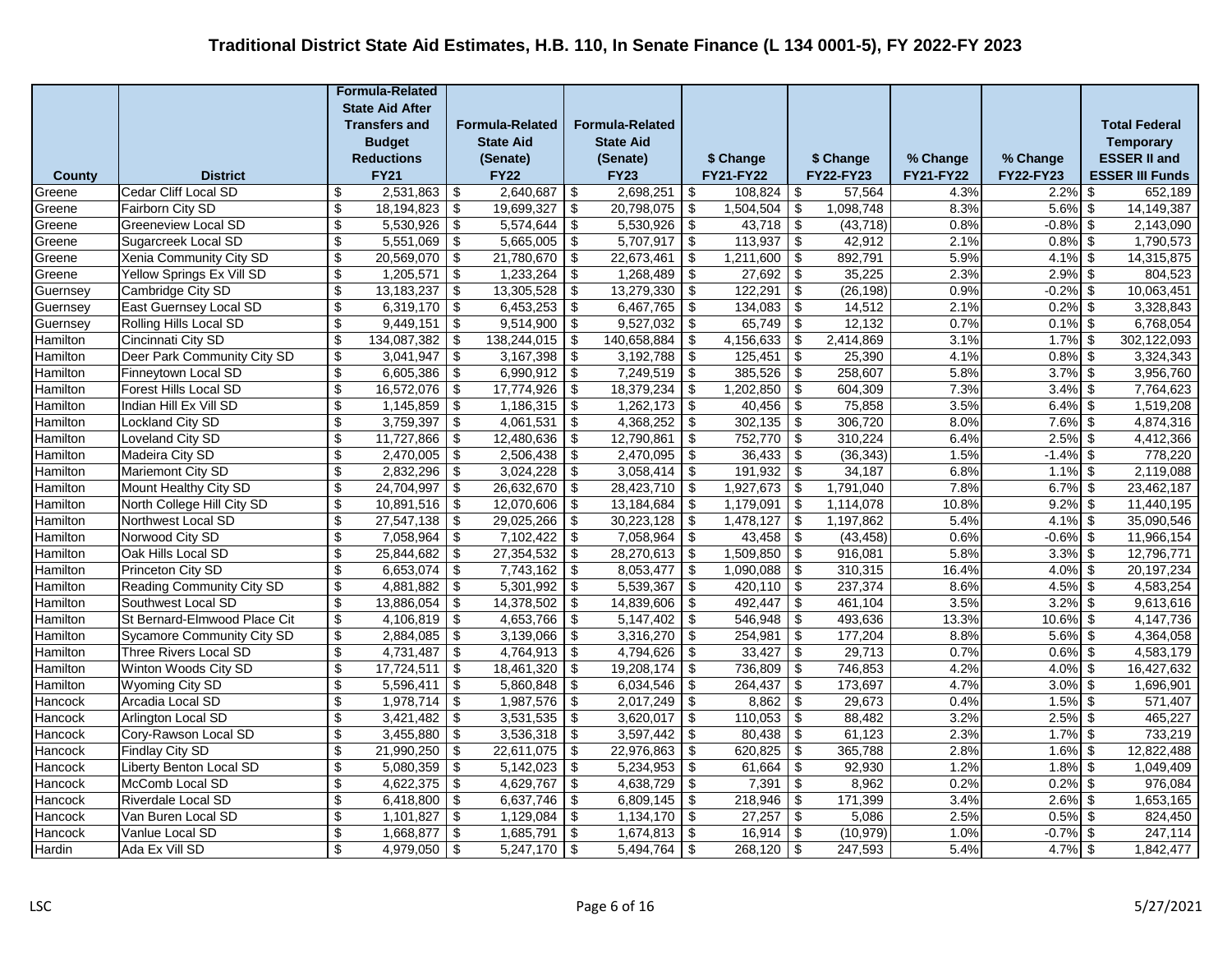|                        |                                                    |                                           | <b>Formula-Related</b>  |                                                                      |                        |                                        |                        |                         |                          |                                                         |                    |                  |                          |                        |
|------------------------|----------------------------------------------------|-------------------------------------------|-------------------------|----------------------------------------------------------------------|------------------------|----------------------------------------|------------------------|-------------------------|--------------------------|---------------------------------------------------------|--------------------|------------------|--------------------------|------------------------|
|                        |                                                    |                                           | <b>State Aid After</b>  |                                                                      |                        |                                        |                        |                         |                          |                                                         |                    |                  |                          |                        |
|                        |                                                    |                                           | <b>Transfers and</b>    |                                                                      | <b>Formula-Related</b> |                                        | <b>Formula-Related</b> |                         |                          |                                                         |                    |                  |                          | <b>Total Federal</b>   |
|                        |                                                    |                                           | <b>Budget</b>           |                                                                      | <b>State Aid</b>       |                                        | <b>State Aid</b>       |                         |                          |                                                         |                    |                  |                          | <b>Temporary</b>       |
|                        |                                                    |                                           | <b>Reductions</b>       |                                                                      | (Senate)               |                                        | (Senate)               |                         | \$ Change                |                                                         | \$ Change          | % Change         | % Change                 | <b>ESSER II and</b>    |
| <b>County</b>          | <b>District</b>                                    |                                           | <b>FY21</b>             |                                                                      | <b>FY22</b>            |                                        | <b>FY23</b>            |                         | <b>FY21-FY22</b>         |                                                         | FY22-FY23          | <b>FY21-FY22</b> | <b>FY22-FY23</b>         | <b>ESSER III Funds</b> |
| Hardin                 | <b>Hardin Northern Local SD</b>                    | \$                                        | 2,714,163               | \$                                                                   | 2,786,761              | \$                                     | 2,864,234              | \$                      | 72,598                   | \$                                                      | 77,473             | 2.7%             | $2.8\%$ \$               | 822,357                |
| Hardin                 | Kenton City SD                                     | \$                                        | 11,429,659              | \$                                                                   | 11,876,560             | $\sqrt[6]{\frac{1}{2}}$                | 12,193,338             | \$                      | 446,901                  | \$                                                      | 316,779            | 3.9%             | $2.7\%$ \$               | 6,477,847              |
| Hardin                 | <b>Ridgemont Local SD</b>                          | \$                                        | 2,909,397               | \$                                                                   | 2,963,850              | $\overline{\mathbf{S}}$                | 2,996,000              | \$                      | 54,452                   | \$                                                      | 32,150             | 1.9%             | $1.1\%$ \$               | 1,174,021              |
| Hardin                 | <b>Upper Scioto Valley Local SD</b>                | \$                                        | 4,211,048               | \$                                                                   | 4,217,647              | \$                                     | 4,211,048              | \$                      | 6,599                    | \$                                                      | (6, 599)           | 0.2%             | $-0.2%$ \$               | 1,986,139              |
| Harrison               | Conotton Valley Union Local                        | $\overline{\mathcal{L}}$                  | 2,308,769               | \$                                                                   | 2,308,769              | \$                                     | 2,308,769              | \$                      |                          | $\overline{\mathcal{L}}$                                |                    | 0.0%             | $0.0\%$ \$               | 1,305,095              |
| Harrison               | Harrison Hills City SD                             | $\overline{\mathcal{G}}$                  | 9,724,073               | \$                                                                   | 9,879,258              | \$                                     | 9,927,160              | \$                      | 155,185                  | \$                                                      | 47,902             | 1.6%             | $0.5\%$ \$               | 5,371,607              |
| Henry                  | Holgate Local SD                                   | $\overline{\mathbf{S}}$                   | 3,193,789               | $\overline{\boldsymbol{\theta}}$                                     | 3,262,207              | $\overline{\mathbf{3}}$                | 3,353,846              | -\$                     | 68,418                   | $\overline{\boldsymbol{\mathfrak{s}}}$                  | 91,639             | 2.1%             | $2.8\%$ \$               | 601,228                |
| Henry                  | <b>Liberty Center Local SD</b>                     | \$                                        | 5,712,794               | \$                                                                   | 5,911,678              | $\sqrt[6]{\frac{1}{2}}$                | 5,938,430              | -\$                     | 198,884                  | \$                                                      | 26,752             | 3.5%             | $0.5\%$ \$               | 1,715,395              |
| Henry                  | Napoleon City SD                                   | $\boldsymbol{\mathsf{s}}$                 | 8,660,932               | $\overline{\boldsymbol{\theta}}$                                     | 8,971,083              | $\sqrt[6]{\frac{1}{2}}$                | 9,095,905              | \$                      | 310,151                  | $\boldsymbol{\mathsf{S}}$                               | 124,823            | 3.6%             | $1.4\%$ \$               | 5,198,265              |
| Henry                  | Patrick Henry Local SD                             | \$                                        | 4,503,259               | \$                                                                   | 4,631,261              | $\sqrt[6]{\frac{1}{2}}$                | 4,626,924              | $\sqrt[6]{\frac{1}{2}}$ | 128,002                  | \$                                                      | (4, 336)           | 2.8%             | $-0.1\%$ \$              | 1,986,995              |
| Highland               | <b>Bright Local SD</b>                             | \$                                        | 6,211,514               | \$                                                                   | 6,855,827              | \$                                     | 7,067,853              | \$                      | $644,313$ \$             |                                                         | 212,026            | 10.4%            | $3.1\%$ \$               | 3,126,079              |
| Highland               | <b>Fairfield Local SD</b>                          | $\overline{\$}$                           | 8,017,939               | $\overline{\$}$                                                      | 8,307,730              | $\overline{\$}$                        | 8,573,268              | \$                      | 289,792                  | $\overline{\mathcal{L}}$                                | 265,538            | 3.6%             | $3.2\%$ \$               | 1,840,484              |
| Highland               | Greenfield Ex Vill SD                              | \$                                        | 16,114,597              | \$                                                                   | 16,426,438             | \$                                     | 16,650,230             | -\$                     | $311,841$ \$             |                                                         | 223,791            | 1.9%             | $1.4\%$ \$               | 8,473,170              |
| Highland               | Hillsboro City SD                                  | \$                                        | 15,024,715              | \$                                                                   | 15,454,421             | $\overline{\mathbf{3}}$                | 15,732,863             | \$                      | 429,707                  | \$                                                      | 278,442            | 2.9%             | $1.8\%$ \$               | 10,065,298             |
| Highland               | Lynchburg-Clay Local SD                            | \$                                        | 10,538,836              | \$                                                                   | 10,723,279             | \$                                     | 10,676,152             | \$                      | 184,443                  | \$                                                      | (47, 127)          | 1.8%             | $-0.4\%$ \$              | 2,522,387              |
| Hocking                | Logan-Hocking Local SD                             | \$                                        | 21,892,291              | \$                                                                   | 24,669,300             | \$                                     | 25,395,689             | \$                      | 2,777,008                | \$                                                      | 726,389            | 12.7%            | $2.9\%$ \$               | 10,562,652             |
| Holmes                 | East Holmes Local SD                               | \$                                        | 4,292,058               | \$                                                                   | 4,343,882              | \$                                     | 4,309,564              | -\$                     | 51,825                   | \$                                                      | (34, 318)          | 1.2%             | $-0.8\%$ \$              | 7,708,428              |
| Holmes                 | West Holmes Local SD                               | $\overline{\$}$                           | 11,068,867              | $\overline{\mathcal{L}}$                                             | 11,128,875             | $\overline{\mathcal{L}}$               | 11,088,311             | -\$                     | $60,008$ \$              |                                                         | (40, 564)          | 0.5%             | $-0.4\%$ \$              | 7,928,611              |
| Huron                  | <b>Bellevue City SD</b>                            | \$                                        | 9,083,332               | $\overline{\boldsymbol{\theta}}$                                     | 9,651,437              | $\sqrt[6]{3}$                          | 9,902,257              | -\$                     | 568,105                  | $\overline{\boldsymbol{\mathfrak{s}}}$                  | 250,820            | 6.3%             | $2.6\%$ \$               | 3,230,964              |
| Huron                  | Monroeville Local SD                               | \$                                        | 2,992,515               | \$                                                                   | 2,992,515              | \$                                     | 2,992,515              | -\$                     | $\overline{\phantom{0}}$ | \$                                                      | $\blacksquare$     | 0.0%             | $0.0\%$ \$               | 1,151,962              |
| Huron                  | New London Local SD                                | $\boldsymbol{\mathsf{s}}$                 | 6,828,542               | \$                                                                   | 6,828,542              | $\overline{\boldsymbol{\mathfrak{s}}}$ | 6,828,542              | \$                      | $\overline{\phantom{0}}$ | \$                                                      |                    | 0.0%             | $0.0\%$ \$               | 2,581,481              |
| Huron                  | Norwalk City SD                                    | $\mathbb{S}$                              | 14,595,707              | \$                                                                   | 15,485,746             | $\boldsymbol{\mathsf{S}}$              | 16,239,616             | $\sqrt[6]{3}$           | 890,038                  | \$                                                      | 753,870            | 6.1%             | $4.9\%$ \$               | 7,655,099              |
| Huron                  | South Central Local SD                             | \$                                        | 6,035,440               | \$                                                                   | 6,035,440              | $\boldsymbol{\mathsf{S}}$              | 6,035,440              | \$                      |                          | \$                                                      |                    | 0.0%             | $0.0\%$ \$               | 2,330,090              |
| Huron                  | Western Reserve Local SD                           | $\overline{\$}$                           | 6,482,523               | $\overline{\mathcal{L}}$                                             | 6,653,769              | $\overline{\mathcal{L}}$               | 6,770,328              | \$                      | 171,246                  | $\overline{\mathcal{L}}$                                | 116,559            | 2.6%             | $1.8\%$ \$               | 2,116,801              |
| Huron                  | <b>Willard City SD</b><br>Jackson City SD          | \$                                        | 9,001,293               | \$                                                                   | 9,649,892              | \$                                     | 10,210,110             | \$                      | 648,598                  | \$                                                      | 560,218<br>26,201  | 7.2%<br>1.7%     | $5.8\%$ \$               | 6,306,237              |
| Jackson                |                                                    | \$                                        | 14,615,814              | \$                                                                   | 14,869,127             | \$                                     | 14,895,328             | -\$                     | $253,313$ \$             |                                                         |                    |                  | $0.2\%$ \$               | 9,590,469              |
| Jackson                | Oak Hill Union Local SD                            | \$                                        | 10,488,778              | \$                                                                   | 10,575,768             | \$                                     | 10,591,459             | \$                      | 86,990                   | \$                                                      | 15,692             | 0.8%<br>3.7%     | $0.1\%$ \$               | 4,365,627              |
| Jackson                | <b>Wellston City SD</b><br><b>Buckeye Local SD</b> | $\overline{\mathcal{G}}$<br>$\mathsf{\$}$ | 13,893,125<br>9,222,328 | $\overline{\boldsymbol{\theta}}$<br>$\overline{\boldsymbol{\theta}}$ | 14,412,792             | $\overline{\mathbf{S}}$                | 14,862,153             | \$                      | 519,667<br>291,524       | $\overline{\boldsymbol{\mathfrak{s}}}$<br>$\mathsf{\$}$ | 449,361<br>106,481 | 3.2%             | $3.1\%$ \$<br>$1.1\%$ \$ | 6,539,629<br>5,063,317 |
| Jefferson<br>Jefferson | Edison Local SD                                    | \$                                        | 7,627,911               | $\boldsymbol{\mathsf{S}}$                                            | 9,513,853<br>7,686,882 | $\sqrt{2}$<br>\$                       | 9,620,333<br>7,671,346 | $\sqrt{2}$<br>\$        | 58,971                   | \$                                                      | (15, 536)          | 0.8%             | $-0.2%$ \$               | 5,779,609              |
| Jefferson              | Indian Creek Local SD                              | $\boldsymbol{\mathsf{s}}$                 | 8,828,210               | \$                                                                   | 9,492,057              | $\sqrt[6]{3}$                          | 9,595,088              | -\$                     | $663,847$ \$             |                                                         | 103,031            | 7.5%             | $1.1\%$ \$               | 6,734,815              |
| Jefferson              | Steubenville City SD                               | \$                                        | 15,477,584              | \$                                                                   | 15,929,144             | $\overline{\mathbf{3}}$                | 16,443,618             | $\sqrt{3}$              | $451,560$ \$             |                                                         | 514,474            | 2.9%             | $3.2\%$ \$               | 14,379,746             |
| Jefferson              | <b>Toronto City SD</b>                             | \$                                        | 6,233,063               | \$                                                                   | 6,525,713              | $\overline{\mathbf{3}}$                | 6,773,137              | \$                      | $292,650$ \$             |                                                         | 247,424            | 4.7%             | $3.8\%$ \$               | 2,965,225              |
| Knox                   | Centerburg Local SD                                | \$                                        | 5,740,425               | \$                                                                   | 5,912,913              | $\overline{\mathbf{S}}$                | 6,117,464              | \$                      | 172,488                  | $\sqrt[6]{\frac{1}{2}}$                                 | 204,551            | 3.0%             | $3.5\%$ \$               | 1,776,957              |
| Knox                   | Danville Local SD                                  | \$                                        | 3,959,794               | \$                                                                   | 4,060,119              | $\sqrt[6]{\frac{1}{2}}$                | 4,165,196              | \$                      | 100,325                  | $\boldsymbol{\mathsf{S}}$                               | 105,077            | 2.5%             | $2.6\%$ \$               | 2,312,424              |
| Knox                   | East Knox Local SD                                 | \$                                        | 3,969,675               | \$                                                                   | 4,142,050              | \$                                     | 4,175,773              | \$                      | 172,376                  | $\boldsymbol{\mathsf{S}}$                               | 33,723             | 4.3%             | $0.8\%$ \$               | 4,742,284              |
|                        |                                                    | \$                                        |                         |                                                                      | 6,395,363              |                                        | 6,664,098              |                         | $691,116$ \$             |                                                         | 268,735            | 12.1%            | $4.2\%$ \$               | 3,245,844              |
| Knox<br>Knox           | Fredericktown Local SD<br>Mount Vernon City SD     | \$                                        | 5,704,247<br>16,848,758 | \$<br>\$                                                             | 17,637,964             | \$<br>$\overline{\$}$                  | 18,291,304             | \$<br>\$                | 789,205                  | \$                                                      | 653,340            | 4.7%             | $3.7\%$ \$               | 13,251,002             |
| Lake                   | Fairport Harbor Ex Vill SD                         | \$                                        | 2,429,357               | \$                                                                   | 2,560,103              | $\sqrt[6]{3}$                          | 2,676,457              | -\$                     | 130,746                  | \$                                                      | 116,354            | 5.4%             | $4.5\%$ \$               | 1,166,324              |
| Lake                   | Kirtland Local SD                                  | \$                                        | 915,514                 | \$                                                                   | 915,514                | \$                                     | 915,514                | \$                      | $\blacksquare$           | \$                                                      |                    | 0.0%             | $0.0\%$ \$               | 845,393                |
| Lake                   | Madison Local SD                                   | $\mathbb{S}$                              | 12,580,842              | \$                                                                   | 12,982,421             | $\overline{\mathbf{s}}$                | 13,182,587             | $\sqrt[6]{3}$           | $401,579$ \$             |                                                         | 200,166            | 3.2%             | $1.5\%$ \$               | 4,565,726              |
|                        |                                                    |                                           |                         |                                                                      |                        |                                        |                        |                         |                          |                                                         |                    |                  |                          |                        |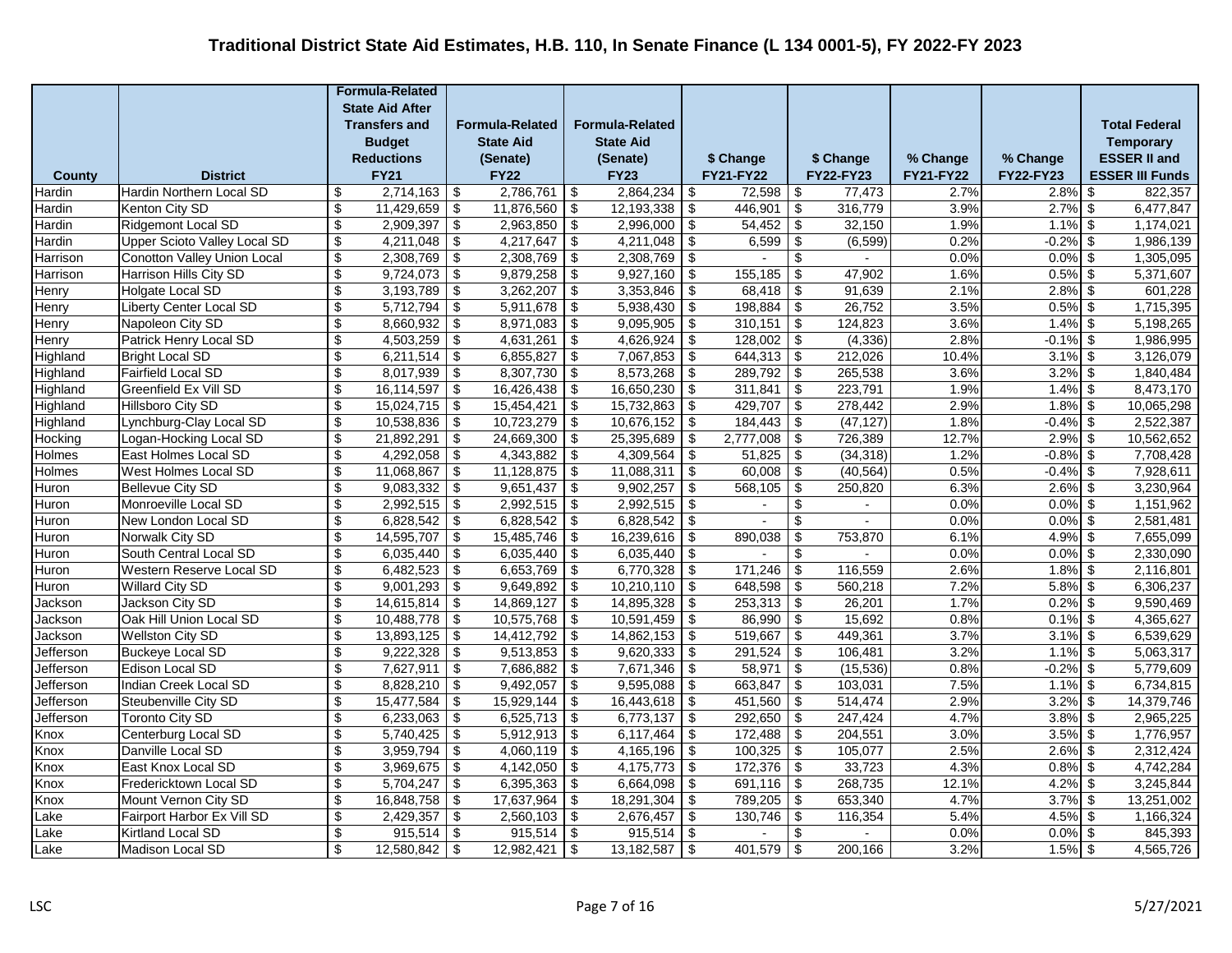|                      |                                                 |                                                    | <b>Formula-Related</b>   |                                                    |                             |                           |                                  |            |                    |                                                      |                   |                  |                           |                        |
|----------------------|-------------------------------------------------|----------------------------------------------------|--------------------------|----------------------------------------------------|-----------------------------|---------------------------|----------------------------------|------------|--------------------|------------------------------------------------------|-------------------|------------------|---------------------------|------------------------|
|                      |                                                 |                                                    | <b>State Aid After</b>   |                                                    |                             |                           |                                  |            |                    |                                                      |                   |                  |                           |                        |
|                      |                                                 |                                                    | <b>Transfers and</b>     |                                                    | <b>Formula-Related</b>      |                           | <b>Formula-Related</b>           |            |                    |                                                      |                   |                  |                           | <b>Total Federal</b>   |
|                      |                                                 |                                                    | <b>Budget</b>            |                                                    | <b>State Aid</b>            |                           | <b>State Aid</b>                 |            |                    |                                                      |                   |                  |                           | <b>Temporary</b>       |
|                      |                                                 |                                                    | <b>Reductions</b>        |                                                    | (Senate)                    |                           | (Senate)                         |            | \$ Change          |                                                      | \$ Change         | % Change         | % Change                  | <b>ESSER II and</b>    |
| <b>County</b>        | <b>District</b>                                 |                                                    | <b>FY21</b>              |                                                    | <b>FY22</b>                 |                           | <b>FY23</b>                      |            | <b>FY21-FY22</b>   |                                                      | FY22-FY23         | <b>FY21-FY22</b> | <b>FY22-FY23</b>          | <b>ESSER III Funds</b> |
| _ake                 | Mentor Ex Vill SD                               | \$                                                 | 13,989,109               | \$                                                 | 14,931,964                  | -\$                       | 15,263,231                       | -\$        | 942.855            | \$                                                   | 331,267           | 6.7%             | $2.2\%$ \$                | 7,225,205              |
| _ake                 | Painsville City Local SD                        | \$                                                 | 27,448,654               | \$                                                 | 28,196,218                  | \$                        | 28,835,371                       | -\$        | 747,564            | $\boldsymbol{\mathsf{S}}$                            | 639,153           | 2.7%             | $2.3\%$ \$                | 12,613,662             |
| _ake                 | Perry Local SD                                  | \$                                                 | 3,521,413                | \$                                                 | 3,640,319                   | \$                        | 3,629,797                        | -\$        | 118,906            | $\sqrt[6]{\frac{1}{2}}$                              | (10, 522)         | 3.4%             | $-0.3\%$ \$               | 1,817,973              |
| _ake                 | Riverside Local SD                              | \$                                                 | 6,914,315                | \$                                                 | 7,364,029                   | \$                        | 7,405,790                        | -\$        | 449,714            | \$                                                   | 41,761            | 6.5%             | $0.6\%$ \$                | 5,340,927              |
| Lake                 | <b>Wickliffe City SD</b>                        | $\sqrt[6]{\frac{1}{2}}$                            | 2,022,395                | $\overline{\mathcal{L}}$                           | 2,330,192                   | $\overline{\mathcal{L}}$  | 2,450,576                        | -\$        | 307,797            | $\overline{\mathcal{L}}$                             | 120,384           | 15.2%            | $5.2\%$ \$                | 2,715,134              |
| _ake                 | Willoughby-Eastlake City SD                     | $\sqrt[6]{\frac{1}{2}}$                            | 14,560,590               | \$                                                 | $15,712,567$ \$             |                           | 16,217,535                       | l \$       | $1,151,976$ \$     |                                                      | 504,969           | 7.9%             | $3.2\%$ \$                | 11,345,341             |
| _awrence             | Chesapeake Union Ex Vill SD                     | \$                                                 | 8,927,009                | \$                                                 | 9,302,201                   | \$                        | 9,678,092                        | -\$        | 375,193            | \$                                                   | 375,891           | 4.2%             | $4.0\%$ \$                | 3,733,022              |
| _awrence             | Dawson-Bryant Local SD                          | \$                                                 | 11,197,008               | \$                                                 | 11,586,456                  | \$                        | 11,937,334                       | -\$        | 389,448            | \$                                                   | 350,879           | 3.5%             | $3.0\%$ \$                | 3,240,347              |
| Lawrence             | <b>Fairland Local SD</b>                        | \$<br>$\overline{\mathbf{s}}$                      | 8,268,089                | \$                                                 | 8,382,991                   | \$                        | 8,368,594                        | -\$        | 114,903            | \$                                                   | (14, 397)         | 1.4%<br>5.9%     | $-0.2\%$ \$<br>$2.3\%$ \$ | 3,862,209              |
| _awrence             | <b>Ironton City SD</b><br>Rock Hill Local SD    | \$                                                 | 10,069,414<br>12,648,039 | $\overline{\boldsymbol{\mathsf{s}}}$<br>$\sqrt{3}$ | 10,664,881<br>12,806,032    | \$<br>$\sqrt{2}$          | 10,907,589<br>12,841,094         | \$<br>-\$  | 595,467<br>157,993 | $\overline{\boldsymbol{\mathfrak{s}}}$<br>\$         | 242,708<br>35,063 | 1.2%             | $0.3\%$ \$                | 6,701,505<br>9,782,256 |
| Lawrence             | South Point Local SD                            | $\sqrt[6]{\frac{1}{2}}$                            | 12,414,115               | $\overline{\$}$                                    | $12,768,111$ \$             |                           | 12,994,309                       | \$         | 353,996            | $\boldsymbol{\mathsf{S}}$                            | 226,198           | 2.9%             | $1.8\%$ \$                | 8,330,636              |
| _awrence<br>Lawrence | Symmes Valley Local SD                          | \$                                                 | 8,366,328                | $\overline{\mathbf{3}}$                            | $8,783,131$ \$              |                           | 9,131,530                        | $\sqrt{3}$ | $416,802$ \$       |                                                      | 348,400           | 5.0%             | $4.0\%$ \$                | 2,280,331              |
| Licking              | Granville Ex Vill SD                            | $\sqrt[6]{\frac{1}{2}}$                            | 6,130,115                | $\overline{\boldsymbol{\mathfrak{s}}}$             | $6,447,007$ \$              |                           | 6,594,796                        | -\$        | 316,891            | $\boldsymbol{\mathsf{S}}$                            | 147,789           | 5.2%             | $2.3\%$ \$                | 1,145,241              |
| Licking              | Heath City SD                                   | \$                                                 | 5,941,933                | \$                                                 | 6,260,003                   | \$                        | 6,408,511                        | -\$        | 318,070            | $\sqrt[6]{\frac{1}{2}}$                              | 148,508           | 5.4%             | $2.4\%$ \$                | 2,705,806              |
| Licking              | Johnstown-Monroe Local SD                       | $\sqrt[6]{\frac{1}{2}}$                            | 4,775,803                | \$                                                 | 4,897,297                   | -\$                       | 5,058,718                        | -\$        | 121,494            | \$                                                   | 161,422           | 2.5%             | $3.3\%$ \$                | 1,405,401              |
| Licking              | Lakewood Local SD                               | \$                                                 | 4,697,906                | \$                                                 | 5,156,502                   | \$                        | 5,305,334                        | \$         | 458,597            | $\boldsymbol{\mathsf{S}}$                            | 148,831           | 9.8%             | $2.9\%$ \$                | 3,212,457              |
| Licking              | Licking Heights Local SD                        | $\sqrt[6]{\frac{1}{2}}$                            | 10,877,944               | \$                                                 | 11,822,591                  | \$                        | 12,859,320                       | \$         | 944,647            | \$                                                   | 1,036,729         | 8.7%             | $8.8\%$ \$                | 6,083,275              |
| Licking              | <b>Licking Valley Local SD</b>                  | $\sqrt[6]{\frac{1}{2}}$                            | 10,847,208               | $\overline{\boldsymbol{\mathfrak{s}}}$             | 11,266,090                  | \$                        | 11,705,112                       | -\$        | 418,882            | $\overline{\boldsymbol{\mathfrak{s}}}$               | 439,022           | 3.9%             | $3.9\%$ \$                | 2,991,029              |
| Licking              | Newark City SD                                  | $\sqrt[6]{\frac{1}{2}}$                            | 36,095,800               | \$                                                 | 36,994,706                  | \$                        | 37,710,959                       | l \$       | $898,907$ \$       |                                                      | 716,252           | 2.5%             | $1.9\%$ \$                | 29,219,604             |
| Licking              | North Fork Local SD                             | \$                                                 | 8,006,455                | \$                                                 | 8,357,329                   | \$                        | 8,685,879                        | -\$        | 350,874            | \$                                                   | 328,550           | 4.4%             | $3.9\%$ \$                | 3,259,370              |
| Licking              | Northridge Local SD                             | \$                                                 | 4,122,455                | \$                                                 | 4,274,772                   | $\boldsymbol{\mathsf{S}}$ | 4,293,076                        | $\sqrt{3}$ | 152,317            | \$                                                   | 18,304            | 3.7%             | $0.4\%$ \$                | 1,593,827              |
| Licking              | Southwest Licking Local SD                      | \$                                                 | 15,210,013               | \$                                                 | 16,436,044                  | \$                        | 17,453,302                       | $\sqrt{3}$ | 1,226,031          | \$                                                   | 1,017,258         | 8.1%             | $6.2\%$ \$                | 4,519,926              |
| Logan                | <b>Bellefontaine City SD</b>                    | \$                                                 | 14,594,808               | $\overline{\mathcal{L}}$                           | 15,483,129                  | $\overline{\mathcal{S}}$  | 16, 195, 151                     | - \$       | 888,321            | $\overline{\mathcal{L}}$                             | 712,022           | 6.1%             | $4.6\%$ \$                | 7,531,966              |
| Logan                | Benjamin Logan Local SD                         | $\boldsymbol{\mathsf{S}}$                          | 6,158,535                | $\overline{\mathbf{e}}$                            | $6,349,003$ \$              |                           | 6,440,449                        | l \$       | 190,468            | $\overline{\boldsymbol{\mathfrak{s}}}$               | 91,446            | 3.1%             | $1.4\%$ \$                | 2,240,002              |
| Logan                | Indian Lake Local SD                            | $\sqrt[6]{\frac{1}{2}}$                            | 4,859,362                | $\overline{\mathbf{e}}$                            | $4,859,362$ \$              |                           | 4,859,362                        | l \$       |                    | $\overline{\$}$                                      |                   | 0.0%             | $0.0\%$ \$                | 4,373,172              |
| Logan                | <b>Riverside Local SD</b>                       | \$                                                 | 5,277,104                | \$                                                 | 5,367,099                   | \$                        | 5,468,431                        | <b>\$</b>  | 89,996             | $\boldsymbol{\mathsf{S}}$                            | 101,332           | 1.7%             | $1.9\%$ \$                | 1,392,489              |
| Lorain               | Amherst Ex Vill SD                              | \$                                                 | 13,777,242               | \$                                                 | 14,228,024                  | \$                        | 14,406,057                       | \$         | 450,782            | \$                                                   | 178,033           | 3.3%             | $1.3\%$ \$                | 3,852,531              |
| Lorain               | Avon Lake City SD                               | $\mathsf{\$}$                                      | 2,870,823                | $\sqrt[6]{\frac{1}{2}}$                            | 3,090,809                   | \$                        | 3,235,138                        | \$         | 219,986            | $\boldsymbol{\mathsf{S}}$                            | 144,329           | 7.7%             | $4.7\%$ \$                | 1,740,289              |
| _orain               | Avon Local SD                                   | $\mathfrak{S}$                                     | 4,257,587                | \$                                                 | 5,053,616                   | \$                        | 5,777,617                        | -\$        | 796,029            | \$                                                   | 724,001           | 18.7%            | $14.3\%$ \$               | 2,020,921              |
| _orain               | Clearview Local SD                              | $\sqrt[6]{\frac{1}{2}}$                            | 10,748,137               | \$                                                 | 11,206,617                  | \$                        | 11,677,474                       | -\$        | 458,479            | \$                                                   | 470,857           | 4.3%             | $4.2\%$ \$                | 5,080,212              |
| _orain               | Columbia Local SD                               | $\sqrt[6]{\frac{1}{2}}$                            | 1,887,504                | \$                                                 | 1,952,583                   | \$                        | 1,953,230                        | -\$        | $65,079$ \$        |                                                      | 647               | 3.4%             | $0.0\%$ \$                | 1,397,810              |
| _orain               | <b>Elyria City SD</b>                           | \$                                                 | 32,999,681               | \$                                                 | $34,408,819$ \$             |                           | 35,344,617                       | <b>\$</b>  | 1,409,138          | \$                                                   | 935,798           | 4.3%             | $2.7\%$ \$                | 34,833,730             |
| _orain               | Firelands Local SD                              | \$                                                 | 6,568,053                | \$                                                 | 6,797,093                   | \$                        | 6,831,159                        | $\sqrt{3}$ | 229,041            | \$                                                   | 34,066            | 3.5%             | $0.5\%$ \$                | 2,214,112              |
| Lorain               | Keystone Local SD                               | \$                                                 | 5,864,196                | \$                                                 | 6,019,485                   | \$                        | 6,050,425                        | $\sqrt{3}$ | 155,289            | \$                                                   | 30,940            | 2.6%             | $0.5\%$ \$                | 2,210,747              |
| _orain               | Lorain City SD                                  | \$                                                 | 66,419,410               | \$                                                 | 67,905,455                  | \$                        | 69,200,835                       | -\$        | 1,486,045          | \$                                                   | 1,295,380         | 2.2%             | $1.9\%$ \$                | 54,475,803             |
| _orain               | Midview Local SD                                | \$                                                 | 9,931,942                | $\overline{\mathcal{L}}$                           | 10,181,956                  | \$                        | 10,106,196                       | - \$       | 250,014            | $\overline{\mathcal{L}}$                             | (75, 759)         | 2.5%             | $-0.7%$ \$                | 4,428,614              |
| _orain               | North Ridgeville City SD                        | $\sqrt[6]{3}$                                      | 10,694,269<br>3,507,605  | $\overline{\mathbf{e}}$                            | 11,074,149                  | \$                        | 11,296,953                       | <b>\$</b>  | 379,880            | $\overline{\mathbf{e}}$                              | 222,803<br>30,082 | 3.6%<br>5.3%     | $2.0\%$ \$<br>$0.8\%$ \$  | 3,483,776<br>2,855,525 |
| _orain               | Oberlin City SD<br>Sheffield-Sheffield Lake Cit | $\sqrt[6]{\frac{1}{2}}$<br>$\sqrt[6]{\frac{1}{2}}$ | 4,239,423                | $\overline{\mathbf{3}}$                            | $3,694,091$ \$<br>4,528,371 | -\$                       | $3,724,173$ \$<br>$4,612,914$ \$ |            | 186,486<br>288,947 | $\overline{\mathbf{3}}$<br>$\boldsymbol{\mathsf{S}}$ | 84,544            | 6.8%             | $1.9\%$ \$                | 4,024,354              |
| Lorain               |                                                 | $\boldsymbol{\mathsf{s}}$                          |                          | \$                                                 |                             |                           |                                  |            |                    |                                                      |                   | 0.0%             |                           |                        |
| Lorain               | Wellington Ex Vill SD                           |                                                    | 4,960,268                | $\sqrt[6]{3}$                                      | 4,960,268                   | \$                        | 4,960,268                        | $\sqrt{3}$ |                    | \$                                                   |                   |                  | $0.0\%$ \$                | 1,822,503              |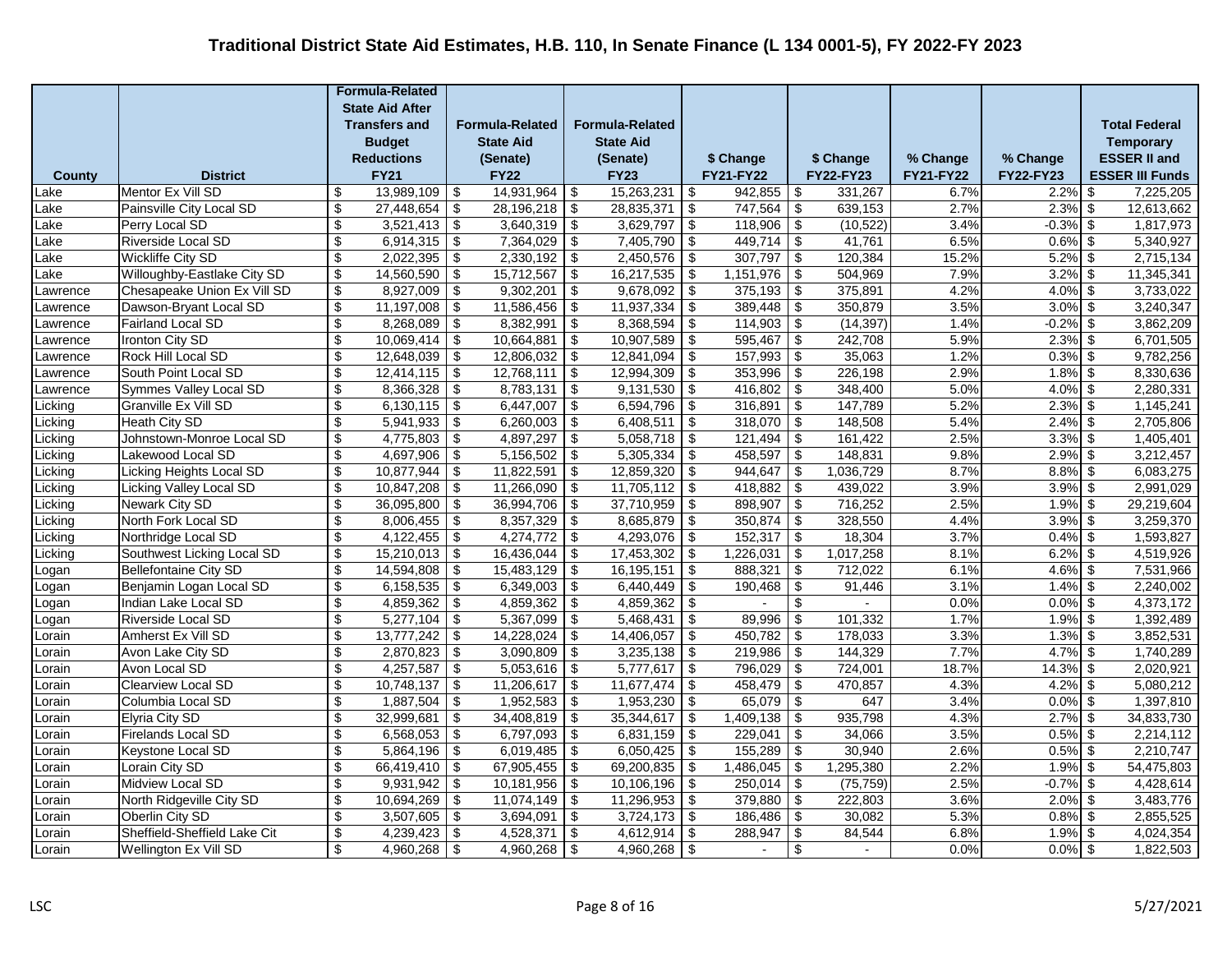|               |                              |                           | <b>Formula-Related</b> |                                        |                        |                                        |                        |               |                     |                                        |                  |                  |             |                                        |
|---------------|------------------------------|---------------------------|------------------------|----------------------------------------|------------------------|----------------------------------------|------------------------|---------------|---------------------|----------------------------------------|------------------|------------------|-------------|----------------------------------------|
|               |                              |                           | <b>State Aid After</b> |                                        |                        |                                        |                        |               |                     |                                        |                  |                  |             |                                        |
|               |                              |                           | <b>Transfers and</b>   |                                        | <b>Formula-Related</b> |                                        | <b>Formula-Related</b> |               |                     |                                        |                  |                  |             | <b>Total Federal</b>                   |
|               |                              |                           | <b>Budget</b>          |                                        | <b>State Aid</b>       |                                        | <b>State Aid</b>       |               |                     |                                        |                  |                  |             | <b>Temporary</b>                       |
|               |                              |                           | <b>Reductions</b>      |                                        | (Senate)               |                                        | (Senate)               |               | \$ Change           |                                        | \$ Change        | % Change         | % Change    | <b>ESSER II and</b>                    |
| <b>County</b> | <b>District</b>              |                           | <b>FY21</b>            |                                        | <b>FY22</b>            |                                        | <b>FY23</b>            |               | <b>FY21-FY22</b>    |                                        | <b>FY22-FY23</b> | <b>FY21-FY22</b> | FY22-FY23   | <b>ESSER III Funds</b>                 |
| Lucas         | Anthony Wayne Local SD       | \$                        | 6,654,424              | \$                                     | 7,054,864              | \$                                     | 7,180,816              | -\$           | $\frac{400,440}{8}$ |                                        | 125,952          | 6.0%             | 1.8%        | 3,970,306<br>\$                        |
| Lucas         | Maumee City SD               | \$                        | 5,259,717              | \$                                     | 5,692,714              | $\sqrt[6]{3}$                          | 5,993,284              | \$            | 432,998             | \$                                     | 300,570          | 8.2%             | 5.3%        | \$<br>4,628,787                        |
| Lucas         | Oregon City SD               | $\sqrt[6]{\frac{1}{2}}$   | 12,263,280             | \$                                     | 12,799,771             | $\overline{\mathbf{3}}$                | 13,197,261             | \$            | $536,491$ \$        |                                        | 397,490          | 4.4%             | 3.1%        | \$<br>5,681,743                        |
| Lucas         | Ottawa Hills Local SD        | \$                        | 2,431,199              | \$                                     | 2,654,475              | $\boldsymbol{\theta}$                  | 2,867,843              | \$            | 223,276             | -\$                                    | 213,368          | 9.2%             | 8.0%        | \$<br>599,454                          |
| Lucas         | Springfield Local SD         | $\overline{\$}$           | 6,411,400              | \$                                     | 6,973,350              | $\sqrt{2}$                             | 7,378,929              | \$            | 561,950             | \$                                     | 405,579          | 8.8%             | 5.8%        | \$<br>8,349,720                        |
| Lucas         | Sylvania City SD             | $\sqrt[6]{\frac{1}{2}}$   | 15,367,904             | \$                                     | 16,932,567             | \$                                     | 18,197,839             | -\$           | 1,564,663           | \$                                     | 1,265,272        | 10.2%            | $7.5\%$ \$  | 9,238,975                              |
| Lucas         | <b>Toledo City SD</b>        | \$                        | 191,171,949            | $\overline{\boldsymbol{\mathfrak{s}}}$ | 191, 171, 949          | $\overline{\boldsymbol{\mathfrak{s}}}$ | 191, 171, 949          | - \$          | $\blacksquare$      | $\overline{\mathbf{e}}$                |                  | 0.0%             | $0.0\%$ \$  | 180,393,623                            |
| Lucas         | Washington Local SD          | \$                        | 27,977,975             | $\sqrt[6]{\frac{1}{2}}$                | 29,804,018             | $\sqrt[6]{\frac{1}{2}}$                | 31,444,041             | \$            | 1,826,043           | \$                                     | 1,640,023        | 6.5%             | 5.5%        | \$<br>20,454,193                       |
| Madison       | Jefferson Local SD           | $\sqrt[6]{\frac{1}{2}}$   | 4,067,482              | $\overline{\boldsymbol{\theta}}$       | 4,205,809              | $\sqrt[6]{\frac{1}{2}}$                | 4,263,848              | \$            | 138,327             | \$                                     | 58,039           | 3.4%             | $1.4\%$ \$  | 1,661,622                              |
| Madison       | Jonathan Alder Local SD      | $\mathfrak{S}$            | 7,635,809              | $\overline{\mathbf{s}}$                | 7,953,214              | \$                                     | 7,988,792              | \$            | 317,405             | \$                                     | 35,578           | 4.2%             | 0.4%        | $\boldsymbol{\mathsf{S}}$<br>2,422,466 |
| Madison       | London City SD               | $\mathfrak{S}$            | 8,096,325              | \$                                     | 8,211,411              | \$                                     | 8,449,872              | \$            | 115,086             | \$                                     | 238,461          | 1.4%             | 2.9%        | 3,948,413<br>\$                        |
| Madison       | Madison-Plains Local SD      | $\sqrt[6]{\frac{1}{2}}$   | 4,776,944              | $\overline{\$}$                        | 5,160,903              | $\overline{\$}$                        | 5,234,990              | \$            | 383,959             | $\overline{\$}$                        | 74,087           | 8.0%             | $1.4\%$ \$  | 2,146,587                              |
| Mahoning      | <b>Austintown Local SD</b>   | $\sqrt[6]{\frac{1}{2}}$   | 20,784,565             | \$                                     | 21,671,121             | \$                                     | 22,220,623             | -\$           | $886,556$ \$        |                                        | 549,503          | 4.3%             | $2.5\%$ \$  | 9,410,779                              |
| Mahoning      | Boardman Local SD            | \$                        | 7,694,062              | \$                                     | 8,339,100              | \$                                     | 8,603,999              | \$            | 645,038             | \$                                     | 264,899          | 8.4%             | $3.2\%$ \$  | 10,089,857                             |
| Mahoning      | Campbell City SD             | \$                        | 14, 161, 915           | \$                                     | 14,840,946             | \$                                     | 15,483,662             | \$            | 679,031             | $\overline{\mathbf{e}}$                | 642,716          | 4.8%             | 4.3%        | \$<br>8,626,053                        |
| Mahoning      | Canfield Local SD            | \$                        | 5, 151, 377            | \$                                     | 5,448,026              | \$                                     | 5,516,281              | \$            | 296,649             | \$                                     | 68,254           | 5.8%             | 1.3%        | \$<br>2,004,811                        |
| Mahoning      | Jackson-Milton Local SD      | \$                        | 2,184,940              | \$                                     | 2,184,940              | \$                                     | 2,184,940              | \$            |                     | \$                                     |                  | 0.0%             | 0.0%        | \$<br>1,969,908                        |
| Mahoning      | Lowellville Local SD         | $\overline{\$}$           | 1,987,320              | $\overline{\mathcal{L}}$               | 1,987,320              | $\overline{\mathcal{L}}$               | 1,987,320              | \$            | $\frac{1}{2}$       | $\overline{\$}$                        |                  | 0.0%             | $0.0\%$ \$  | 557,931                                |
| Mahoning      | Poland Local SD              | $\boldsymbol{\mathsf{S}}$ | 4,635,768              | $\overline{\boldsymbol{\mathfrak{s}}}$ | 4,807,127              | $\overline{\boldsymbol{\mathfrak{s}}}$ | 4,775,404              | \$            | 171,358             | $\overline{\mathbf{3}}$                | (31, 723)        | 3.7%             | $-0.7\%$ \$ | 1,614,358                              |
| Mahoning      | Sebring Local SD             | \$                        | 5,328,049              | $\overline{\mathbf{e}}$                | 5,355,258              | \$                                     | 5,353,404              | -\$           | 27,208              | \$                                     | (1, 854)         | 0.5%             | $0.0\%$ \$  | 1,896,712                              |
| Mahoning      | South Range Local SD         | $\sqrt[6]{\frac{1}{2}}$   | 4,077,061              | \$                                     | 4,146,845              | $\overline{\mathbf{S}}$                | 4,123,532              | \$            | $69,783$ \$         |                                        | (23, 313)        | 1.7%             | $-0.6\%$ \$ | 1,168,023                              |
| Mahoning      | Springfield Local SD         | $\boldsymbol{\mathsf{s}}$ | 4,218,217              | \$                                     | 4,297,212              | $\overline{\mathbf{e}}$                | 4,326,603              | $\sqrt[6]{3}$ | $78,995$ \$         |                                        | 29,391           | 1.9%             | 0.7%        | $\sqrt[6]{3}$<br>1,627,257             |
| Mahoning      | <b>Struthers City SD</b>     | \$                        | 12,547,812             | \$                                     | 13,113,969             | $\boldsymbol{\mathsf{S}}$              | 13,598,236             | \$            | 566,157             | $\sqrt[6]{\frac{1}{2}}$                | 484,266          | 4.5%             | 3.7%        | \$<br>6,767,452                        |
| Mahoning      | West Branch Local SD         | $\sqrt[6]{\frac{1}{2}}$   | 11,095,632             | $\overline{\mathcal{L}}$               | 11,321,730             | $\overline{\mathcal{L}}$               | 11,327,586             | \$            | 226,098             | $\overline{\mathcal{L}}$               | 5,856            | 2.0%             | 0.1%        | $\boldsymbol{\mathsf{S}}$<br>4,504,575 |
| Mahoning      | Western Reserve Local SD     | $\sqrt[6]{\frac{1}{2}}$   | 2,223,047              | $\overline{\mathbf{e}}$                | 2,223,047              | \$                                     | 2,252,922              | -\$           |                     | $\overline{\mathbf{e}}$                | 29,875           | 0.0%             | $1.3\%$ \$  | 563,944                                |
| Mahoning      | Youngstown City SD           | \$                        | 65,614,364             | \$                                     | 66,169,188             | \$                                     | 66,601,513             | -\$           | 554,824             | \$                                     | 432,325          | 0.8%             | $0.7\%$ \$  | 72,506,908                             |
| Marion        | Elgin Local SD               | \$                        | 6,057,624              | \$                                     | 6,140,813              | \$                                     | 6,076,748              | -\$           | 83,189              | \$                                     | (64,066)         | 1.4%             | $-1.0\%$ \$ | 2,451,356                              |
| Marion        | <b>Marion City SD</b>        | $\overline{\mathbf{e}}$   | 42,088,304             | $\overline{\boldsymbol{\mathfrak{s}}}$ | 43,712,387             | $\overline{\mathbf{S}}$                | 45,417,171             | \$            | 1,624,083           | $\overline{\boldsymbol{\mathfrak{s}}}$ | 1,704,784        | 3.9%             | $3.9\%$ \$  | 25,278,742                             |
| Marion        | Pleasant Local SD            | $\mathfrak{S}$            | 4,126,501              | $\overline{\boldsymbol{\mathsf{s}}}$   | 4,369,050              | $\sqrt[6]{\frac{1}{2}}$                | 4,257,722              | $\sqrt{2}$    | 242,549             | $\overline{\mathbf{3}}$                | (111, 328)       | 5.9%             | $-2.5%$     | 2,266,518<br>$\sqrt[6]{3}$             |
| Marion        | Ridgedale Local SD           | $\mathfrak{S}$            | 3,006,748              | \$                                     | 3,036,273              | \$                                     | 3,114,331              | \$            | $29,525$ \$         |                                        | 78,058           | 1.0%             | $2.6\%$ \$  | 2,053,221                              |
| Marion        | <b>River Valley Local SD</b> | $\boldsymbol{\mathsf{s}}$ | 6,654,748              | \$                                     | 7,680,113              | $\overline{\mathbf{3}}$                | 7,960,206              | -\$           | $1,025,365$ \$      |                                        | 280,094          | 15.4%            | $3.6\%$ \$  | 2,737,689                              |
| Medina        | <b>Black River Local SD</b>  | $\sqrt[6]{\frac{1}{2}}$   | $6,869,913$ \$         |                                        | 7,003,305              | $\overline{\mathbf{3}}$                | 7,090,595              | -\$           | $133,392$ \$        |                                        | 87,291           | 1.9%             | $1.2\%$ \$  | 2,787,701                              |
| Medina        | <b>Brunswick City SD</b>     | \$                        | 25,307,899             | \$                                     | 26,731,844             | \$                                     | 27,548,314             | -\$           | 1,423,945           | \$                                     | 816,470          | 5.6%             | $3.1\%$ \$  | 6,126,689                              |
| Medina        | <b>Buckeye Local SD</b>      | $\sqrt[6]{\frac{1}{2}}$   | 4,476,916              | \$                                     | 4,596,200              | $\sqrt[6]{\frac{1}{2}}$                | 4,594,336              | \$            | 119,284             | \$                                     | (1,865)          | 2.7%             | $0.0\%$     | \$<br>1,938,693                        |
| Medina        | <b>Cloverleaf Local SD</b>   | $\sqrt[6]{\frac{1}{2}}$   | 8,224,241              | \$                                     | 8,539,160              | \$                                     | 8,620,221              | \$            | 314,920             | \$                                     | 81,060           | 3.8%             | 0.9%        | \$<br>3,260,306                        |
| Medina        | <b>Highland Local SD</b>     | \$                        | 4,458,116              | \$                                     | 4,539,120              | \$                                     | 4,542,759              | \$            | 81,005              | \$                                     | 3,639            | 1.8%             | 0.1%        | \$<br>1,633,542                        |
| Medina        | Medina City SD               | \$                        | 16,531,114             | \$                                     | 17,782,681             | \$                                     | 18,424,662             | -\$           | 1,251,567           | \$                                     | 641,981          | 7.6%             | $3.6\%$ \$  | 5,231,090                              |
| Medina        | Wadsworth City SD            | \$                        | 17,856,217             | \$                                     | 18,914,188             | \$                                     | 19,590,724             | \$            | 1,057,972           | $\boldsymbol{\mathsf{S}}$              | 676,536          | 5.9%             | $3.6\%$ \$  | 3,810,065                              |
| Meigs         | Eastern Local SD             | \$                        | 6,681,351              | $\sqrt[6]{\frac{1}{2}}$                | 6,766,750              | $\sqrt[6]{3}$                          | 6,843,263              | -\$           | $85,399$ \$         |                                        | 76,514           | 1.3%             | $1.1\%$ \$  | 2,878,254                              |
| Meigs         | Meigs Local SD               | $\sqrt[6]{\frac{1}{2}}$   | 17,453,621             | \$                                     | 18,168,628             | \$                                     | 18,864,989             | \$            | 715,007             | $\vert$ \$                             | 696,361          | 4.1%             | $3.8\%$ \$  | 10,190,083                             |
| Meigs         | Southern Local SD            | $\boldsymbol{\mathsf{s}}$ | 5,810,141              | $\sqrt[6]{\frac{1}{2}}$                | 5,901,260              | $\sqrt[6]{\frac{1}{2}}$                | 6,038,342              | $\sqrt[6]{3}$ | $91,119$ \$         |                                        | 137,082          | 1.6%             | $2.3\%$ \$  | 2,516,087                              |
|               |                              |                           |                        |                                        |                        |                                        |                        |               |                     |                                        |                  |                  |             |                                        |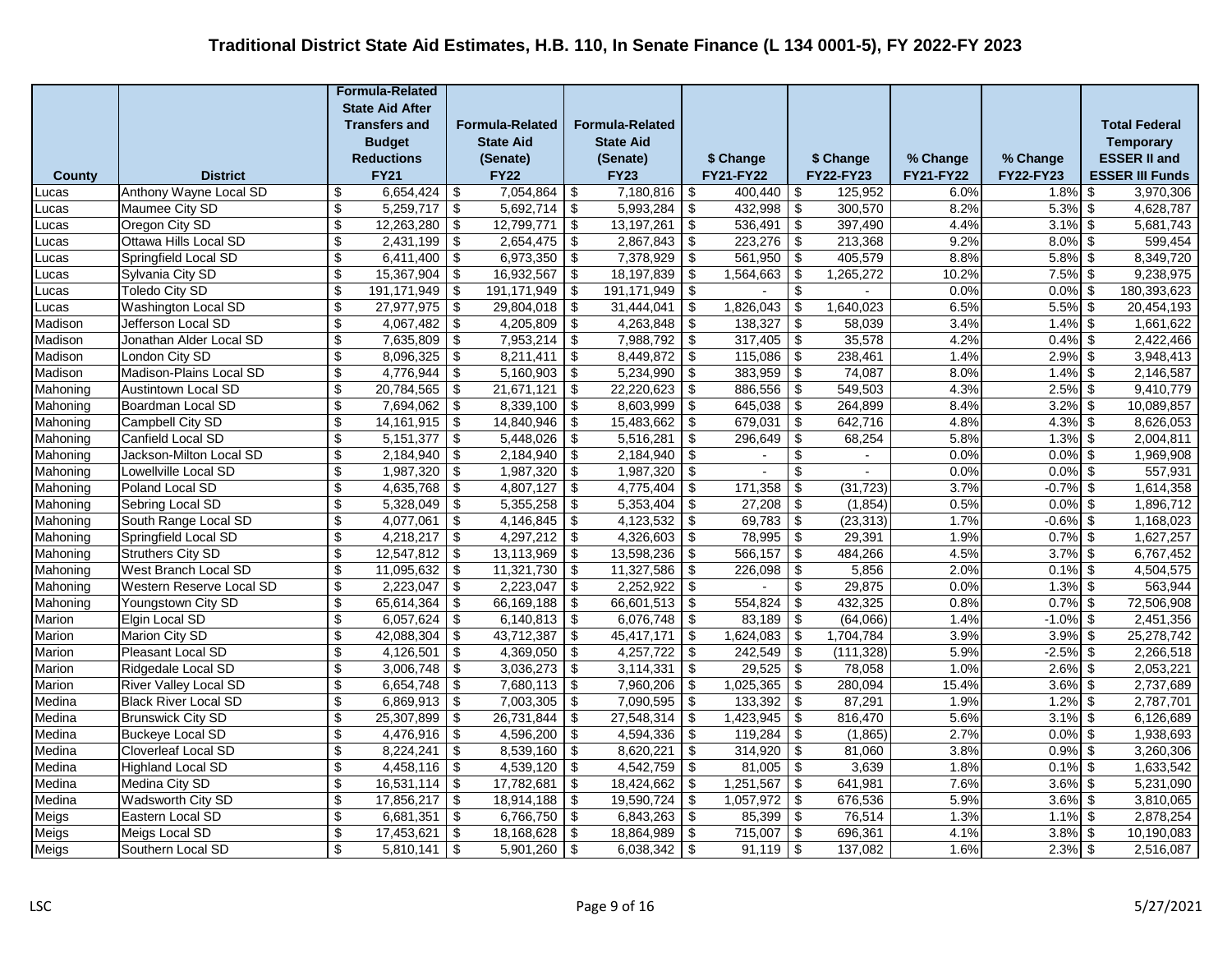|                          |                                                    |                           | <b>Formula-Related</b>   |                                              |                          |                                              |                          |            |                      |                                              |                    |                  |                          |                         |
|--------------------------|----------------------------------------------------|---------------------------|--------------------------|----------------------------------------------|--------------------------|----------------------------------------------|--------------------------|------------|----------------------|----------------------------------------------|--------------------|------------------|--------------------------|-------------------------|
|                          |                                                    |                           | <b>State Aid After</b>   |                                              |                          |                                              |                          |            |                      |                                              |                    |                  |                          |                         |
|                          |                                                    |                           | <b>Transfers and</b>     |                                              | <b>Formula-Related</b>   |                                              | <b>Formula-Related</b>   |            |                      |                                              |                    |                  |                          | <b>Total Federal</b>    |
|                          |                                                    |                           | <b>Budget</b>            |                                              | <b>State Aid</b>         |                                              | <b>State Aid</b>         |            |                      |                                              |                    |                  |                          | <b>Temporary</b>        |
|                          |                                                    |                           | <b>Reductions</b>        |                                              | (Senate)                 |                                              | (Senate)                 |            | \$ Change            |                                              | \$ Change          | % Change         | % Change                 | <b>ESSER II and</b>     |
| <b>County</b>            | <b>District</b>                                    |                           | <b>FY21</b>              |                                              | <b>FY22</b>              |                                              | <b>FY23</b>              |            | <b>FY21-FY22</b>     |                                              | FY22-FY23          | <b>FY21-FY22</b> | FY22-FY23                | <b>ESSER III Funds</b>  |
| Mercer                   | Celina City SD                                     | \$                        | 12,333,109               | \$                                           | 12,800,727               | -\$                                          | 13,225,717               | l \$       | 467,618              | \$                                           | 424,991            | 3.8%             | $3.3\%$ \$               | 4,817,947               |
| Mercer                   | Coldwater Ex Vill SD                               | \$                        | 6,897,514                | \$                                           | 6,984,335                | \$                                           | 6,997,149                | -\$        | 86,821               | \$                                           | 12,813             | 1.3%             | $0.2\%$ \$               | 1,018,400               |
| Mercer                   | Fort Recovery Local SD                             | $\sqrt[6]{\frac{1}{2}}$   | 5,761,064                | \$                                           | 5,891,184                | \$                                           | 5,973,813                | \$         | 130,120              | $\sqrt[6]{\frac{1}{2}}$                      | 82,630             | 2.3%             | $1.4\%$ \$               | 745,387                 |
| Mercer                   | Marion Local SD                                    | \$                        | 5,136,249                | \$                                           | 5,190,790                | \$                                           | 5,194,472                | <b>\$</b>  | 54,540               | \$                                           | 3,682              | 1.1%             | $0.1\%$ \$               | 783,121                 |
| Mercer                   | Parkway Local SD                                   | $\sqrt[6]{\frac{1}{2}}$   | 5,603,713                | \$                                           | 5,654,551                | \$                                           | 5,673,490                | \$         | 50,837               | $\overline{\mathcal{L}}$                     | 18,939             | 0.9%             | $0.3\%$ \$               | 1,667,034               |
| Mercer                   | St Henry Consolidated Local                        | \$                        | $5,412,619$ \$           |                                              | $5,497,918$ \$           |                                              | $5,522,935$ \$           |            | $85,298$ \$          |                                              | 25,017             | 1.6%             | $0.5\%$ \$               | 269,552                 |
| Miami                    | <b>Bethel Local SD</b>                             | \$                        | 4,631,587                | \$                                           | $4,797,600$ \$           |                                              | 5,128,167                | -\$        | $166,013$ \$         |                                              | 330,567            | 3.6%             | $6.9\%$ \$               | 667,321                 |
| Miami                    | Bradford Ex Vill SD                                | \$                        | 4,314,063                | $\sqrt[6]{\frac{1}{2}}$                      | 4,428,874                | \$                                           | 4,549,237                | -\$        | 114,811              | $\sqrt[6]{\frac{1}{2}}$                      | 120,363            | 2.7%             | $2.7\%$ \$               | 1,108,157               |
| Miami                    | Covington Ex Vill SD                               | $\sqrt[6]{\frac{1}{2}}$   | 4,442,915                | $\overline{\mathbf{e}}$                      | 4,534,481                | $\sqrt[6]{3}$                                | 4,735,498                | \$         | 91,566               | $\overline{\boldsymbol{\mathfrak{s}}}$       | 201,017            | 2.1%             | $4.4\%$ \$               | 1,721,561               |
| Miami                    | Miami East Local SD                                | \$                        | 5,446,781                | \$                                           | 5,651,794                | $\sqrt[6]{\frac{1}{2}}$                      | 5,822,006                | \$         | 205,013              | $\overline{\mathbf{s}}$                      | 170,213            | 3.8%             | $3.0\%$ \$               | 1,094,730               |
| Miami                    | Milton-Union Ex Vill SD                            | \$                        | 6,256,208                | $\sqrt{2}$                                   | 6,523,297                | -\$                                          | 6,838,970                | \$         | 267,089              | $\boldsymbol{\mathsf{S}}$                    | 315,674            | 4.3%             | $4.8\%$ \$               | 2,123,531               |
| Miami                    | Newton Local SD                                    | $\sqrt[6]{\frac{1}{2}}$   | 3,272,921                | $\overline{\$}$                              | 3,400,331                | $\overline{\$}$                              | 3,477,241                | -\$        | 127,410              | $\overline{\mathcal{L}}$                     | 76,910             | 3.9%             | $2.3\%$ \$               | 569,397                 |
| Miami                    | Piqua City SD                                      | \$                        | 18,377,884               | \$                                           | $19,162,490$ \$          |                                              | 19,647,995               | <b>\$</b>  | $784,606$ \$         |                                              | 485,504            | 4.3%             | $2.5\%$ \$               | 9,538,229               |
| Miami                    | Tipp City Ex Vill SD                               | \$                        | 7,484,481                | \$                                           | 8,087,579                | \$                                           | 8,562,092                | -\$        | 603,098              | $\overline{\boldsymbol{\theta}}$             | 474,513            | 8.1%             | $5.9\%$ \$               | 1,857,683               |
| Miami                    | <b>Troy City SD</b>                                | \$                        | 15,584,599               | \$                                           | 16,085,719               | \$                                           | 16,410,214               | -\$        | 501,120              | \$                                           | 324,494            | 3.2%             | $2.0\%$ \$               | 7,121,017               |
| Monroe                   | Switzerland Of Ohio Local SD                       | \$                        | 13,833,029               | \$                                           | 14,106,237               | -\$                                          | 14,185,085               | -\$        | 273,208              | \$                                           | 78,849             | 2.0%             | $0.6\%$ \$               | 7,704,464               |
| Montgomery               | <b>Brookville Local SD</b>                         | \$                        | 6,238,313                | \$                                           | 6,618,165                | \$                                           | 6,892,620                | -\$        | 379,852              | $\overline{\boldsymbol{\theta}}$             | 274,454            | 6.1%             | $4.1\%$ \$               | 1,827,224               |
| Montgomery               | Centerville City SD                                | $\overline{\mathcal{S}}$  | 11,864,839               | $\overline{\mathcal{L}}$                     | 12,412,451               | $\overline{\$}$                              | 12,794,015               | \$         | $547,612$ \$         |                                              | 381,564            | 4.6%             | $3.1\%$ \$               | 7,512,903               |
| Montgomery               | Dayton City SD                                     | $\sqrt[6]{\frac{1}{2}}$   | 123,362,357              | $\overline{\mathbf{e}}$                      | 123,990,227              | \$                                           | 124,385,277              | -\$        | $627,870$ \$         |                                              | 395,050            | 0.5%             | $0.3\%$ \$               | 131,201,770             |
| Montgomery               | <b>Huber Heights City SD</b>                       | \$                        | 33,299,973               | $\sqrt[6]{\frac{1}{2}}$                      | $34,325,877$ \$          |                                              | 34,812,561               | -\$        | $1,025,904$ \$       |                                              | 486,683            | 3.1%             | $1.4\%$ \$               | 16,944,202              |
| Montgomery               | Jefferson Township Local SD                        | $\sqrt[6]{\frac{1}{2}}$   | 2,283,789                | $\overline{\boldsymbol{\mathfrak{s}}}$       | 2,456,122                | -\$                                          | 2,607,156                | -\$        | 172,332              | $\boldsymbol{\mathsf{S}}$                    | 151,034            | 7.5%             | $6.1\%$ \$               | 3,455,412               |
| Montgomery               | Kettering City SD                                  | $\boldsymbol{\mathsf{s}}$ | 15,043,928               | $\sqrt[6]{\frac{1}{2}}$                      | 17,024,493               | $\boldsymbol{\mathsf{s}}$                    | 18,524,402               | $\sqrt{3}$ | 1,980,565            | $\boldsymbol{\mathsf{S}}$                    | 1,499,909          | 13.2%            | $8.8\%$ \$               | 16, 157, 276            |
| Montgomery               | Mad River Local SD                                 | \$                        | 25,160,007               | \$                                           | 26,453,153               | \$                                           | 27,708,625               | -\$        | 1,293,146            | $\boldsymbol{\mathsf{S}}$                    | 1,255,472          | 5.1%             | $4.7\%$ \$               | 10,419,246              |
| Montgomery               | Miamisburg City SD                                 | $\sqrt[6]{\frac{1}{2}}$   | 15,270,230               | $\overline{\mathcal{L}}$                     | 16,168,562               | \$                                           | 16,716,601               | \$         | 898,332              | $\overline{\mathcal{L}}$                     | 548,038            | 5.9%             | $3.4\%$ \$               | 12,846,745              |
| Montgomery               | New Lebanon Local SD<br>Northmont City SD          | $\overline{\mathbf{e}}$   | 7,400,827                | \$                                           | 7,606,047                | \$                                           | 7,833,939                | -\$        | 205,221              | $\overline{\boldsymbol{\mathfrak{s}}}$       | 227,891<br>872,323 | 2.8%             | $3.0\%$ \$               | 4,041,007               |
| Montgomery               | Northridge Local SD                                | \$<br>\$                  | 22,867,706<br>11,510,000 | \$                                           | 24,012,335<br>12,091,548 | \$                                           | 24,884,658<br>12,592,794 | -\$<br>\$  | 1,144,629<br>581,548 | \$                                           | 501,246            | 5.0%<br>5.1%     | $3.6\%$ \$<br>$4.1\%$ \$ | 7,185,123<br>15,490,257 |
| Montgomery               |                                                    | $\overline{\mathbf{S}}$   | 6,121,826                | \$<br>$\overline{\boldsymbol{\mathfrak{s}}}$ | 6,638,090                | \$<br>$\overline{\boldsymbol{\mathfrak{s}}}$ | 6,968,090                |            | 516,264              | \$<br>$\overline{\boldsymbol{\mathfrak{s}}}$ | 330,000            | 8.4%             | $5.0\%$ \$               | 1,901,808               |
| Montgomery               | Oakwood City SD<br><b>Trotwood-Madison City SD</b> | $\mathbb{S}$              | 24, 175, 794             | $\boldsymbol{\mathsf{S}}$                    | 25,038,348               |                                              | 25,947,327               | -\$        | 862,554              | $\overline{\boldsymbol{\mathfrak{s}}}$       | 908,978            | 3.6%             | $3.6\%$ \$               | 22,899,587              |
| Montgomery<br>Montgomery | Valley View Local SD                               | $\sqrt[6]{\frac{1}{2}}$   | 8,853,410                | $\overline{\mathcal{L}}$                     | 9,085,338                | \$<br>-\$                                    | 9,446,558                | -\$<br>-\$ | 231,928              | $\boldsymbol{\mathsf{S}}$                    | 361,220            | 2.6%             | $4.0\%$ \$               | 2,984,299               |
| Montgomery               | Vandalia-Butler City SD                            | $\boldsymbol{\mathsf{S}}$ | 4,025,971                | $\overline{\boldsymbol{\mathfrak{s}}}$       | $4,710,757$ \$           |                                              | 5,123,647                | <b>\$</b>  | 684,786              | $\overline{\boldsymbol{\mathfrak{s}}}$       | 412,890            | 17.0%            | $8.8\%$ \$               | 5,404,292               |
| Montgomery               | <b>West Carrollton City SD</b>                     | \$                        | 19,408,909               | \$                                           | $20,249,354$ \$          |                                              | 20,878,500               | <b>\$</b>  | $840,445$ \$         |                                              | 629,146            | 4.3%             | $3.1\%$ \$               | 12,831,989              |
| Morgan                   | Morgan Local SD                                    | \$                        | 15,339,362               | $\overline{\mathbf{e}}$                      | $16,219,017$ \$          |                                              | 16,745,597               | -\$        | 879,656              | $\overline{\boldsymbol{\mathfrak{s}}}$       | 526,579            | 5.7%             | $3.2\%$ \$               | 7,659,900               |
| Morrow                   | Cardington-Lincoln Local SD                        | \$                        | 6,907,872                | \$                                           | 6,937,693                | \$                                           | 6,938,829                | -\$        | 29,822               | \$                                           | 1,136              | 0.4%             | $0.0\%$ \$               | 2,331,412               |
| Morrow                   | <b>Highland Local SD</b>                           | \$                        | 9,620,043                | $\boldsymbol{\mathsf{S}}$                    | 10,186,493               | -\$                                          | 10,376,730               | \$         | 566,450              | $\boldsymbol{\mathsf{S}}$                    | 190,237            | 5.9%             | $1.9\%$ \$               | 3,106,337               |
| Morrow                   | Mount Gilead Ex Vill SD                            | \$                        | 6,687,374                | $\sqrt{3}$                                   | 6,857,487                | \$                                           | 7,002,999                | -\$        | 170,113              | $\sqrt{2}$                                   | 145,512            | 2.5%             | $2.1\%$ \$               | 2,445,693               |
| Morrow                   | Northmor Local SD                                  | \$                        | 5,300,987                | \$                                           | 5,364,457                | \$                                           | 5,370,578                | -\$        | 63,470               | \$                                           | 6,121              | 1.2%             | $0.1\%$ \$               | 3,404,413               |
| Muskingum                | East Muskingum Local SD                            | \$                        | 9,116,678                | \$                                           | 10,710,089               | $\boldsymbol{\mathsf{S}}$                    | 11,138,084               | -\$        | 1,593,411            | \$                                           | 427,995            | 17.5%            | $4.0\%$ \$               | 3,568,654               |
| Muskingum                | Franklin Local SD                                  | \$                        | 12,555,117               | $\sqrt[6]{\frac{1}{2}}$                      | $12,555,117$ \$          |                                              | 12,555,117               | l \$       |                      | $\overline{\$}$                              |                    | 0.0%             | $0.0\%$ \$               | 6,296,541               |
| Muskingum                | Maysville Local SD                                 | $\sqrt[6]{\frac{1}{2}}$   | 13,427,345               | $\overline{\boldsymbol{\mathfrak{s}}}$       | 14,098,046               | -\$                                          | 14,573,392               | -\$        | 670,701              | $\boldsymbol{\mathsf{S}}$                    | 475,346            | 5.0%             | $3.4\%$ \$               | 4,851,278               |
| Muskingum                | <b>Tri-Valley Local SD</b>                         | $\boldsymbol{\mathsf{s}}$ | 16,981,651               | $\sqrt[6]{\frac{1}{2}}$                      | 17,038,365               | \$                                           | 17,108,304               | \$         | 56,714               | $\sqrt[6]{\frac{1}{2}}$                      | 69,939             | 0.3%             | $0.4\%$ \$               | 7,059,821               |
|                          |                                                    |                           |                          |                                              |                          |                                              |                          |            |                      |                                              |                    |                  |                          |                         |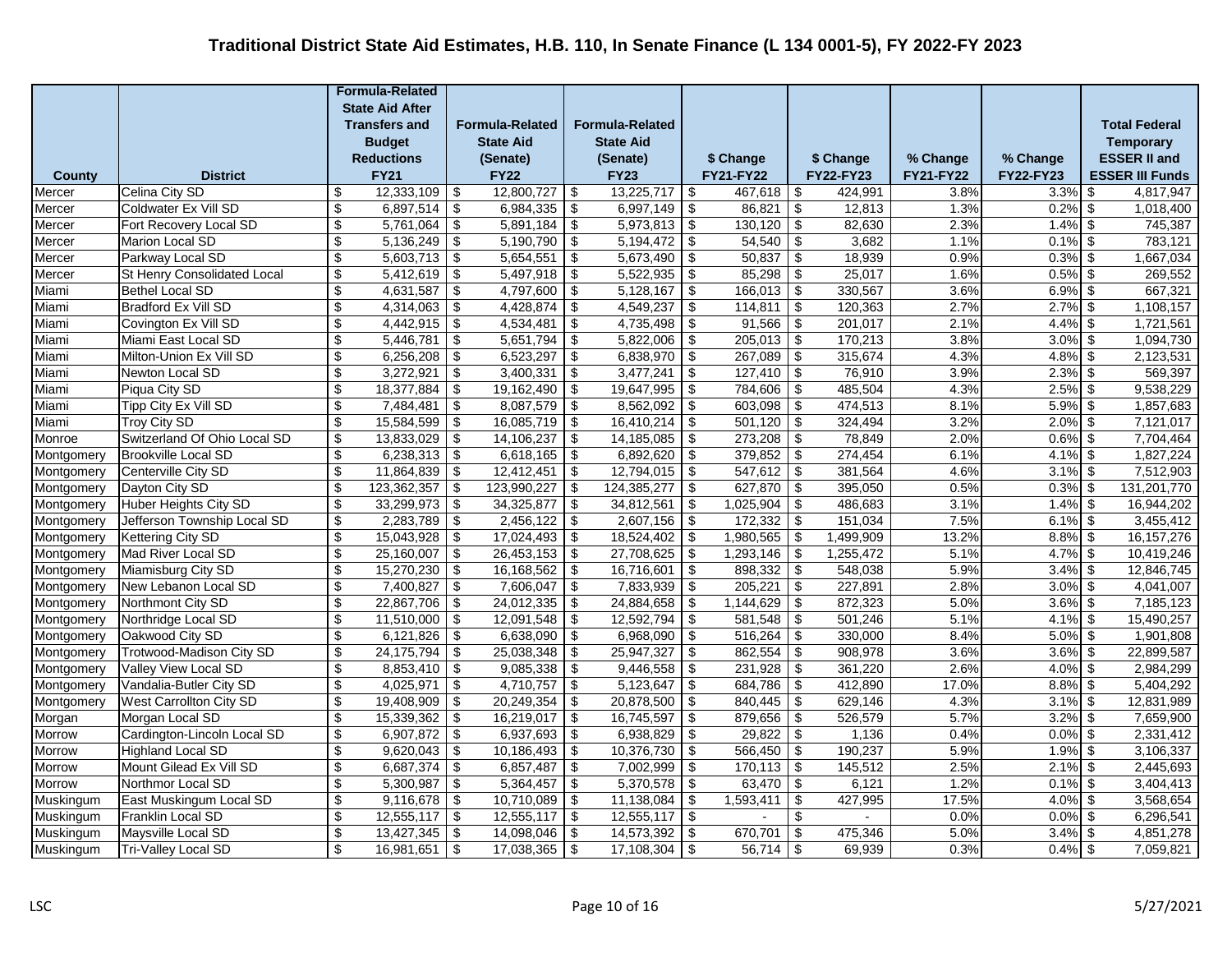|                  |                                                                |                           | <b>Formula-Related</b>  |                                         |                        |                                        |                        |                          |                      |                                                       |                       |                  |                            |                         |
|------------------|----------------------------------------------------------------|---------------------------|-------------------------|-----------------------------------------|------------------------|----------------------------------------|------------------------|--------------------------|----------------------|-------------------------------------------------------|-----------------------|------------------|----------------------------|-------------------------|
|                  |                                                                |                           | <b>State Aid After</b>  |                                         |                        |                                        |                        |                          |                      |                                                       |                       |                  |                            |                         |
|                  |                                                                |                           | <b>Transfers and</b>    |                                         | <b>Formula-Related</b> |                                        | <b>Formula-Related</b> |                          |                      |                                                       |                       |                  |                            | <b>Total Federal</b>    |
|                  |                                                                |                           | <b>Budget</b>           |                                         | <b>State Aid</b>       |                                        | <b>State Aid</b>       |                          |                      |                                                       |                       |                  |                            | <b>Temporary</b>        |
|                  |                                                                |                           | <b>Reductions</b>       |                                         | (Senate)               |                                        | (Senate)               |                          | \$ Change            |                                                       | \$ Change             | % Change         | % Change                   | <b>ESSER II and</b>     |
| County           | <b>District</b>                                                |                           | <b>FY21</b>             |                                         | <b>FY22</b>            |                                        | <b>FY23</b>            |                          | <b>FY21-FY22</b>     |                                                       | <b>FY22-FY23</b>      | <b>FY21-FY22</b> | <b>FY22-FY23</b>           | <b>ESSER III Funds</b>  |
| Muskingum        | West Muskingum Local SD                                        | \$                        | 4,558,238               | \$                                      | 4,662,809              | \$                                     | 4,688,843              | -\$                      | 104,571              | \$                                                    | 26.034                | 2.3%             | $0.6\%$ \$                 | 3,936,784               |
| Muskingum        | Zanesville City SD                                             | \$<br>\$                  | 28,985,293<br>5,956,532 | $\overline{\mathbf{S}}$                 | 30,057,025             | \$                                     | 30,934,627             | <b>\$</b>                | 1,071,732<br>238,470 | \$                                                    | 877,602<br>177,434    | 3.7%<br>4.0%     | $2.9\%$ \$<br>$2.9\%$ \$   | 23,068,236<br>2,795,686 |
| Noble            | Caldwell Ex Vill SD                                            | \$                        | 5,435,394               | \$                                      | 6,195,002              | $\overline{\boldsymbol{\mathfrak{s}}}$ | 6,372,436              | \$                       |                      | $\boldsymbol{\mathsf{S}}$                             |                       | 1.0%             |                            |                         |
| Noble<br>Ottawa  | Noble Local SD<br>Benton Carroll Salem Local S                 | $\boldsymbol{\mathsf{S}}$ | 3,703,968               | $\boldsymbol{\mathsf{S}}$<br>$\sqrt{3}$ | 5,492,345<br>3,795,634 | \$<br>$\overline{\mathcal{L}}$         | 5,486,177<br>3,775,242 | -\$<br>$\sqrt{3}$        | 56,951<br>91,666     | $\boldsymbol{\mathsf{S}}$<br>$\overline{\mathcal{L}}$ | (6, 168)<br>(20, 392) | 2.5%             | $-0.1\%$ \$<br>$-0.5\%$ \$ | 2,009,768<br>1,848,856  |
| Ottawa           | Danbury Local SD                                               | $\sqrt[6]{\frac{1}{2}}$   | 575,804                 | $\overline{\mathbf{3}}$                 | $575,804$ \$           |                                        | $575,804$ \$           |                          |                      | \$                                                    |                       | 0.0%             | $0.0\%$ \$                 | 1,232,296               |
| Ottawa           | Genoa Area Local SD                                            | \$                        | 5,547,062               | \$                                      | $5,782,410$ \$         |                                        | 5,895,147              | -\$                      | 235,348              | $\boldsymbol{\mathsf{S}}$                             | 112,738               | 4.2%             | $1.9\%$ \$                 | 1,116,430               |
| Ottawa           | Port Clinton City SD                                           | \$                        | 2,766,478               | \$                                      | 2,944,851              | \$                                     | 2,873,866              | \$                       | 178,374              | \$                                                    | (70, 985)             | 6.4%             | $-2.4\%$ \$                | 4,078,873               |
| Ottawa           | Put-In-Bay Local SD                                            | \$                        | 95,074                  | $\overline{\mathbf{e}}$                 | 97,584                 | \$                                     | 97,638                 | \$                       | 2,510                | $\overline{\boldsymbol{\mathfrak{s}}}$                | 53                    | 2.6%             | $0.1\%$ \$                 |                         |
| Paulding         | Antwerp Local SD                                               | \$                        | 4,559,588               | $\sqrt[6]{\frac{1}{2}}$                 | 4,811,358              | \$                                     | 5,011,372              | -\$                      | 251,769              | $\boldsymbol{\mathsf{S}}$                             | 200,015               | 5.5%             | $4.2\%$ \$                 | 1,003,969               |
| Paulding         | Paulding Ex Vill SD                                            | $\overline{\mathcal{L}}$  | 8,700,781               | \$                                      | 9,197,559              | \$                                     | 9,533,297              | -\$                      | 496,779              | \$                                                    | 335,738               | 5.7%             | $3.7\%$ \$                 | 2,999,002               |
| Paulding         | Wayne Trace Local SD                                           | $\overline{\$}$           | 5,180,014               | $\overline{\$}$                         | 5,180,014              | $\overline{\mathcal{L}}$               | 5,180,014              | $\overline{\mathcal{F}}$ |                      | $\overline{\$}$                                       |                       | 0.0%             | $0.0\%$ \$                 | 1,666,541               |
| Perry            | Crooksville Ex Vill SD                                         | \$                        | 9,889,019               | $\sqrt[6]{\frac{1}{2}}$                 | 10,208,336             | \$                                     | 10,491,636             | <b>\$</b>                | 319,318              | $\boldsymbol{\mathsf{S}}$                             | 283,299               | 3.2%             | $2.8\%$ \$                 | 3,095,942               |
| Perry            | New Lexington City SD                                          | \$                        | 16,398,952              | $\overline{\boldsymbol{\mathfrak{s}}}$  | 16,819,391             | \$                                     | 17,200,221             | -\$                      | 420,439              | $\boldsymbol{\mathsf{S}}$                             | 380,830               | 2.6%             | $2.3\%$ \$                 | 7,278,310               |
| Perry            | Northern Local SD                                              | \$                        | 11,098,230              | $\sqrt[6]{\frac{1}{2}}$                 | 11,430,322             | \$                                     | 11,551,901             | -\$                      | 332,092              | $\sqrt[6]{\frac{1}{2}}$                               | 121,580               | 3.0%             | $1.1\%$ \$                 | 4,074,881               |
| Perry            | Southern Local SD                                              | \$                        | 8,685,635               | \$                                      | 9,025,788              | -\$                                    | 9,370,223              | -\$                      | 340,153              | $\boldsymbol{\mathsf{S}}$                             | 344,435               | 3.9%             | $3.8\%$ \$                 | 3,546,457               |
| Pickaway         | Circleville City SD                                            | $\sqrt[6]{\frac{1}{2}}$   | 11,373,518              | $\sqrt{2}$                              | 11,650,979             | -\$                                    | 11,801,916             | -\$                      | 277,461              | $\boldsymbol{\mathsf{S}}$                             | 150,937               | 2.4%             | $1.3\%$ \$                 | 7,521,704               |
| Pickaway         | Logan Elm Local SD                                             | $\sqrt[6]{\frac{1}{2}}$   | 8,044,166               | $\sqrt{3}$                              | 8,236,858              | $\overline{\$}$                        | 8,252,992              | -\$                      | $192,692$ \$         |                                                       | 16,134                | 2.4%             | $0.2\%$ \$                 | 4,358,018               |
| Pickaway         | <b>Teays Valley Local SD</b>                                   | $\sqrt[6]{3}$             | 20,298,674              | \$                                      | $21,251,931$ \$        |                                        | 22,084,854             | -\$                      | $953,257$ \$         |                                                       | 832,924               | 4.7%             | $3.9\%$ \$                 | 4,213,275               |
| Pickaway         | <b>Westfall Local SD</b>                                       | \$                        | 7,640,610               | \$                                      | 7,946,505              | \$                                     | 7,927,880              | <b>\$</b>                | 305,895              | $\sqrt[6]{\frac{1}{2}}$                               | (18, 624)             | 4.0%             | $-0.2\%$ \$                | 3,175,291               |
| Pike             | Eastern Local SD                                               | \$                        | 10,161,099              | \$                                      | 10,493,135             | \$                                     | 10,830,749             | -\$                      | 332,035              | \$                                                    | 337,614               | 3.3%             | $3.2\%$ \$                 | 3,986,380               |
| Pike             | Scioto Valley Local SD                                         | $\sqrt[6]{\frac{1}{2}}$   | 11,005,365              | \$                                      | 11,491,734             | \$                                     | 11,893,200             | -\$                      | 486,369              | $\boldsymbol{\mathsf{S}}$                             | 401,466               | 4.4%             | $3.5\%$ \$                 | 7,057,239               |
| Pike             | Waverly City SD                                                | \$                        | 14,488,970              | $\boldsymbol{\mathsf{S}}$               | 15,059,578             | \$                                     | 15,578,991             | -\$                      | 570,607              | $\boldsymbol{\mathsf{S}}$                             | 519,413               | 3.9%             | $3.4\%$ \$                 | 6,820,567               |
| Pike             | Western Local SD                                               | \$                        | 9,905,319               | $\overline{\mathcal{E}}$                | 10,045,481             | \$                                     | 10,258,316             | \$                       | 140,162              | $\overline{\mathcal{E}}$                              | 212,835               | 1.4%             | $2.1\%$ \$                 | 5,456,281               |
| Portage          | <b>Aurora City SD</b>                                          | s)                        | 4,369,992               | $\overline{\boldsymbol{\mathfrak{s}}}$  | 4,596,425              | $\overline{\boldsymbol{\mathfrak{s}}}$ | 4,681,568              | -\$                      | 226,433              | $\overline{\boldsymbol{\mathfrak{s}}}$                | 85,143                | 5.2%             | $1.9\%$ \$                 | 1,349,535               |
| Portage          | Crestwood Local SD                                             | \$                        | 9,415,439               | $\overline{\boldsymbol{\mathfrak{s}}}$  | 9,919,247              | -\$                                    | 10,171,532             | -\$                      | 503,808              | $\overline{\boldsymbol{\mathfrak{s}}}$                | 252,285               | 5.4%             | $2.5\%$ \$                 | 2,268,943               |
| Portage          | <b>Field Local SD</b>                                          | \$                        | 5,933,443               | $\sqrt[6]{\frac{1}{2}}$                 | 6,089,323              | \$                                     | 5,999,627              | -\$                      | 155,881              | \$                                                    | (89, 696)             | 2.6%             | $-1.5\%$ \$                | 2,817,900               |
| Portage          | James A Garfield Local SD                                      | $\sqrt[6]{\frac{1}{2}}$   | 6,283,487               | $\overline{\boldsymbol{\mathfrak{s}}}$  | 6,283,487              | -\$                                    | 6,283,487              | -\$                      | $\mathbf{r}$         | $\overline{\mathcal{G}}$                              | $\sim$                | 0.0%             | $0.0\%$ \$                 | 2,268,408               |
| Portage          | Kent City SD                                                   | \$                        | 12,752,384              | \$                                      | 13,126,932             | $\sqrt[6]{\frac{1}{2}}$                | 13,365,088             | -\$                      | 374,548              | $\overline{\mathcal{S}}$                              | 238,156               | 2.9%             | $1.8\%$ \$                 | 8,011,818               |
| Portage          | Ravenna City SD                                                | $\sqrt[6]{\frac{1}{2}}$   | 14,253,637              | $\overline{\mathcal{L}}$                | 15,410,167             | -\$                                    | 16,360,776             | -\$                      | 1,156,530            | \$                                                    | 950,609               | 8.1%             | $6.2\%$ \$                 | 8,796,409               |
| Portage          | Rootstown Local SD                                             | $\boldsymbol{\mathsf{S}}$ | 3,612,713               | \$                                      | 4,203,824              | \$                                     | 4,648,251              | <b>\$</b>                | 591,111              | \$                                                    | 444,426               | 16.4%            | $10.6\%$ \$                | 1,235,862               |
| Portage          | Southeast Local SD                                             | $\sqrt[6]{\frac{1}{2}}$   | 9,575,689               | \$                                      | $9,588,693$ \$         |                                        | 9,770,179              | $\sqrt{3}$               | $13,004$ \$          |                                                       | 181,486               | 0.1%             | $1.9\%$ \$                 | 3,105,023               |
| Portage          | Streetsboro City SD<br>Waterloo Local SD                       | \$<br>\$                  | 4,666,528<br>5,194,149  | \$                                      | 5,228,540<br>5,340,417 | \$                                     | 5,609,607<br>5,380,441 | \$<br>-\$                | 562,013<br>146,267   | \$<br>\$                                              | 381,066<br>40,024     | 12.0%<br>2.8%    | $7.3\%$ \$<br>$0.7\%$ \$   | 2,829,348<br>1,719,630  |
| Portage          | Windham Ex Vill SD                                             | $\sqrt[6]{\frac{1}{2}}$   | 5,721,279               | \$<br>$\boldsymbol{\mathsf{S}}$         | 5,721,279              | \$<br>-\$                              | 5,721,279              | -\$                      |                      | \$                                                    |                       | 0.0%             | $0.0\%$ \$                 | 2,279,560               |
| Portage          |                                                                | $\sqrt[6]{\frac{1}{2}}$   | 671,178                 |                                         | 744,032                |                                        | 758,322                | -\$                      | 72,854               | $\sqrt{2}$                                            | 14,290                | 10.9%            | $1.9\%$ \$                 | 429,476                 |
| Preble<br>Preble | College Corner Local SD<br><b>Eaton Community Schools City</b> | \$                        | 10,464,677              | \$<br>\$                                | 10,464,677             | \$<br>\$                               | 10,531,985             | -\$                      |                      | \$                                                    | 67,308                | 0.0%             | $0.6\%$ \$                 | 3,941,403               |
| Preble           | National Trail Local SD                                        | \$                        | 6,625,466               | $\overline{\boldsymbol{\mathfrak{s}}}$  | 6,643,834              | $\overline{\boldsymbol{\mathfrak{s}}}$ | 6,671,975              | -\$                      | 18,368               | $\overline{\boldsymbol{\mathfrak{s}}}$                | 28,141                | 0.3%             | $0.4\%$ \$                 | 2,696,103               |
| Preble           | Preble-Shawnee Local SD                                        | \$                        | 8,292,125               | $\overline{\mathbf{e}}$                 | 8,743,738              | \$                                     | 9,061,088              | <b>\$</b>                | 451,613              | $\sqrt[6]{\frac{1}{2}}$                               | 317,350               | 5.4%             | $3.6\%$ \$                 | 2,307,524               |
| Preble           | <b>Tri-County North Local SD</b>                               | \$                        | 4,524,938               | $\overline{\mathbf{S}}$                 | 4,682,244              | \$                                     | 4,753,311              | -\$                      | 157,306              | \$                                                    | 71,067                | 3.5%             | $1.5\%$ \$                 | 1,836,058               |
| Preble           | Twin Valley Community Local                                    | \$                        | 4,741,008               | $\sqrt[6]{\frac{1}{2}}$                 | 4,838,954              | \$                                     | 4,933,461              | \$                       | 97,946               | $\boldsymbol{\mathsf{S}}$                             | 94,507                | 2.1%             | $2.0\%$ \$                 | 1,816,160               |
|                  |                                                                |                           |                         |                                         |                        |                                        |                        |                          |                      |                                                       |                       |                  |                            |                         |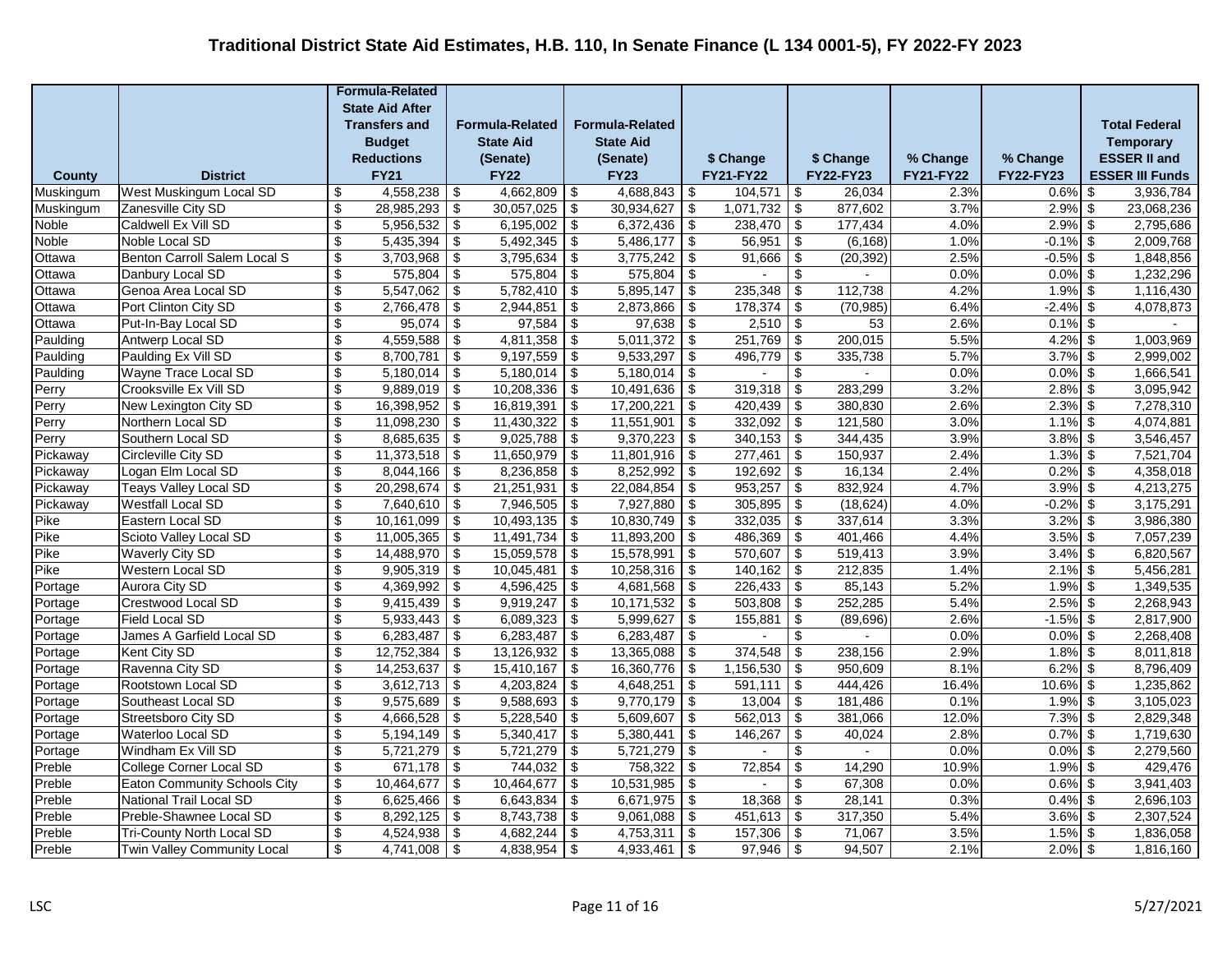|               |                                |                           | <b>Formula-Related</b> |                                        |                        |                                        |                        |            |                  |                                        |           |                  |                  |                        |
|---------------|--------------------------------|---------------------------|------------------------|----------------------------------------|------------------------|----------------------------------------|------------------------|------------|------------------|----------------------------------------|-----------|------------------|------------------|------------------------|
|               |                                |                           | <b>State Aid After</b> |                                        |                        |                                        |                        |            |                  |                                        |           |                  |                  |                        |
|               |                                |                           | <b>Transfers and</b>   |                                        | <b>Formula-Related</b> |                                        | <b>Formula-Related</b> |            |                  |                                        |           |                  |                  | <b>Total Federal</b>   |
|               |                                |                           | <b>Budget</b>          |                                        | <b>State Aid</b>       |                                        | <b>State Aid</b>       |            |                  |                                        |           |                  |                  | <b>Temporary</b>       |
|               |                                |                           | <b>Reductions</b>      |                                        | (Senate)               |                                        | (Senate)               |            | \$ Change        |                                        | \$ Change | % Change         | % Change         | <b>ESSER II and</b>    |
| <b>County</b> | <b>District</b>                |                           | <b>FY21</b>            |                                        | <b>FY22</b>            |                                        | <b>FY23</b>            |            | <b>FY21-FY22</b> |                                        | FY22-FY23 | <b>FY21-FY22</b> | <b>FY22-FY23</b> | <b>ESSER III Funds</b> |
| Putnam        | <b>Columbus Grove Local SD</b> | \$                        | 5,703,861              | \$                                     | $5,771,743$ \$         |                                        | 5,794,656              | -\$        | 67,882           | \$                                     | 22,913    | 1.2%             | $0.4\%$ \$       | 988,280                |
| Putnam        | Continental Local SD           | \$                        | 3,789,873              | \$                                     | 3,997,371              | \$                                     | 4,099,657              | -\$        | 207,497          | \$                                     | 102,286   | 5.5%             | $2.6\%$ \$       | 553,953                |
| Putnam        | Jennings Local SD              | $\sqrt[6]{3}$             | 2,296,938              | \$                                     | 2,377,670              | \$                                     | 2,431,741              | -\$        | 80,733           | $\sqrt[6]{3}$                          | 54,071    | 3.5%             | $2.3\%$ \$       | 268,501                |
| Putnam        | Kalida Local SD                | \$                        | 2,913,513              | \$                                     | 2,961,014              | \$                                     | 2,959,601              | -\$        | 47,501           | \$                                     | (1, 413)  | 1.6%             | $0.0\%$ \$       | 126,927                |
| Putnam        | Leipsic Local SD               | $\sqrt[6]{3}$             | 4,597,558              | \$                                     | 4,799,561              | \$                                     | 4,958,251              | \$         | 202,004          | \$                                     | 158,689   | 4.4%             | $3.3\%$ \$       | 1,183,578              |
| Putnam        | Miller City-New Cleveland Lo   | \$                        | 3,089,612              | $\boldsymbol{\mathsf{S}}$              | 3,193,861              | \$                                     | 3,280,594              | <b>\$</b>  | $104,249$ \$     |                                        | 86,733    | 3.4%             | $2.7\%$ \$       | 163,271                |
| Putnam        | Ottawa-Glandorf Local SD       | \$                        | 6,271,629              | \$                                     | $6,527,410$ \$         |                                        | 6,923,759              | l \$       | 255,781          | $\overline{\boldsymbol{\mathfrak{s}}}$ | 396,349   | 4.1%             | $6.1\%$ \$       | 1,335,365              |
| Putnam        | Ottoville Local SD             | \$                        | 2,424,960              | $\sqrt[6]{\frac{1}{2}}$                | 2,447,471              | $\sqrt[6]{3}$                          | 2,463,648              | <b>\$</b>  | 22,511           | $\sqrt[6]{\frac{1}{2}}$                | 16,177    | 0.9%             | $0.7\%$ \$       |                        |
| Putnam        | Pandora-Gilboa Local SD        | \$                        | 3,136,307              | \$                                     | 3,222,888              | -\$                                    | 3,260,293              | -\$        | 86,581           | $\boldsymbol{\mathsf{S}}$              | 37,404    | 2.8%             | $1.2\%$ \$       | 377,839                |
| Richland      | Clear Fork Valley Local SD     | $\mathbb{S}$              | 7,923,839              | \$                                     | 8,388,677              | $\sqrt[6]{\frac{1}{2}}$                | 8,663,515              | \$         | 464,839          | $\overline{\mathbf{S}}$                | 274,838   | 5.9%             | $3.3\%$ \$       | 2,686,557              |
| Richland      | <b>Crestview Local SD</b>      | \$                        | 7,381,598              | $\sqrt{3}$                             | 7,981,062              | -\$                                    | 8,014,766              | -\$        | 599,464          | $\boldsymbol{\mathsf{S}}$              | 33,704    | 8.1%             | $0.4\%$ \$       | 3,243,634              |
| Richland      | Lexington Local SD             | $\sqrt[6]{3}$             | 9,611,222              | $\overline{\$}$                        | 10,055,801             | $\overline{\$}$                        | 10,386,363             | -\$        | 444,579          | $\overline{\mathcal{L}}$               | 330,562   | 4.6%             | $3.3\%$ \$       | 2,933,180              |
| Richland      | Lucas Local SD                 | \$                        | 2,682,793              | \$                                     | $2,793,818$ \$         |                                        | 2,859,562              | l \$       | 111,025          | -\$                                    | 65,745    | 4.1%             | $2.4\%$ \$       | 928,919                |
| Richland      | Madison Local SD               | \$                        | 17,766,585             | \$                                     | 18,495,540             | \$                                     | 19,168,400             | -\$        | 728,954          | \$                                     | 672,860   | 4.1%             | $3.6\%$ \$       | 8,707,837              |
| Richland      | Mansfield City SD              | \$                        | 26, 191, 178           | \$                                     | 27,760,498             | \$                                     | 29,233,407             | \$         | 1,569,320        | \$                                     | 1,472,910 | 6.0%             | $5.3\%$ \$       | 23,440,928             |
| Richland      | Ontario Local SD               | \$                        | 2,711,983              | \$                                     | 2,901,370              | -\$                                    | 3,134,466              | -\$        | 189,387          | $\boldsymbol{\theta}$                  | 233,097   | 7.0%             | $8.0\%$ \$       | 1,835,058              |
| Richland      | Plymouth-Shiloh Local SD       | \$                        | 5,298,190              | \$                                     | 5,433,096              | \$                                     | 5,548,905              | -\$        | 134,906          | \$                                     | 115,809   | 2.5%             | $2.1\%$ \$       | 2,598,767              |
| Richland      | Shelby City SD                 | \$                        | 10,349,442             | $\overline{\mathcal{L}}$               | $10,785,165$ \$        |                                        | 11,162,468             | \$         | $435,723$ \$     |                                        | 377,303   | 4.2%             | $3.5\%$ \$       | 3,814,747              |
| Ross          | Adena Local SD                 | $\sqrt[6]{\frac{1}{2}}$   | 8,725,483              | $\overline{\boldsymbol{\mathfrak{s}}}$ | 9,177,051              | \$                                     | 9,537,715              | <b>\$</b>  | $451,568$ \$     |                                        | 360,664   | 5.2%             | $3.9\%$ \$       | 2,619,274              |
| Ross          | Chillicothe City SD            | \$                        | 15,196,239             | \$                                     | 16,141,051             | -\$                                    | 16,902,165             | l \$       | 944,812          | $\sqrt[6]{3}$                          | 761,114   | 6.2%             | $4.7\%$ \$       | 14,848,094             |
| Ross          | Huntington Local SD            | $\sqrt[6]{3}$             | 13,534,339             | $\overline{\boldsymbol{\mathfrak{s}}}$ | 13,534,339             | \$                                     | 13,534,339             | l \$       | $\blacksquare$   | \$                                     | $\sim$    | 0.0%             | $0.0\%$ \$       | 4,401,891              |
| Ross          | Paint Valley Local SD          | $\boldsymbol{\mathsf{s}}$ | 7,760,661              | $\sqrt[6]{\frac{1}{2}}$                | 7,991,853              | \$                                     | 8,254,312              | $\sqrt{3}$ | 231,192          | $\boldsymbol{\mathsf{S}}$              | 262,459   | 3.0%             | $3.3\%$ \$       | 4,756,416              |
| Ross          | Southeastern Local SD          | \$                        | 8,991,958              | \$                                     | 9,142,058              | \$                                     | 9,171,544              | -\$        | 150,100          | \$                                     | 29,486    | 1.7%             | $0.3\%$ \$       | 3,003,369              |
| Ross          | Union Scioto Local SD          | $\sqrt[6]{3}$             | 10,490,095             | $\overline{\mathcal{L}}$               | 10,620,272             | $\overline{\mathcal{L}}$               | 11,009,468             | \$         | 130,178          | $\overline{\mathcal{L}}$               | 389,195   | 1.2%             | $3.7\%$ \$       | 5,938,127              |
| Ross          | Zane Trace Local SD            | $\sqrt[6]{3}$             | 6,011,336              | \$                                     | $6,168,380$ \$         |                                        | 6,272,962              | $\sqrt{3}$ | $157,043$ \$     |                                        | 104,582   | 2.6%             | $1.7\%$ \$       | 2,653,892              |
| Sandusky      | Clyde-Green Springs Ex Vill    | \$                        | 12,026,496             | \$                                     | $12,844,240$ \$        |                                        | 13,451,869             | l \$       | 817,744          | \$                                     | 607,629   | 6.8%             | $4.7\%$ \$       | 3,298,294              |
| Sandusky      | <b>Fremont City SD</b>         | \$                        | 17,162,710             | \$                                     | 17,927,248             | \$                                     | 18,510,555             | -\$        | 764,538          | \$                                     | 583,308   | 4.5%             | $3.3\%$ \$       | 9,647,818              |
| Sandusky      | Gibsonburg Ex Vill SD          | $\overline{\mathbf{S}}$   | 5,420,126              | $\overline{\boldsymbol{\mathfrak{s}}}$ | 5,451,558              | $\overline{\boldsymbol{\mathfrak{s}}}$ | 5,420,126              | -\$        | 31,432           | $\overline{\boldsymbol{\mathfrak{s}}}$ | (31, 432) | 0.6%             | $-0.6\%$ \$      | 1,417,679              |
| Sandusky      | Lakota Local SD                | $\mathfrak{S}$            | 5,638,116              | $\boldsymbol{\mathsf{S}}$              | 5,638,116              | \$                                     | 5,661,277              | $\sqrt{3}$ |                  | \$                                     | 23,162    | 0.0%             | $0.4\%$ \$       | 1,866,443              |
| Sandusky      | Woodmore Local SD              | \$                        | 4,677,389              | $\overline{\mathcal{L}}$               | 4,677,389              | -\$                                    | 4,677,389              | -\$        |                  | \$                                     |           | 0.0%             | $0.0\%$ \$       | 1,040,189              |
| Scioto        | Bloom-Vernon Local SD          | $\boldsymbol{\mathsf{S}}$ | 8,641,172              | $\overline{\mathbf{3}}$                | 9,024,841              | $\overline{\boldsymbol{\mathfrak{s}}}$ | 9,278,792              | l \$       | 383,669          | $\overline{\boldsymbol{\theta}}$       | 253,951   | 4.4%             | $2.8\%$ \$       | 2,086,109              |
| Scioto        | Clay Local SD                  | $\sqrt[6]{3}$             | 3,774,701              | \$                                     | $4,154,770$ \$         |                                        | 4,326,801              | l \$       | $380,069$ \$     |                                        | 172,032   | 10.1%            | $4.1\%$ \$       | 2,072,279              |
| Scioto        | Green Local SD                 | \$                        | 4,909,342              | \$                                     | 5,078,620              | \$                                     | 5,233,762              | <b>\$</b>  | 169,277          | \$                                     | 155,142   | 3.4%             | $3.1\%$ \$       | 3,223,930              |
| Scioto        | Minford Local SD               | \$                        | 11,826,372             | \$                                     | 12,227,668             | \$                                     | 12,589,567             | -\$        | 401,296          | \$                                     | 361,898   | 3.4%             | $3.0\%$ \$       | 5,202,206              |
| Scioto        | New Boston Local SD            | $\sqrt[6]{3}$             | 3,306,902              | \$                                     | 3,374,376              | -\$                                    | 3,422,840              | -\$        | 67,474           | $\boldsymbol{\mathsf{S}}$              | 48,463    | 2.0%             | $1.4\%$ \$       | 2,946,273              |
| Scioto        | Northwest Local SD             | \$                        | 16,053,851             | \$                                     | 16,729,038             | \$                                     | 17,275,334             | -\$        | 675,187          | $\sqrt{2}$                             | 546,296   | 4.2%             | $3.3\%$ \$       | 6,309,913              |
| Scioto        | Portsmouth City SD             | \$                        | 17,646,931             | \$                                     | 17,772,461             | \$                                     | 17,753,078             | -\$        | 125,530          | \$                                     | (19, 383) | 0.7%             | $-0.1\%$ \$      | 17,926,978             |
| Scioto        | Valley Local SD                | \$                        | 9,365,614              | \$                                     | $9,365,614$ \$         |                                        | 9,468,973              | -\$        |                  | \$                                     | 103,360   | 0.0%             | $1.1\%$ \$       | 2,708,943              |
| Scioto        | Washington-Nile Local SD       | \$                        | 14,860,742             | \$                                     | 15,313,726             | -\$                                    | 15,738,802             | l \$       | 452,984          | $\overline{\mathfrak{s}}$              | 425,077   | 3.0%             | $2.8\%$ \$       | 5,858,053              |
| Scioto        | Wheelersburg Local SD          | \$                        | 7,423,745              | $\overline{\mathbf{S}}$                | $7,895,177$ \$         |                                        | 8,062,763              | -\$        | 471,432          | $\boldsymbol{\mathsf{S}}$              | 167,586   | 6.4%             | $2.1\%$ \$       | 4,097,362              |
| Seneca        | Fostoria City SD               | $\boldsymbol{\mathsf{s}}$ | 14,228,376             | $\sqrt[6]{\frac{1}{2}}$                | 14,661,667             | \$                                     | 15,007,055             | $\sqrt{3}$ | 433,290          | \$                                     | 345,388   | 3.0%             | $2.4\%$ \$       | 9,422,985              |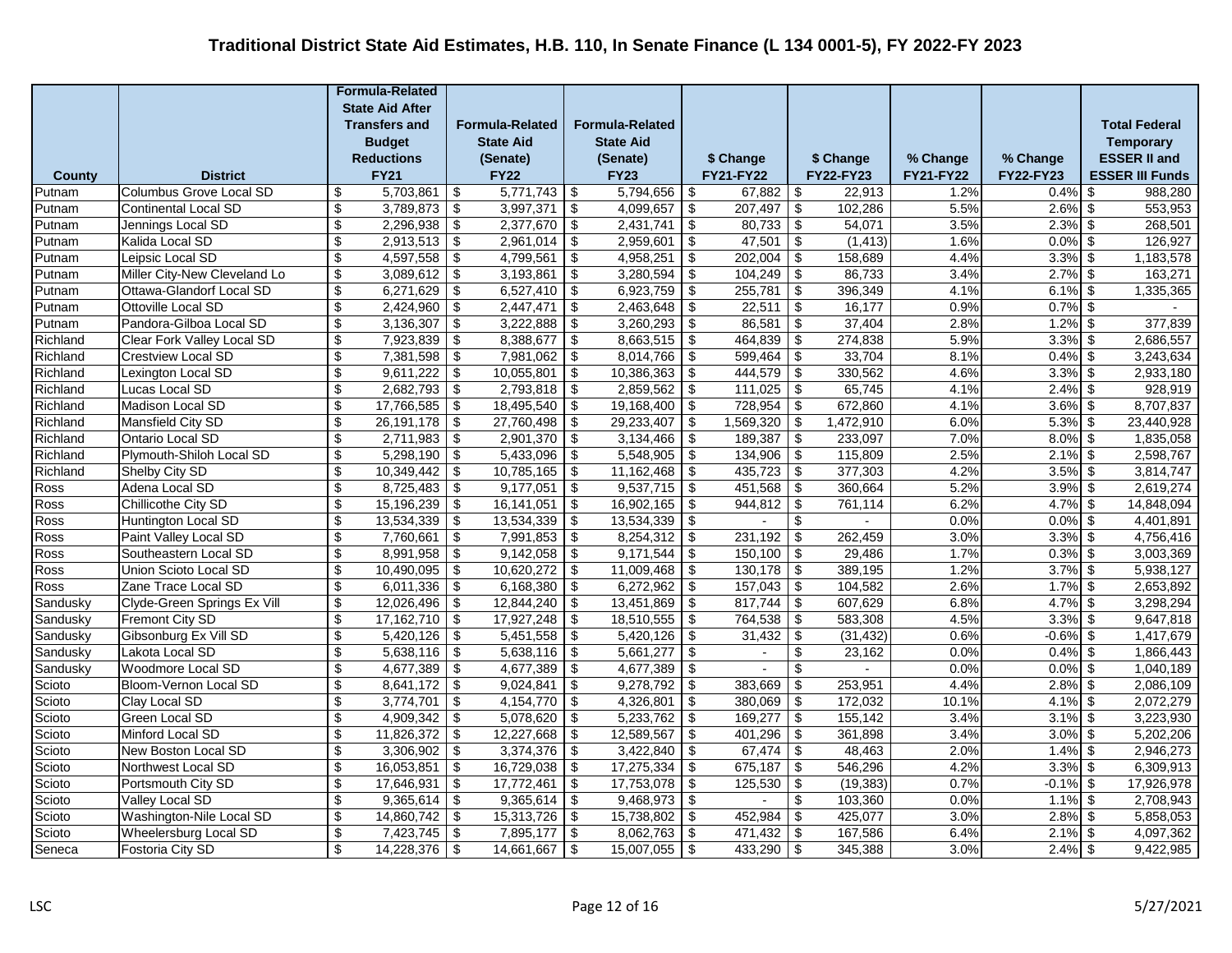|               |                          |                           | <b>Formula-Related</b>                                          |                                        |                        |                                        |                  |               |                  |                                        |           |                  |             |                                          |                        |
|---------------|--------------------------|---------------------------|-----------------------------------------------------------------|----------------------------------------|------------------------|----------------------------------------|------------------|---------------|------------------|----------------------------------------|-----------|------------------|-------------|------------------------------------------|------------------------|
|               |                          |                           | <b>State Aid After</b><br><b>Transfers and</b><br><b>Budget</b> |                                        |                        |                                        |                  |               |                  |                                        |           |                  |             |                                          |                        |
|               |                          |                           |                                                                 |                                        | <b>Formula-Related</b> | <b>Formula-Related</b>                 |                  |               |                  |                                        |           |                  |             | <b>Total Federal</b><br><b>Temporary</b> |                        |
|               |                          |                           |                                                                 |                                        | <b>State Aid</b>       |                                        | <b>State Aid</b> |               |                  |                                        |           |                  |             |                                          |                        |
|               |                          |                           | <b>Reductions</b>                                               |                                        | (Senate)               |                                        | (Senate)         |               | \$ Change        |                                        | \$ Change | % Change         | % Change    |                                          | <b>ESSER II and</b>    |
| <b>County</b> | <b>District</b>          |                           | <b>FY21</b>                                                     |                                        | <b>FY22</b>            |                                        | <b>FY23</b>      |               | <b>FY21-FY22</b> |                                        | FY22-FY23 | <b>FY21-FY22</b> | FY22-FY23   |                                          | <b>ESSER III Funds</b> |
| Seneca        | Hopewell-Loudon Local SD | \$                        | 3,056,697                                                       | \$                                     | $3,127,909$ \$         |                                        | 3,179,135        | <b>\$</b>     | 71,212           | \$                                     | 51.226    | 2.3%             | $1.6\%$ \$  |                                          | 573,507                |
| Seneca        | New Riegel Local SD      | \$                        | 2,341,706                                                       | \$                                     | $2,370,715$ \$         |                                        | 2,380,219        | l \$          | 29,010           | \$                                     | 9,504     | 1.2%             | $0.4\%$ \$  |                                          | 317,284                |
| Seneca        | Old Fort Local SD        | $\sqrt[6]{3}$             | 3,006,215                                                       | \$                                     | 3,006,215              | \$                                     | 3,006,215        | \$            |                  | \$                                     | $\sim$    | 0.0%             | $0.0\%$ \$  |                                          | 533,803                |
| Seneca        | Seneca East Local SD     | \$                        | 4,753,244                                                       | \$                                     | 4,806,326              | \$                                     | 4,818,230        | -\$           | 53,082           | $\boldsymbol{\mathsf{S}}$              | 11,904    | 1.1%             | $0.2\%$ \$  |                                          | 890,014                |
| Seneca        | <b>Tiffin City SD</b>    | $\sqrt[6]{3}$             | 12,050,499                                                      | $\sqrt{2}$                             | 12,518,559             | \$                                     | 12,777,406       | \$            | 468,060          | $\overline{\mathcal{L}}$               | 258,847   | 3.9%             | $2.1\%$ \$  |                                          | 5,376,382              |
| Shelby        | Anna Local SD            | $\sqrt[6]{3}$             | $5,624,614$ \$                                                  |                                        | $5,726,525$ \$         |                                        | 5,761,711        | \$            | 101,911          | \$                                     | 35,186    | 1.8%             | $0.6\%$ \$  |                                          | 496,695                |
| Shelby        | <b>Botkins Local SD</b>  | \$                        | 2,699,501                                                       | \$                                     | $2,791,004$ \$         |                                        | 2,860,546        | <b>\$</b>     | 91,504           | $\overline{\boldsymbol{\mathfrak{s}}}$ | 69,542    | 3.4%             | $2.5\%$ \$  |                                          | 174,668                |
| Shelby        | Fairlawn Local SD        | \$                        | 2,605,198                                                       | $\sqrt[6]{\frac{1}{2}}$                | 2,605,198              | $\sqrt[6]{3}$                          | 2,605,198        | $\sqrt{3}$    |                  | \$                                     |           | 0.0%             | $0.0\%$ \$  |                                          | 789,205                |
| Shelby        | Fort Loramie Local SD    | $\sqrt[6]{\frac{1}{2}}$   | 4,415,576                                                       | $\overline{\mathbf{e}}$                | 4,488,533              | -\$                                    | 4,480,606        | -\$           | 72,957           | $\overline{\mathbf{S}}$                | (7, 926)  | 1.7%             | $-0.2\%$ \$ |                                          | 365,755                |
| Shelby        | Hardin-Houston Local SD  | $\mathfrak{S}$            | 5,213,447                                                       | $\overline{\mathbf{s}}$                | 5,297,088              | $\sqrt[6]{\frac{1}{2}}$                | 5,292,638        | \$            | 83,641           | \$                                     | (4, 450)  | 1.6%             | $-0.1\%$ \$ |                                          | 973,100                |
| Shelby        | Jackson Center Local SD  | \$                        | 3,156,522                                                       | $\sqrt{3}$                             | 3,156,522              | -\$                                    | 3,156,522        | -\$           |                  | \$                                     |           | 0.0%             | $0.0\%$ \$  |                                          | 612,456                |
| Shelby        | Russia Local SD          | $\sqrt[6]{\frac{1}{2}}$   | 2,329,930                                                       | $\overline{\$}$                        | $2,379,662$ \$         |                                        | 2,401,765        | <b>\$</b>     | 49,732           | $\overline{\mathcal{L}}$               | 22,103    | 2.1%             | $0.9\%$ \$  |                                          | 161,084                |
| Shelby        | Sidney City SD           | \$                        | 18,630,008                                                      | \$                                     | 19,690,941             | \$                                     | 20,504,330       | l \$          | $1,060,933$ \$   |                                        | 813,389   | 5.7%             | $4.1\%$ \$  |                                          | 8,496,707              |
| Stark         | <b>Alliance City SD</b>  | \$                        | 26,110,258                                                      | \$                                     | 27,010,402             | \$                                     | 27,800,189       | -\$           | 900,145          | \$                                     | 789,787   | 3.4%             | $2.9\%$ \$  |                                          | 17,780,559             |
| <b>Stark</b>  | Canton City SD           | \$                        | 85,866,813                                                      | \$                                     | 88,579,901             | \$                                     | 91,062,230       | -\$           | 2,713,088        | $\overline{\boldsymbol{\mathfrak{s}}}$ | 2,482,329 | 3.2%             | $2.8\%$ \$  |                                          | 90,793,756             |
| <b>Stark</b>  | Canton Local SD          | \$                        | 8,812,846                                                       | \$                                     | 8,812,846              | \$                                     | 8,812,846        | <b>\$</b>     |                  | \$                                     |           | 0.0%             | $0.0\%$ \$  |                                          | 6,595,400              |
| <b>Stark</b>  | <b>Fairless Local SD</b> | \$                        | 8,510,724                                                       | \$                                     | 8,743,342              | \$                                     | 8,796,126        | -\$           | 232,619          | $\overline{\boldsymbol{\theta}}$       | 52,784    | 2.7%             | $0.6\%$ \$  |                                          | 4,529,996              |
| <b>Stark</b>  | Jackson Local SD         | $\overline{\mathcal{S}}$  | 6,932,263                                                       | $\overline{\mathcal{L}}$               | $7,516,216$ \$         |                                        | $7,785,613$ \$   |               | $583,952$ \$     |                                        | 269,397   | 8.4%             | $3.6\%$ \$  |                                          | 5,485,430              |
| <b>Stark</b>  | Lake Local SD            | $\sqrt[6]{\frac{1}{2}}$   | 16,309,612                                                      | $\overline{\mathbf{e}}$                | $17,181,977$ \$        |                                        | 17,865,808       | -\$           | 872,366          | $\overline{\mathbf{3}}$                | 683,830   | 5.3%             | $4.0\%$ \$  |                                          | 3,574,101              |
| <b>Stark</b>  | Louisville City SD       | \$                        | 14,069,183                                                      | \$                                     | 14,237,190             | -\$                                    | 14,146,902       | l \$          | 168,007          | $\sqrt[6]{3}$                          | (90, 288) | 1.2%             | $-0.6\%$ \$ |                                          | 4,586,481              |
| <b>Stark</b>  | Marlington Local SD      | $\sqrt[6]{\frac{1}{2}}$   | 9,344,195                                                       | $\overline{\boldsymbol{\mathfrak{s}}}$ | 9,344,195              | \$                                     | 9,344,195        | <b>\$</b>     | $\blacksquare$   | \$                                     | $\sim$    | 0.0%             | $0.0\%$ \$  |                                          | 5,796,895              |
| <b>Stark</b>  | Massillon City SD        | $\boldsymbol{\mathsf{s}}$ | 29,613,491                                                      | $\sqrt[6]{\frac{1}{2}}$                | 30,760,826             | \$                                     | 31,780,172       | $\sqrt{3}$    | 1,147,335        | $\boldsymbol{\mathsf{S}}$              | 1,019,346 | 3.9%             | $3.3\%$ \$  |                                          | 18,410,649             |
| <b>Stark</b>  | Minerva Local SD         | \$                        | 11,295,198                                                      | \$                                     | 11,769,891             | \$                                     | 12,197,667       | -\$           | 474,694          | $\boldsymbol{\mathsf{S}}$              | 427,776   | 4.2%             | $3.6\%$ \$  |                                          | 5,374,060              |
| <b>Stark</b>  | North Canton City SD     | $\sqrt[6]{3}$             | 15,026,674                                                      | $\overline{\mathcal{L}}$               | 15,478,154             | \$                                     | 15,612,037       | \$            | 451,479          | $\overline{\mathcal{L}}$               | 133,883   | 3.0%             | $0.9\%$ \$  |                                          | 4,464,052              |
| <b>Stark</b>  | Northwest Local SD       | $\overline{\mathbf{e}}$   | 8,157,159                                                       | $\overline{\boldsymbol{\mathfrak{s}}}$ | $8,218,032$ \$         |                                        | 8,157,159        | \$            | $60,873$ \$      |                                        | (60, 873) | 0.7%             | $-0.7\%$ \$ |                                          | 2,819,368              |
| <b>Stark</b>  | Osnaburg Local SD        | \$                        | 5,589,902                                                       | \$                                     | $5,974,603$ \$         |                                        | 6,239,694        | l \$          | 384,700          | \$                                     | 265,091   | 6.9%             | $4.4\%$ \$  |                                          | 1,733,805              |
| <b>Stark</b>  | Perry Local SD           | \$                        | 19,241,348                                                      | \$                                     | 20,361,865             | \$                                     | 21,333,223       | l \$          | 1,120,517        | \$                                     | 971,358   | 5.8%             | $4.8\%$ \$  |                                          | 7,489,459              |
| Stark         | Plain Local SD           | $\overline{\mathbf{S}}$   | 22,617,118                                                      | $\overline{\boldsymbol{\mathfrak{s}}}$ | 23,685,210             | $\overline{\boldsymbol{\mathfrak{s}}}$ | 24,426,406       | $\frac{1}{2}$ | 1,068,092        | $\overline{\boldsymbol{\mathfrak{s}}}$ | 741,196   | 4.7%             | $3.1\%$ \$  |                                          | 15,654,547             |
| <b>Stark</b>  | Sandy Valley Local SD    | $\mathfrak{s}$            | 9,937,932                                                       | $\overline{\boldsymbol{\mathfrak{s}}}$ | 10,011,769             | $\sqrt[6]{\frac{1}{2}}$                | 9,941,920        | $\sqrt{3}$    | 73,837           | $\overline{\boldsymbol{\mathfrak{s}}}$ | (69, 849) | 0.7%             | $-0.7%$ \$  |                                          | 3,199,536              |
| <b>Stark</b>  | <b>Tuslaw Local SD</b>   | \$                        | 5,642,522                                                       | \$                                     | 5,945,044              | \$                                     | 6,169,871        | -\$           | 302,521          | $\boldsymbol{\mathsf{S}}$              | 224,827   | 5.4%             | $3.8\%$ \$  |                                          | 2,011,349              |
| Summit        | <b>Akron City SD</b>     | $\boldsymbol{\mathsf{S}}$ | 168,313,773                                                     | $\overline{\mathbf{3}}$                | 173,244,947            | \$                                     | 177,520,699      | -\$           | $4,931,174$ \$   |                                        | 4,275,751 | 2.9%             | $2.5\%$ \$  |                                          | 138,840,630            |
| Summit        | <b>Barberton City SD</b> | $\sqrt[6]{3}$             | 29,177,805                                                      | $\overline{\mathbf{3}}$                | $30,538,516$ \$        |                                        | 31,726,792       | l \$          | $1,360,711$ \$   |                                        | 1,188,276 | 4.7%             | $3.9\%$ \$  |                                          | 14,229,052             |
| Summit        | Copley-Fairlawn City SD  | \$                        | 1,671,983                                                       | \$                                     | $1,899,156$ \$         |                                        | 1,977,657        | $\sqrt{3}$    | 227,173          | \$                                     | 78,500    | 13.6%            | $4.1\%$ \$  |                                          | 2,818,055              |
| Summit        | <b>Coventry Local SD</b> | \$                        | 3,864,694                                                       | \$                                     | 4,046,795              | $\overline{\boldsymbol{\mathfrak{s}}}$ | 4,049,844        | -\$           | 182,100          | \$                                     | 3,049     | 4.7%             | $0.1\%$ \$  |                                          | 3,274,983              |
| Summit        | Cuyahoga Falls City SD   | $\sqrt[6]{3}$             | 13,949,775                                                      | \$                                     | 14,775,053             | -\$                                    | 15,273,360       | -\$           | 825,279          | $\boldsymbol{\mathsf{S}}$              | 498,306   | 5.9%             | $3.4\%$ \$  |                                          | 7,292,013              |
| Summit        | Green Local SD           | $\sqrt[6]{3}$             | 11,335,762                                                      | $\sqrt{3}$                             | 12,170,210             | \$                                     | 12,531,696       | -\$           | 834,448          | $\boldsymbol{\mathsf{S}}$              | 361,486   | 7.4%             | $3.0\%$ \$  |                                          | 5,821,863              |
| Summit        | Hudson City SD           | $\sqrt[6]{3}$             | 9,976,059                                                       | \$                                     | 10,365,171             | \$                                     | 10,429,374       | -\$           | 389,112          | \$                                     | 64,204    | 3.9%             | $0.6\%$ \$  |                                          | 1,866,379              |
| Summit        | Manchester Local SD      | \$                        | 4,696,330                                                       | \$                                     | 4,999,978              | \$                                     | 5,191,182        | -\$           | 303,648          | \$                                     | 191,204   | 6.5%             | $3.8\%$ \$  |                                          | 1,494,320              |
| Summit        | Mogadore Local SD        | $\overline{\mathbf{s}}$   | 3,631,920                                                       | $\overline{\mathbf{e}}$                | $3,670,560$ \$         |                                        | 3,760,855        | l \$          | $38,640$ \$      |                                        | 90,296    | 1.1%             | $2.5\%$ \$  |                                          | 1,112,184              |
| Summit        | Nordonia Hills City SD   | \$                        | 3,788,368                                                       | \$                                     | $4,126,518$ \$         |                                        | 4,238,067        | -\$           | 338,150          | \$                                     | 111,550   | 8.9%             | $2.7\%$ \$  |                                          | 3,222,234              |
| Summit        | Norton City SD           | $\boldsymbol{\mathsf{s}}$ | 7,569,782                                                       | $\sqrt[6]{\frac{1}{2}}$                | 8,037,599              | \$                                     | 8,477,144        | \$            | $467,817$ \$     |                                        | 439,545   | 6.2%             | $5.5\%$ \$  |                                          | 2,635,447              |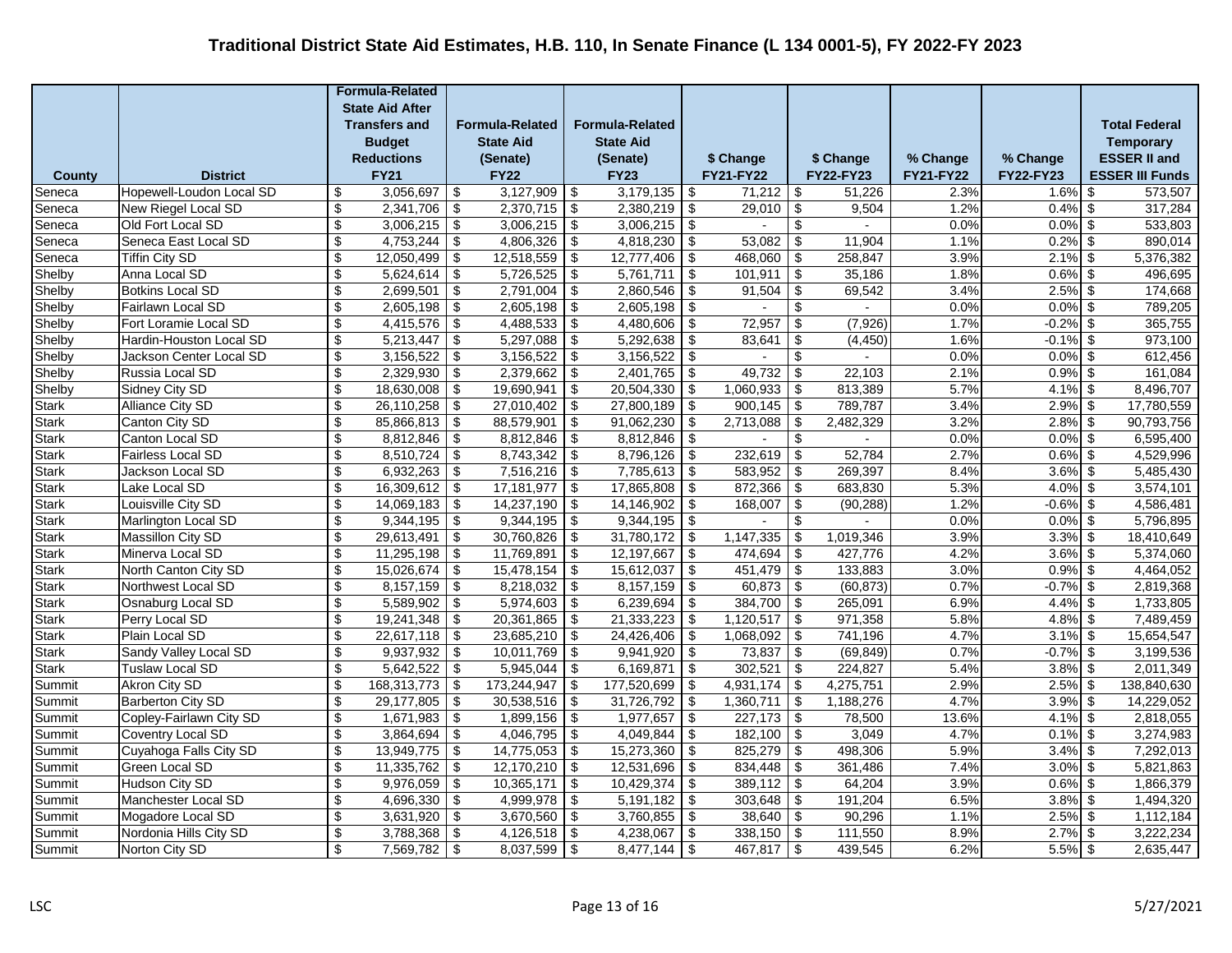|                          |                                          |                                                        | <b>Formula-Related</b>  |                                              |                         |                                        |                         |                         |                              |                          |                   |                  |                          |                                        |
|--------------------------|------------------------------------------|--------------------------------------------------------|-------------------------|----------------------------------------------|-------------------------|----------------------------------------|-------------------------|-------------------------|------------------------------|--------------------------|-------------------|------------------|--------------------------|----------------------------------------|
|                          |                                          |                                                        | <b>State Aid After</b>  |                                              |                         |                                        |                         |                         |                              |                          |                   |                  |                          |                                        |
|                          |                                          |                                                        | <b>Transfers and</b>    |                                              | <b>Formula-Related</b>  |                                        | <b>Formula-Related</b>  |                         |                              |                          |                   |                  |                          | <b>Total Federal</b>                   |
|                          |                                          |                                                        | <b>Budget</b>           |                                              | <b>State Aid</b>        |                                        | <b>State Aid</b>        |                         |                              |                          |                   |                  |                          | <b>Temporary</b>                       |
|                          |                                          |                                                        | <b>Reductions</b>       |                                              | (Senate)                |                                        | (Senate)                |                         | \$ Change                    |                          | \$ Change         | % Change         | % Change                 | <b>ESSER II and</b>                    |
| <b>County</b>            | <b>District</b>                          |                                                        | <b>FY21</b>             |                                              | <b>FY22</b>             |                                        | <b>FY23</b>             |                         | <b>FY21-FY22</b>             |                          | <b>FY22-FY23</b>  | <b>FY21-FY22</b> | FY22-FY23                | <b>ESSER III Funds</b>                 |
| Summit                   | Revere Local SD                          | \$                                                     | 1,441,063               | \$                                           | 1,663,409               | \$                                     | 1,833,435               | -\$                     | 222.346                      | -\$                      | 170.026           | 15.4%            | 10.2%                    | \$<br>1,266,335                        |
| Summit                   | Springfield Local SD                     | \$                                                     | 8,512,818               | \$                                           | 8,528,854               | $\sqrt[6]{3}$                          | 8,523,289               | \$                      | 16,036                       | \$                       | (5, 565)          | 0.2%             | $-0.1%$                  | \$<br>5,835,299                        |
| Summit                   | Stow-Munroe Falls City SD                | $\sqrt[6]{3}$                                          | 12,565,927              | \$                                           | 13,218,315              | $\overline{\mathbf{3}}$                | 13,513,748              | \$                      | 652,388                      | $\overline{\mathsf{I}}$  | 295,434           | 5.2%             | 2.2%                     | \$<br>4,515,092                        |
| Summit                   | Tallmadge City SD                        | \$                                                     | 8,677,740               | \$                                           | 8,990,878               | $\boldsymbol{\mathsf{S}}$              | 9,410,083               | \$                      | $313,137$ \$                 |                          | 419,205           | 3.6%             | 4.7%                     | \$<br>3,783,450                        |
| Summit                   | Twinsburg City SD                        | $\overline{\$}$                                        | 5,145,333               | \$                                           | 5,656,452               | \$                                     | 5,883,896               | \$                      | $511,119$ \$                 |                          | 227,444           | 9.9%             | 4.0%                     | 3,799,054<br>\$                        |
| Summit                   | Woodridge Local SD                       | $\sqrt[6]{3}$                                          | 1,432,282               | \$                                           | 1,653,531               | \$                                     | 1,728,081               | \$                      | 221,249                      | \$                       | 74,550            | 15.4%            | $4.5\%$ \$               | 4,385,464                              |
| Trumbull                 | Bloomfield-Mespo Local SD                | $\overline{\mathbf{S}}$                                | 1,541,107               | $\overline{\boldsymbol{\mathfrak{s}}}$       | 1,541,451               | $\overline{\mathbf{3}}$                | 1,541,107               | $\sqrt{3}$              | 344                          | $\overline{\mathbf{3}}$  | (344)             | 0.0%             | $0.0\%$ \$               | 4,473,029                              |
| Trumbull                 | <b>Bristol Local SD</b>                  | \$                                                     | 3,903,138               | $\sqrt[6]{\frac{1}{2}}$                      | 3,903,138               | $\sqrt[6]{\frac{1}{2}}$                | 3,903,138               | \$                      | $\blacksquare$               | \$                       |                   | 0.0%             | $0.0\%$                  | \$<br>2,061,452                        |
| Trumbull                 | <b>Brookfield Local SD</b>               | $\sqrt[6]{3}$                                          | 5,870,560               | \$                                           | 6,200,515               | $\sqrt[6]{3}$                          | 6,461,148               | \$                      | 329,955                      | \$                       | 260,633           | 5.6%             | 4.2%                     | \$<br>3,463,105                        |
| Trumbull                 | <b>Champion Local SD</b>                 | $\mathbb{S}$                                           | 7,020,934               | \$                                           | 7,391,003               | \$                                     | 7,717,842               | $\sqrt[6]{\frac{1}{2}}$ | 370,068                      | \$                       | 326,839           | 5.3%             | 4.4%                     | $\boldsymbol{\mathsf{S}}$<br>2,216,612 |
| Trumbull                 | <b>Girard City SD</b>                    | $\mathbb{S}$                                           | 12,336,439              | \$                                           | 12,737,997              | \$                                     | 13,094,390              | \$                      | 401,559                      | \$                       | 356,392           | 3.3%             | 2.8%                     | \$<br>5,548,136                        |
| Trumbull                 | <b>Howland Local SD</b>                  | $\sqrt[6]{3}$                                          | 5,707,550               | $\overline{\mathcal{L}}$                     | 6,545,400               | $\overline{\$}$                        | 6,866,906               | \$                      | 837,850                      | $\sqrt{3}$               | 321,506           | 14.7%            | $4.9\%$ \$               | 5,011,839                              |
| Trumbull                 | Hubbard Ex Vill SD                       | $\sqrt[6]{3}$                                          | 8,794,826               | \$                                           | 9,259,327               | \$                                     | 9,579,653               | -\$                     | $464,500$ \$                 |                          | 320,326           | 5.3%             | $3.5\%$ \$               | 3,718,563                              |
| Trumbull                 | Joseph Badger Local SD                   | \$                                                     | 4,746,010               | \$                                           | 4,746,010               | \$                                     | 4,746,010               | \$                      | $\sim$                       | \$                       |                   | 0.0%             | $0.0\%$ \$               | 2,045,757                              |
| Trumbull                 | La Brae Local SD                         | \$                                                     | 7,845,187               | \$                                           | 8,088,278               | \$                                     | 8,311,122               | \$                      | 243,091                      | $\overline{\mathbf{e}}$  | 222,843           | 3.1%             | 2.8%                     | \$<br>3,959,956                        |
| Trumbull                 | Lakeview Local SD                        | \$                                                     | 5,969,677               | \$                                           | 6,167,971               | \$                                     | 6,278,382               | \$                      | 198,294                      | \$                       | 110,411           | 3.3%             | $1.8\%$ \$               | 3,443,956                              |
| Trumbull                 | <b>Liberty Local SD</b>                  | \$                                                     | 4,837,660               | \$                                           | 4,837,660               | \$                                     | 4,837,660               | \$                      |                              | $\overline{\mathcal{S}}$ |                   | 0.0%             | 0.0%                     | \$<br>4,608,042                        |
| Trumbull<br>Trumbull     | Lordstown Local SD<br>Maplewood Local SD | \$                                                     | 1,078,718<br>4,657,398  | $\overline{\mathcal{L}}$                     | 1,084,929               | $\overline{\mathcal{L}}$               | 1,096,623               | \$                      | 6,211<br>301,381             | $\overline{\$}$          | 11,694<br>43,160  | 0.6%<br>6.5%     | $1.1\%$ \$<br>$0.9\%$ \$ | 1,155,209<br>1,583,667                 |
|                          |                                          | $\sqrt[6]{\frac{1}{2}}$<br>\$                          | 2,338,493               | $\overline{\boldsymbol{\mathfrak{s}}}$       | 4,958,779<br>2,462,705  | $\overline{\boldsymbol{\mathfrak{s}}}$ | 5,001,939<br>2,497,565  | -\$                     | $124,212$ \$                 | $\sqrt[6]{\frac{1}{2}}$  | 34,860            | 5.3%             | $1.4\%$ \$               | 1,859,474                              |
| Trumbull                 | Mathews Local SD<br>McDonald Local SD    |                                                        | 5,522,116               | $\sqrt[6]{\frac{1}{2}}$                      | 5,698,535               | $\sqrt[6]{3}$                          |                         | -\$                     |                              |                          | 152,782           | 3.2%             | $2.7\%$ \$               |                                        |
| Trumbull                 |                                          | $\boldsymbol{\mathsf{s}}$<br>$\boldsymbol{\mathsf{s}}$ |                         | \$                                           |                         | $\overline{\mathbf{3}}$                | 5,851,317               | -\$                     | $176,419$ \$<br>$153,725$ \$ |                          | 105,940           | 2.2%             | 1.5%                     | 1,326,245<br>3,127,257                 |
| Trumbull                 | Newton Falls Ex Vill SD                  | \$                                                     | 7,098,175               | \$                                           | 7,251,900               | $\sqrt[6]{3}$                          | 7,357,840               | \$                      |                              |                          |                   |                  |                          | $\boldsymbol{\mathsf{S}}$              |
| Trumbull                 | <b>Niles City SD</b>                     |                                                        | 16,776,048<br>3,507,667 | \$                                           | 17,531,567              | $\boldsymbol{\mathsf{S}}$              | 18,149,519              | \$                      | $755,519$ \$<br>183,325      |                          | 617,952<br>85,550 | 4.5%<br>5.2%     | 3.5%<br>$2.3\%$ \$       | 11,338,444<br>\$<br>951,117            |
| Trumbull                 | Southington Local SD                     | $\sqrt[6]{\frac{1}{2}}$<br>$\sqrt[6]{\frac{1}{2}}$     | 49,127,409              | $\overline{\mathcal{L}}$                     | 3,690,993<br>49,285,233 | $\overline{\$}$                        | 3,776,543<br>49,277,301 | \$<br>\$                | $157,824$ \$                 | $\overline{\mathcal{L}}$ | (7, 932)          | 0.3%             | $0.0\%$ \$               | 44,500,251                             |
| Trumbull                 | Warren City SD<br>Weathersfield Local SD | \$                                                     | 4,709,181               | \$                                           | 4,799,904               | \$                                     | 4,927,605               |                         | $90,722$ \$                  |                          | 127,701           | 1.9%             | $2.7\%$ \$               | 1,889,196                              |
| Trumbull                 | Claymont City SD                         | \$                                                     | 16,403,235              | \$                                           | 17,249,005              | \$<br>\$                               | 17,944,246              | -\$<br>\$               | $845,770$ \$                 |                          | 695,242           | 5.2%             | 4.0%                     | \$<br>6,547,884                        |
| Tuscarawas<br>Tuscarawas | Dover City SD                            | \$                                                     | 8,488,608               | \$<br>$\overline{\boldsymbol{\mathfrak{s}}}$ | 9,032,397               | $\overline{\mathbf{S}}$                | 9,306,949               | \$                      | 543,789                      | $\overline{\mathbf{3}}$  | 274,552           | 6.4%             | $3.0\%$ \$               | 3,522,148                              |
|                          | Garaway Local SD                         | \$                                                     | 4,289,710               | $\boldsymbol{\mathsf{S}}$                    | 4,331,726               | $\sqrt{2}$                             | 4,410,321               |                         | $42,016$ \$                  |                          | 78,595            | 1.0%             | 1.8%                     | $\sqrt[6]{3}$<br>3,920,473             |
| Tuscarawas<br>Tuscarawas | Indian Valley Local SD                   | \$                                                     | 11,542,109              | \$                                           | 11,827,778              | \$                                     | 12,005,784              | \$<br>\$                | $285,669$ \$                 |                          | 178,006           | 2.5%             | $1.5\%$ \$               | 4,275,458                              |
| Tuscarawas               | New Philadelphia City SD                 | $\boldsymbol{\mathsf{s}}$                              | 12,308,320              | $\overline{\boldsymbol{\mathfrak{s}}}$       | 13,005,841              | $\sqrt[6]{\frac{1}{2}}$                | 13,540,275              | -\$                     | 697,521                      | $\overline{\mathsf{I}}$  | 534,435           | 5.7%             | $4.1\%$ \$               | 7,343,988                              |
| Tuscarawas               | Newcomerstown Ex Vill SD                 | $\boldsymbol{\mathsf{s}}$                              | 7,880,225               | $\sqrt[6]{3}$                                | 8,078,678               | $\overline{\mathbf{3}}$                | $8,214,186$ \$          |                         | $198,453$ \$                 |                          | 135,508           | 2.5%             | $1.7\%$ \$               | 4,010,216                              |
| Tuscarawas               | Strasburg-Franklin Local SD              | \$                                                     | 2,819,511               | \$                                           | 2,897,365               | $\overline{\mathbf{3}}$                | 2,878,570               | $\sqrt{3}$              | 77,854                       | <b>\$</b>                | (18, 795)         | 2.8%             | $-0.6\%$ \$              | 1,210,329                              |
| Tuscarawas               | <b>Tuscarawas Valley Local SD</b>        | $\sqrt[6]{\frac{1}{2}}$                                | 5,678,389               | \$                                           | 5,941,024               | $\sqrt[6]{\frac{1}{2}}$                | 6,003,750               | \$                      | 262,635                      | \$                       | 62,726            | 4.6%             | 1.1%                     | \$<br>1,948,109                        |
| Union                    | Fairbanks Local SD                       | $\sqrt[6]{\frac{1}{2}}$                                | 2,664,582               | \$                                           | 2,664,582               | \$                                     | 2,664,582               | \$                      |                              | \$                       |                   | 0.0%             | $0.0\%$ \$               | 714,475                                |
| Union                    | Marysville Ex Vill SD                    | $\sqrt[6]{\frac{1}{2}}$                                | 21,096,871              | \$                                           | 22,392,843              | \$                                     | 23,276,808              | \$                      | 1,295,972                    | \$                       | 883,965           | 6.1%             | 3.9%                     | \$<br>3,358,978                        |
| Union                    | North Union Local SD                     | \$                                                     | 7,976,829               | \$                                           | 8,124,611               | \$                                     | 8,193,657               | \$                      | 147,782                      | \$                       | 69,046            | 1.9%             | $0.8\%$ \$               | 1,523,011                              |
| Van Wert                 | <b>Crestview Local SD</b>                | \$                                                     | 4,441,907               | \$                                           | 4,441,907               | \$                                     | 4,441,907               | \$                      |                              | \$                       |                   | 0.0%             | $0.0\%$ \$               | 872,289                                |
| Van Wert                 | <b>Lincolnview Local SD</b>              | \$                                                     | 3,907,109               | $\sqrt[6]{\frac{1}{2}}$                      | 3,999,789               | $\sqrt[6]{3}$                          | 4,045,180               | -\$                     | 92,680                       | $\sqrt[6]{\frac{1}{2}}$  | 45,391            | 2.4%             | $1.1\%$ \$               | 786,907                                |
| Van Wert                 | Van Wert City SD                         | \$                                                     | 13,036,111              | \$                                           | 13,274,826              | \$                                     | 13,419,013              | -\$                     | 238,716                      | $\sqrt{3}$               | 144,187           | 1.8%             | $1.1\%$ \$               | 4,104,482                              |
| Vinton                   | Vinton County Local SD                   | $\boldsymbol{\mathsf{s}}$                              | 17,837,190              | \$                                           | 18,140,114              | $\overline{\mathbf{3}}$                | 18,245,927              | $\sqrt[6]{3}$           | $302,924$ \$                 |                          | 105,813           | 1.7%             | $0.6\%$ \$               | 8,922,926                              |
|                          |                                          |                                                        |                         |                                              |                         |                                        |                         |                         |                              |                          |                   |                  |                          |                                        |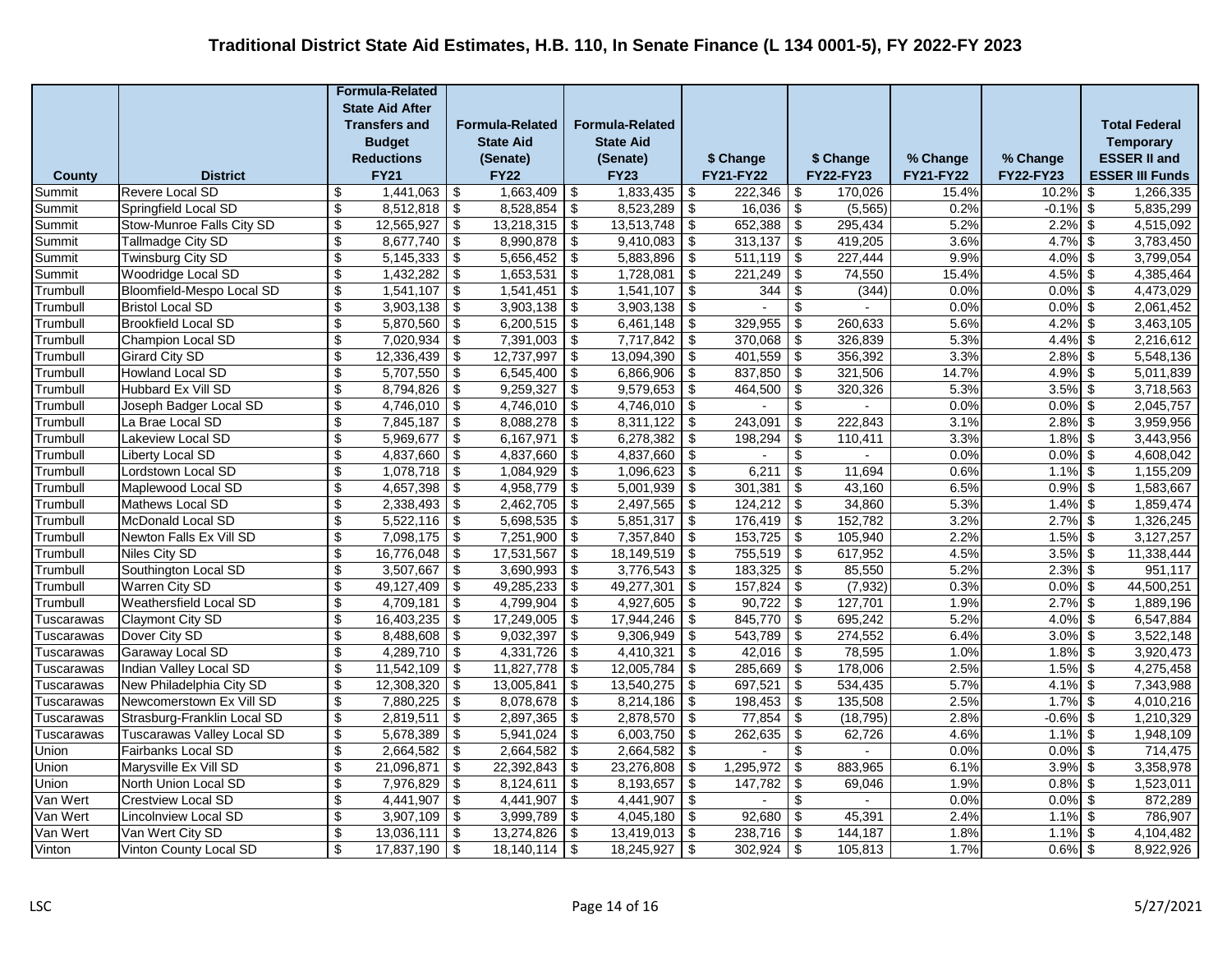|                      |                                              |                          | <b>Formula-Related</b> |                                        |                             |                          |                        |                          |                   |                                                     |                   |                  |                          |                        |
|----------------------|----------------------------------------------|--------------------------|------------------------|----------------------------------------|-----------------------------|--------------------------|------------------------|--------------------------|-------------------|-----------------------------------------------------|-------------------|------------------|--------------------------|------------------------|
|                      |                                              |                          | <b>State Aid After</b> |                                        |                             |                          |                        |                          |                   |                                                     |                   |                  |                          |                        |
|                      |                                              |                          | <b>Transfers and</b>   |                                        | <b>Formula-Related</b>      |                          | <b>Formula-Related</b> |                          |                   |                                                     |                   |                  |                          | <b>Total Federal</b>   |
|                      |                                              |                          | <b>Budget</b>          |                                        | <b>State Aid</b>            |                          | <b>State Aid</b>       |                          |                   |                                                     |                   |                  |                          | <b>Temporary</b>       |
|                      |                                              |                          | <b>Reductions</b>      |                                        | (Senate)                    |                          | (Senate)               |                          | \$ Change         |                                                     | \$ Change         | % Change         | % Change                 | <b>ESSER II and</b>    |
| <b>County</b>        | <b>District</b>                              |                          | <b>FY21</b>            |                                        | <b>FY22</b>                 |                          | <b>FY23</b>            |                          | <b>FY21-FY22</b>  |                                                     | FY22-FY23         | <b>FY21-FY22</b> | <b>FY22-FY23</b>         | <b>ESSER III Funds</b> |
| Warren               | Carlisle Local SD                            | \$                       | 8,479,214              | \$                                     | $8,789,723$ \$              |                          | 9,041,897              | \$                       | 310.509           | \$                                                  | 252.174           | 3.7%             | $2.9\%$ \$               | 2,200,187              |
| Warren               | Franklin City SD                             | \$                       | 11,653,426             | $\overline{\boldsymbol{\mathfrak{s}}}$ | 12,076,564                  | -\$                      | 12,508,039             | -\$                      | 423,138           | \$                                                  | 431,475           | 3.6%             | $3.6\%$ \$               | 6,572,869              |
| Warren               | Kings Local SD                               | \$                       | 8,707,211              | \$                                     | $9,619,797$ \$              |                          | 10,390,377             | \$                       | 912,585           | \$                                                  | 770,580           | 10.5%            | $8.0\%$ \$               | 2,865,833              |
| Warren               | Lebanon City SD                              | \$                       | 19,070,267             | \$                                     | $20,061,310$ \$             |                          | 20,619,821             | \$                       | 991,043           | \$                                                  | 558,511           | 5.2%             | $2.8\%$ \$               | 5,649,106              |
| Warren               | Little Miami Local SD                        | $\overline{\mathcal{L}}$ | 11,725,063             | \$                                     | 12,330,052                  | \$                       | 12,941,596             | \$                       | 604,989           | $\overline{\mathcal{L}}$                            | 611,544           | 5.2%             | $5.0\%$ \$               | 3,290,955              |
| Warren               | Mason City SD                                | $\overline{\mathbf{e}}$  | 32,693,676             | \$                                     | $33,592,748$ \$             |                          | 33,506,406             | -\$                      | $899,072$ \$      |                                                     | (86, 341)         | 2.7%             | $-0.3\%$ \$              | 2,497,784              |
| Warren               | Springboro Community City SD                 | $\overline{\mathbf{e}}$  | 14,094,553             | $\overline{\boldsymbol{\mathfrak{s}}}$ | $15,222,569$ \$             |                          | 15,973,347             | -\$                      | 1,128,017         | -\$                                                 | 750,777           | 8.0%             | $4.9\%$ \$               | 1,358,635              |
| Warren               | Wayne Local SD                               | \$                       | 3,812,735              | $\boldsymbol{\mathsf{S}}$              | $3,933,511$ \$              |                          | 3,980,914              | -\$                      | 120,776           | \$                                                  | 47,403            | 3.2%             | $1.2\%$ \$               | 1,042,407              |
| Washington           | <b>Belpre City SD</b>                        | \$                       | 4,052,784              | $\boldsymbol{\mathsf{S}}$              | 4,273,576                   | -\$                      | 4,378,940              | \$                       | 220,791           | \$                                                  | 105,364           | 5.4%             | $2.5\%$ \$               | 4,266,214              |
| Washington           | Fort Frye Local SD                           | \$                       | 4,465,641              | $\sqrt[6]{\frac{1}{2}}$                | 4,579,795                   | $\sqrt[6]{3}$            | 4,653,291              | \$                       | 114,154           | $\overline{\mathbf{s}}$                             | 73,497            | 2.6%             | $1.6\%$ \$               | 2,014,331              |
| Washington           | Frontier Local SD                            | \$                       | 5,610,726              | $\sqrt{2}$                             | 5,725,529                   | -\$                      | 5,748,494              | \$                       | 114,802           | $\boldsymbol{\mathsf{S}}$                           | 22,965            | 2.0%             | $0.4\%$ \$               | 1,649,203              |
| Washington           | Marietta City SD                             | $\overline{\$}$          | 8,812,279              | $\overline{\$}$                        | 9,102,922                   | $\overline{\mathcal{L}}$ | 9,145,036              | -\$                      | 290,644           | $\overline{\mathcal{L}}$                            | 42,114            | 3.3%             | $0.5\%$ \$               | 12,167,845             |
| Washington           | Warren Local SD                              | \$                       | 12,202,222             | \$                                     | $12,276,322$ \$             |                          | 12,455,059             | -\$                      | $74,100$ \$       |                                                     | 178,737           | 0.6%             | $1.5\%$ \$               | 4,102,473              |
| Washington           | Wolf Creek Local SD                          | \$                       | 1,747,591              | \$                                     | 1,808,459                   | \$                       | 1,832,957              | \$                       | 60,868            | $\overline{\boldsymbol{\theta}}$                    | 24,498            | 3.5%             | $1.4\%$ \$               | 941,099                |
| Wayne                | Chippewa Local SD                            | \$                       | 4,798,298              | \$                                     | 4,881,808                   | \$                       | 4,876,410              | -\$                      | 83,510            | \$                                                  | (5, 398)          | 1.7%             | $-0.1\%$ \$              | 1,658,391              |
| Wayne                | Dalton Local SD                              | \$                       | 3,369,782              | \$                                     | 3,418,309                   | -\$                      | 3,399,663              | \$                       | 48,526            | \$                                                  | (18, 646)         | 1.4%             | $-0.5\%$ \$              | 3,633,083              |
| Wayne                | Green Local SD                               | $\overline{\$}$          | 5,203,434              | \$                                     | 5,203,434                   | \$                       | 5,203,434              | \$                       |                   | $\overline{\mathcal{S}}$                            |                   | 0.0%             | $0.0\%$ \$               | 1,664,900              |
| Wayne                | North Central Local SD                       | $\overline{\mathcal{E}}$ | 6,907,010              | $\overline{\$}$                        | $7,286,495$ \$              |                          | 7,579,091              | $\overline{\mathcal{L}}$ | 379,485           | $\overline{\mathcal{L}}$                            | 292,596           | 5.5%             | $4.0\%$ \$               | 2,064,768              |
| Wayne                | Northwestern Local SD                        | \$                       | 7,117,654              | $\overline{\boldsymbol{\theta}}$       | $7,264,002$ \$              |                          | 7,381,924              | -\$                      | 146,348           | $\overline{\boldsymbol{\mathfrak{s}}}$              | 117,922           | 2.1%             | $1.6\%$ \$               | 2,688,659              |
| Wayne                | Orrville City SD                             | \$                       | 6,509,150              | \$                                     | $6,819,338$ \$              |                          | 7,070,000              | -\$                      | 310,187           | \$                                                  | 250,663           | 4.8%             | $3.7\%$ \$               | 3,679,742              |
| Wayne                | Rittman Ex Vill SD                           | \$                       | 7,269,369              | $\overline{\boldsymbol{\mathfrak{s}}}$ | $7,582,155$ \$              |                          | 7,860,565              | \$                       | 312,786           | $\boldsymbol{\mathsf{S}}$                           | 278,410           | 4.3%             | $3.7\%$ \$               | 2,999,997              |
| Wayne                | Southeast Local SD                           | $\overline{\mathbf{S}}$  | 5,273,819              | $\sqrt[6]{3}$                          | 5,342,805                   | \$                       | 5,339,874              | \$                       | 68,986            | \$                                                  | (2,931)           | 1.3%             | $-0.1\%$ \$              | 8,732,653              |
| Wayne                | <b>Triway Local SD</b>                       | \$                       | 7,307,745              | \$                                     | 7,341,981                   | -\$                      | 7,370,098              | \$                       | 34,236            | $\boldsymbol{\mathsf{S}}$                           | 28,117            | 0.5%             | $0.4\%$ \$               | 5,167,703              |
| Wayne                | Wooster City SD                              | $\overline{\mathcal{L}}$ | 10,178,300             | $\overline{\$}$                        | 10,917,405                  | \$                       | 11,301,147             | \$                       | 739,105           | $\overline{\mathcal{L}}$                            | 383,742           | 7.3%             | $3.5\%$ \$               | 8,579,737              |
| Williams             | <b>Bryan City SD</b>                         | \$                       | 7,608,136<br>3,792,313 | $\overline{\mathbf{3}}$                | $7,898,740$ \$              |                          | 8,420,945              | -\$                      | 290,603<br>$\sim$ | $\overline{\boldsymbol{\mathfrak{s}}}$              | 522,205<br>$\sim$ | 3.8%<br>0.0%     | $6.6\%$ \$               | 3,646,144              |
| Williams<br>Williams | Edgerton Local SD<br>Edon-Northwest Local SD | \$<br>\$                 | 3,718,725              | \$                                     | $3,792,313$ \$<br>3,753,570 |                          | 3,792,313<br>3,759,462 | -\$                      | 34,845            | $\overline{\boldsymbol{\theta}}$<br>$\overline{\$}$ | 5,892             | 0.9%             | $0.0\%$ \$<br>$0.2\%$ \$ | 1,480,649<br>989,359   |
| Williams             | Millcreek-West Unity Local S                 | \$                       | 3,982,531              | \$<br>$\overline{\boldsymbol{\theta}}$ | 3,992,124                   | \$                       | 3,982,531              | -\$                      | 9,594             | $\overline{\boldsymbol{\theta}}$                    | (9, 594)          | 0.2%             | $-0.2\%$ \$              | 843,285                |
| Williams             | Montpelier Ex Vill SD                        | \$                       | 7,676,266              | $\overline{\mathbf{e}}$                | 8,087,863                   | -\$<br>$\sqrt{2}$        | 8,471,520              | \$<br>$\sqrt{2}$         | 411,597           | $\overline{\boldsymbol{\theta}}$                    |                   | 5.4%             | $4.7\%$ \$               | 2,087,373              |
| Williams             | North Central Local SD                       | \$                       | 3,818,197              | $\boldsymbol{\mathsf{S}}$              | 3,860,188                   | -\$                      | 3,908,623              | \$                       | 41,991            | $\overline{\mathcal{L}}$                            | 383,657<br>48,435 | 1.1%             | $1.3\%$ \$               | 1,142,649              |
| Williams             | <b>Stryker Local SD</b>                      | $\sqrt[6]{\frac{1}{2}}$  | 3,355,401              | $\overline{\boldsymbol{\theta}}$       | $3,355,401$ \$              |                          | 3,355,401              | -\$                      |                   | \$                                                  |                   | 0.0%             | $0.0\%$ \$               | 1,015,477              |
| Wood                 | <b>Bowling Green City SD</b>                 | $\overline{\$}$          | 7,404,984              | $\overline{\boldsymbol{\mathfrak{s}}}$ | $8,257,138$ \$              |                          | 8,546,825              | -\$                      | 852,155           | $\overline{\boldsymbol{\theta}}$                    | 289,687           | 11.5%            | $3.5\%$ \$               | 4,686,375              |
| Wood                 | Eastwood Local SD                            | \$                       | 5,900,234              | \$                                     | $6,057,248$ \$              |                          | 6,087,748              | -\$                      | 157,014           | $\boldsymbol{\mathsf{S}}$                           | 30,500            | 2.7%             | $0.5\%$ \$               | 1,924,086              |
| Wood                 | Elmwood Local SD                             | \$                       | 7,060,356              | \$                                     | $7,295,247$ \$              |                          | 7,523,149              | -\$                      | 234,891           | \$                                                  | 227,902           | 3.3%             | $3.1\%$ \$               | 1,130,308              |
| Wood                 | Lake Local SD                                | \$                       | 5,827,912              | $\boldsymbol{\mathsf{S}}$              | 6,054,624                   | -\$                      | 6,122,612              | \$                       | 226,712           | $\boldsymbol{\mathsf{S}}$                           | 67,988            | 3.9%             | $1.1\%$ \$               | 2,134,616              |
| Wood                 | North Baltimore Local SD                     | \$                       | 4,172,619              | $\sqrt{2}$                             | 4,194,308                   | \$                       | 4,232,133              | \$                       | 21,689            | $\sqrt{2}$                                          | 37,824            | 0.5%             | $0.9\%$ \$               | 1,680,243              |
| Wood                 | Northwood Local SD                           | $\overline{\$}$          | 3,498,840              |                                        | 3,757,219                   |                          | 3,938,167              | \$                       | 258,378           |                                                     | 180,949           | 7.4%             | $4.8\%$ \$               | 1,237,109              |
| Wood                 | Otsego Local SD                              | $\overline{\$}$          | 5,261,701              | \$<br>\$                               | 5,426,875                   | \$<br>\$                 | 5,477,636              | -\$                      | 165,175           | \$<br>\$                                            | 50,761            | 3.1%             | $0.9\%$ \$               | 1,893,043              |
| Wood                 | Perrysburg Ex Vill SD                        | $\overline{\$}$          | 10,708,820             | $\boldsymbol{\mathsf{S}}$              | 11,557,909                  | -\$                      | 12,379,696             | -\$                      | 849,089           | \$                                                  | 821,787           | 7.9%             | $7.1\%$ \$               | 1,239,639              |
| Wood                 | Rossford Ex Vill SD                          | $\overline{\mathcal{E}}$ | 2,469,201              | $\sqrt[6]{\frac{1}{2}}$                | $2,630,280$ \$              |                          | 2,743,732              | -\$                      | 161,079           | $\boldsymbol{\mathsf{S}}$                           | 113,451           | 6.5%             | $4.3\%$ \$               | 2,688,837              |
| Wyandot              |                                              | \$                       | 5,549,550              | $\sqrt[6]{\frac{1}{2}}$                | 5,754,710                   | $\sqrt[6]{3}$            | 5,929,053              | \$                       | 205,160           | $\boldsymbol{\mathsf{S}}$                           | 174,343           | 3.7%             | $3.0\%$ \$               | 884,807                |
|                      | Carey Ex Vill SD                             |                          |                        |                                        |                             |                          |                        |                          |                   |                                                     |                   |                  |                          |                        |